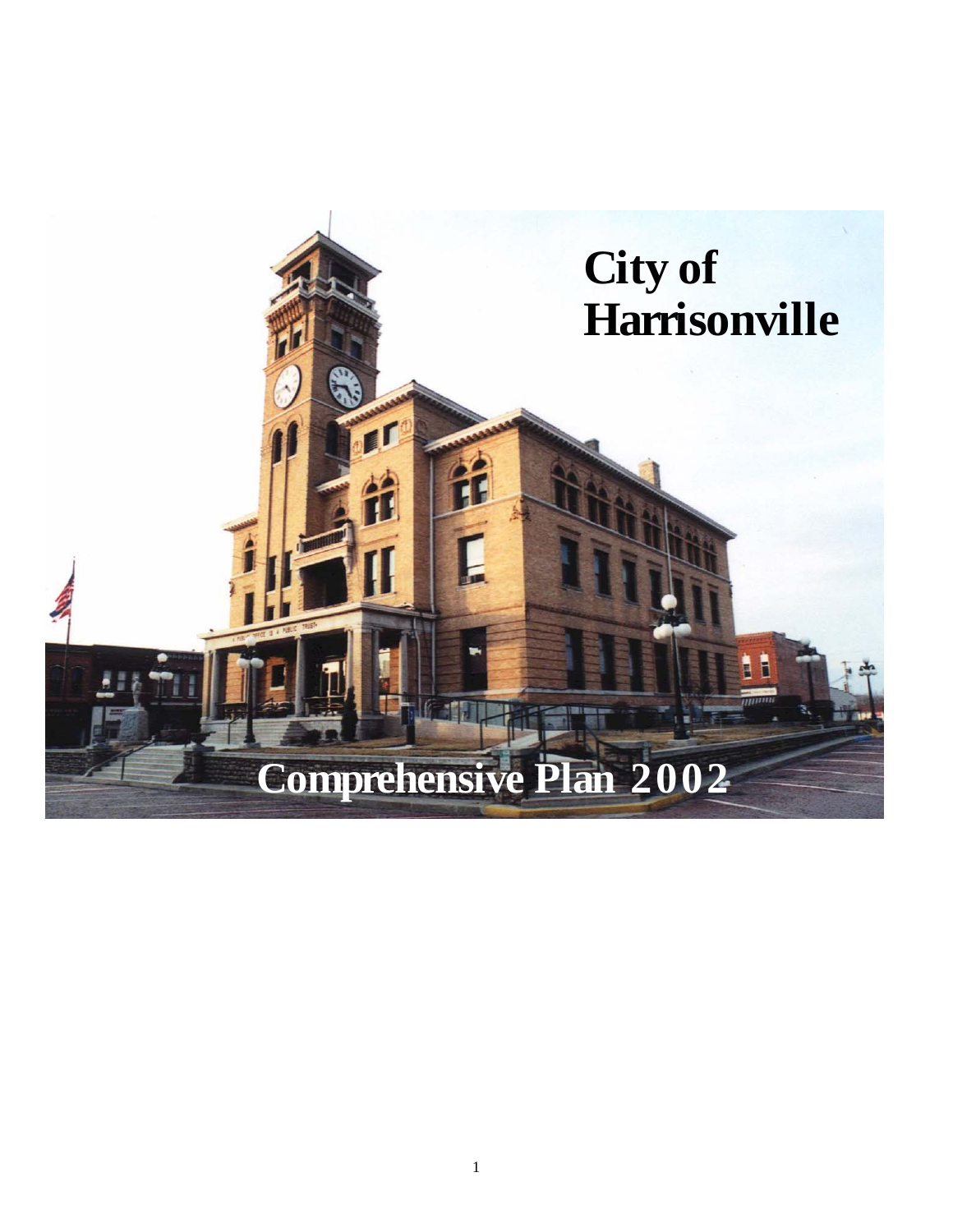# **Table of Contents**

| 1.  |  |
|-----|--|
| 2.  |  |
| 3.  |  |
| 4.  |  |
| 5.  |  |
| 6.  |  |
| 7.  |  |
| 8.  |  |
| 9.  |  |
| 10. |  |
| 11. |  |
| 12. |  |
| 13. |  |
| 14. |  |
| 15. |  |
| 16. |  |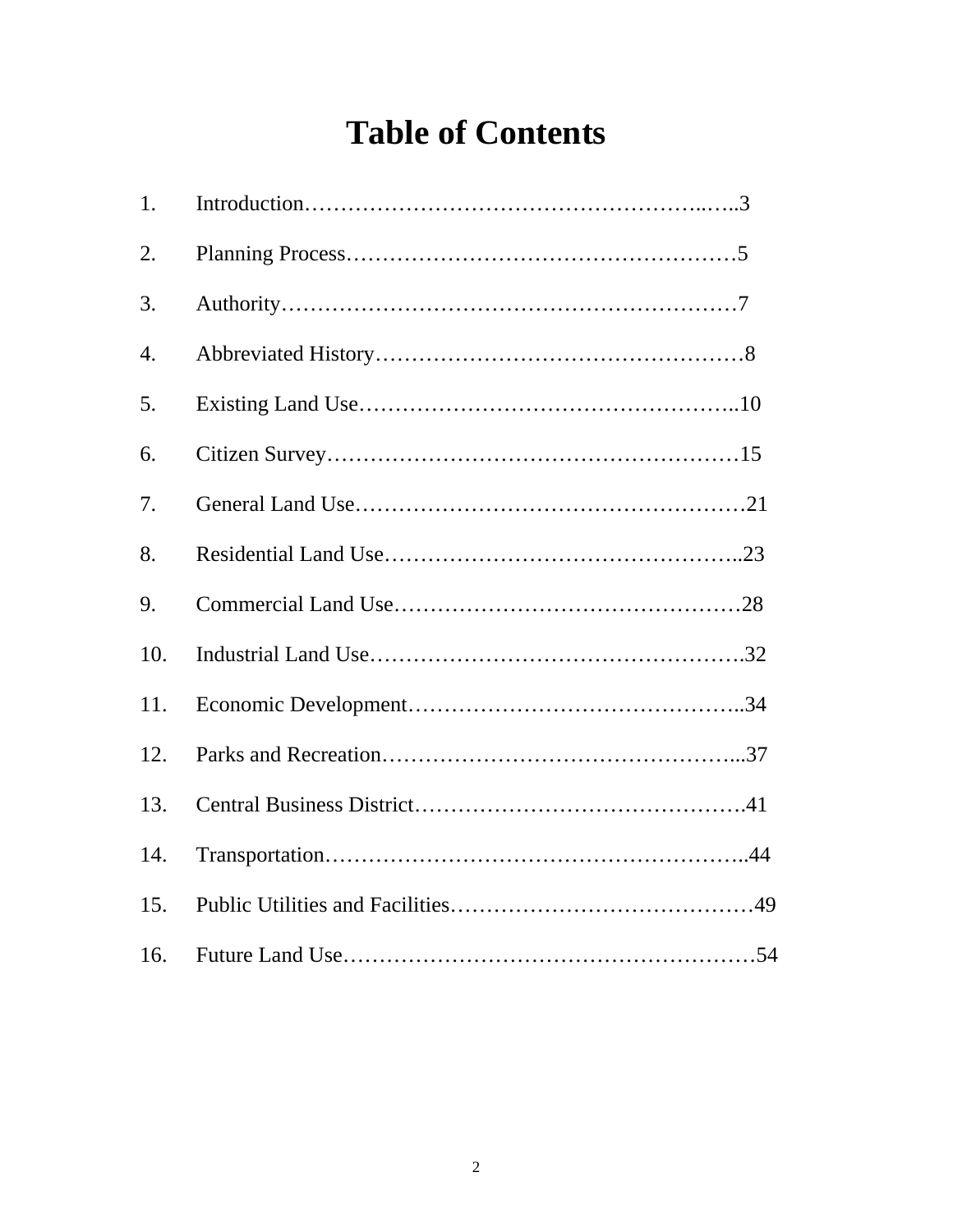# **1. Introduction**

The Harrisonville Comprehensive Plan is a principle part of the City planning process, which involves all facets of the community. The Plan represents an important step to achieve desired goals of the Community. Adoption of the Plan will establish the vision and direction of the community.

The primary goal of this Comprehensive Plan is to "continue to make Harrisonville a better place to live and work." In striving to continually achieve this primary goal, the Plan's goals and policies will:

- Aid the City in attracting quality development and achieving a balance of all types of land uses.
- Help the City in obtaining sufficient revenues to provide services for the entire community.
- Support the City's efforts to obtain an efficient transportation network, excellent recreational facilities, quality shopping and employment opportunities, and a variety of housing options.
- Encourage aesthetically pleasing development and redevelopment.
- Set forth a vision that is progressive.

The City of Harrisonville's Comprehensive Plan is a multi-faceted document that represents the City's primary means of guiding future growth and development. It contains many components and serves numerous functions. The Plan is designed to acquaint the reader with Harrisonville while identifying the City's aspirations and expectations for the  $21<sup>st</sup>$  Century. Although the Comprehensive Plan is not in itself legally binding, the Plan lays the foundations for many of the City's growth management tools such as the zoning ordinance, subdivision ordinance, capital improvement program, design guidelines and other adopted plans.

The Comprehensive Plan seeks to direct growth in two major ways. The first is by identifying and defining the goals, objectives and policies of future growth and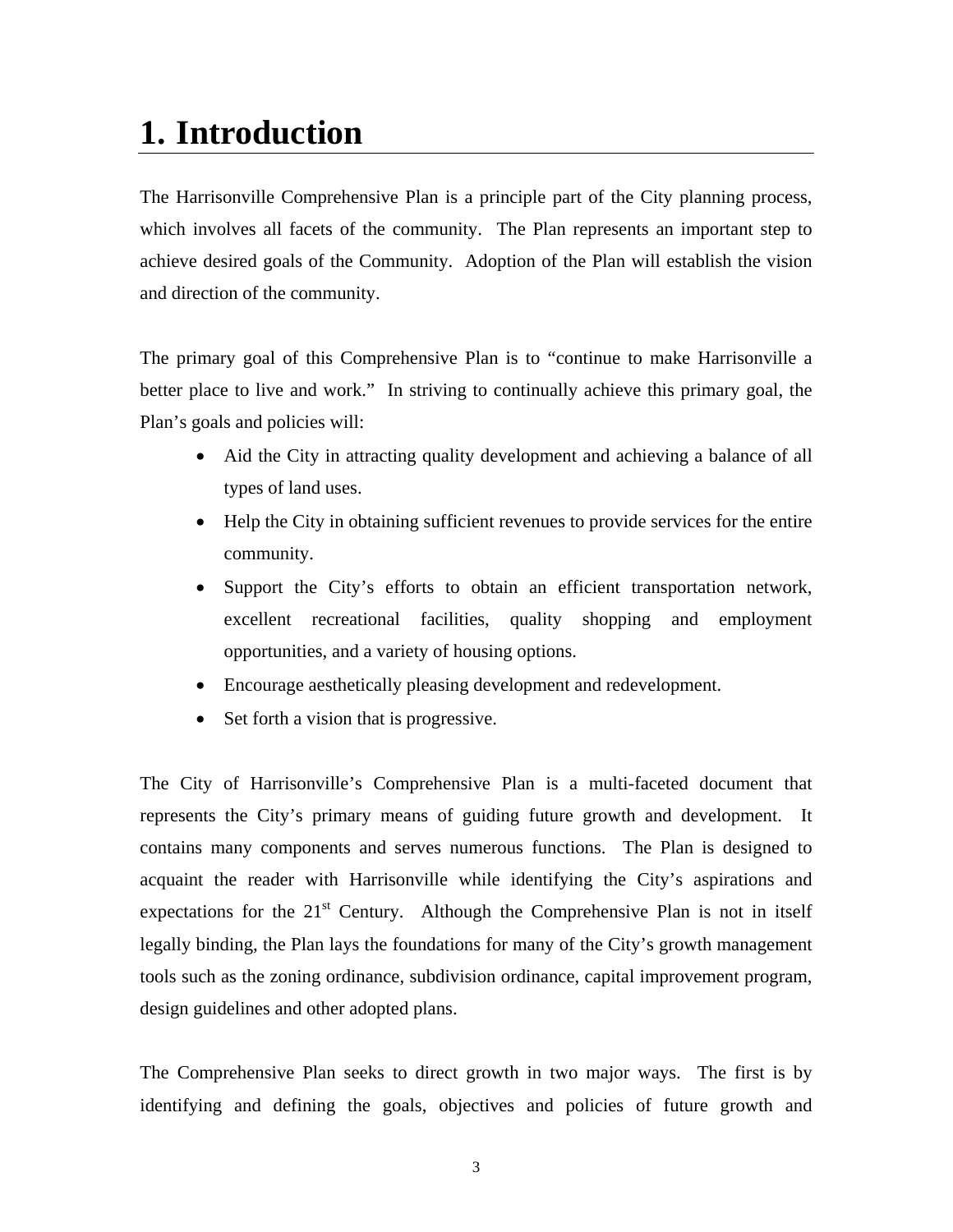development through text. The second is by providing a Future Land Use Map to reflect the intent of the policies by making recommendations for appropriate development patterns.

The Comprehensive Plan is a product of the City Planning and Zoning Commission. The Plan shall be used by officials and staff to guide them in making decisions and policies pertaining to land use. The Plan must be part of a continuing planning process. As local conditions change, the goals and objectives shall be reevaluated to ensure that policies and recommendations for future actions reflect local needs, desires and goals. This makes the planning process a dynamic one. It is intended that the Board of Aldermen and the Planning Commission review the Plan on an ongoing basis to ensure that the Plan is consistent with the goals and objectives that the community has set forth.

The City of Harrisonville's first Comprehensive Plan was written in 1970. The Plan was financed through a Community Development Block Grant by the Department of Housing and Urban Development under provisions of Section 701 of the Housing Act of 1954, as amended. The City then completed a revision of the Comprehensive Plan in 1980 and 1991. The revision process for this version of the Comprehensive Plan was undertaken in the late spring of 1999.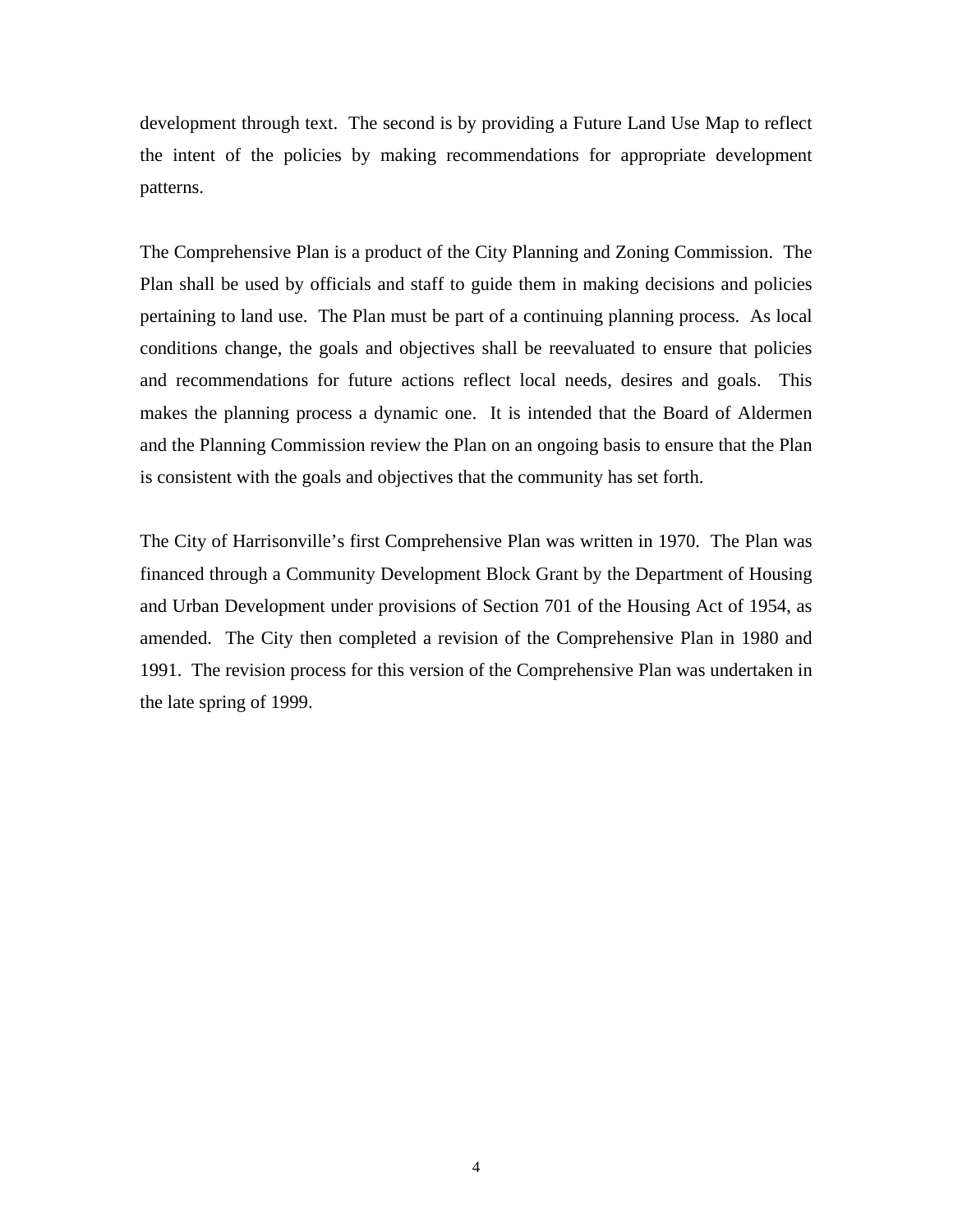# **2. Planning Process**

The Comprehensive Plan is a general overview of how the leaders and residents of the community wish to see that community develop. The role of the Comprehensive Plan is to recognize a consensus among local citizens regarding future development patterns of the community. The planning process consisted of examining the existing conditions and characteristics of the community, accepted planning principles, and establishing goals and objectives for future development. More specifically, the planning process enabled the City to engage in a rigorous and systematic collection and analysis of data, establish clear and comprehensive goals, and adopt specific action-oriented policies.

The rational planning process was utilized in the development of the Comprehensive Plan. The process began with a survey and analysis of the data that provided the basis for the Plan's policies. The survey was conducted in July of 1999. All utility customers were sent a citizen survey and asked to return it with their utility bills. After analyzing the data, projections were made for the future development of the community. These projections covered population, the economy, public services and facilities, and private land use. The Planning Commission, City staff, and residents then developed a set of goals for the future growth of the community that takes the projections into account. These goals are considered general goals, which act as a guide for development and provide the rationale for more detailed planning policies for land development and the other elements in the comprehensive plan.

In order to develop a high quality Comprehensive Plan, the goals and objectives outlined in the Plan must be capable of being implemented from both a technical and political perspective. It is imperative that local officials support and enforce the Comprehensive Plan. The success of the Plan is determined more by how local officials decide to implement it rather than the actual goals and objectives, themselves. Therefore, a longterm commitment and active approach on the part of local officials will determine the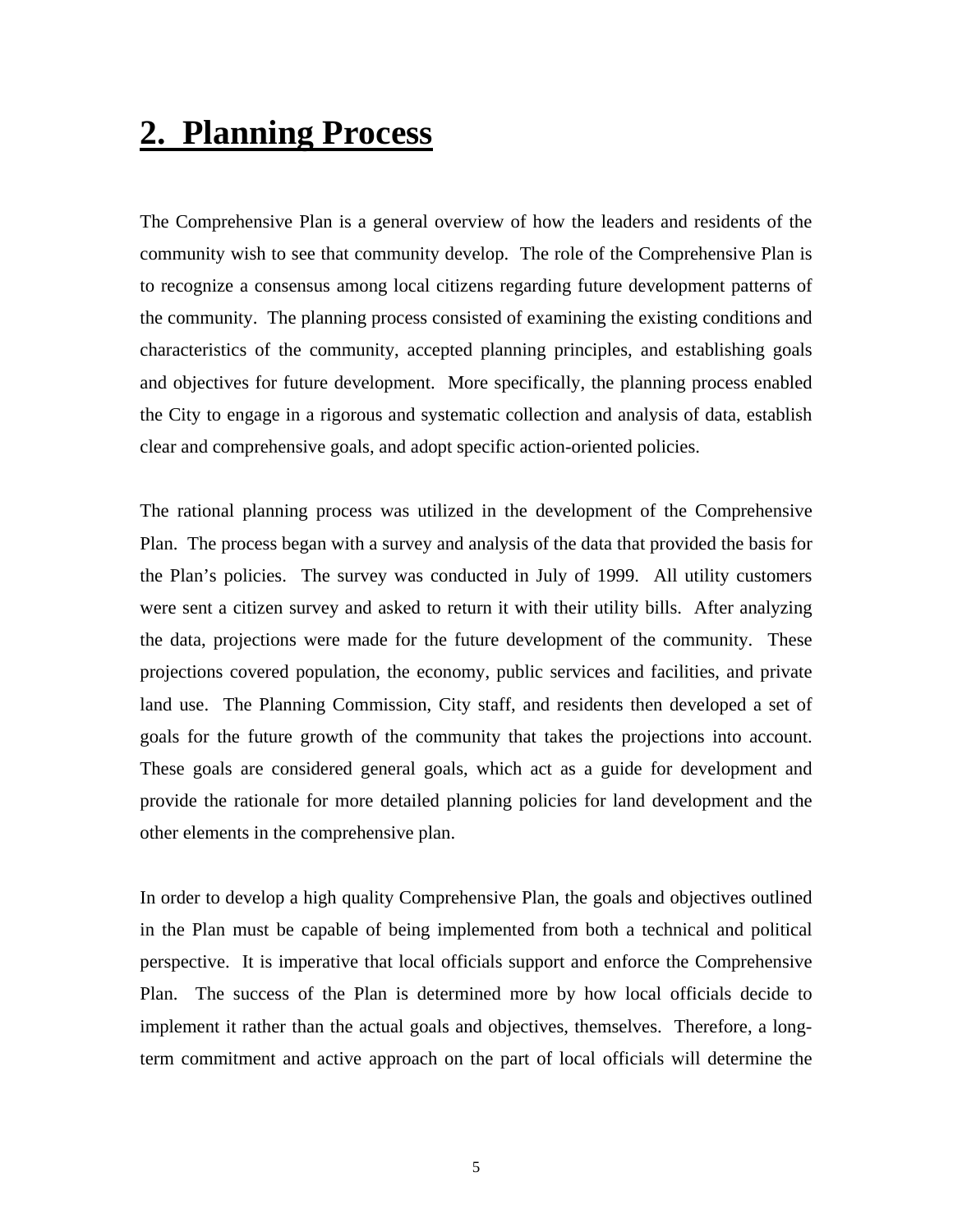actual success of the Comprehensive Plan and ultimately the quality of development within the Community.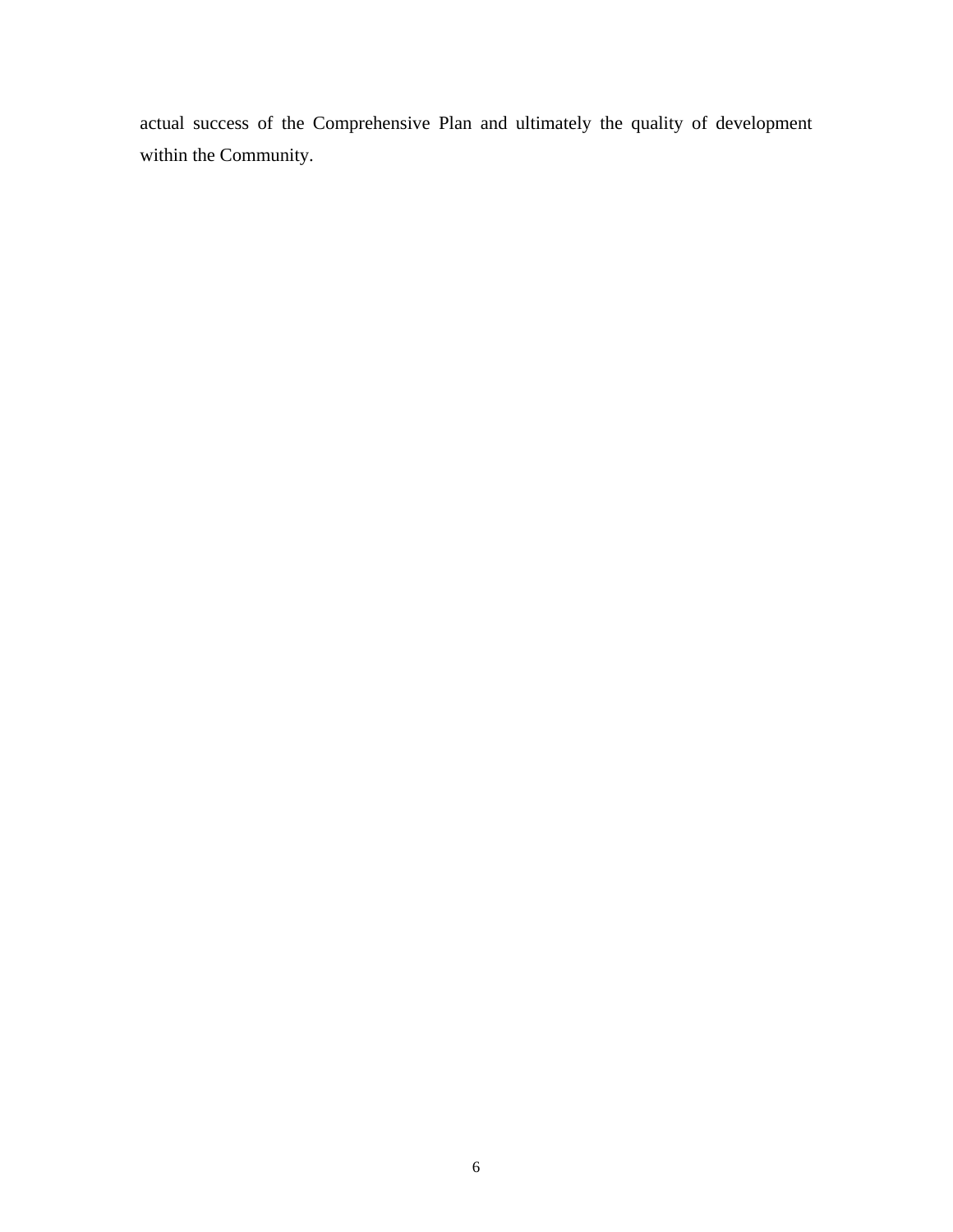# **3. Authority**

The Revised Statutes of Missouri, Section 89.340 provide the legislation that authorizes city planning commissions to adopt a plan for the physical development of land. This enabling statute provides Missouri cities with the authority to implement the concepts and desires developed by the city planning movement, which began in the late  $19<sup>th</sup>$  Century and became more established in the early part of the  $20<sup>th</sup>$  Century.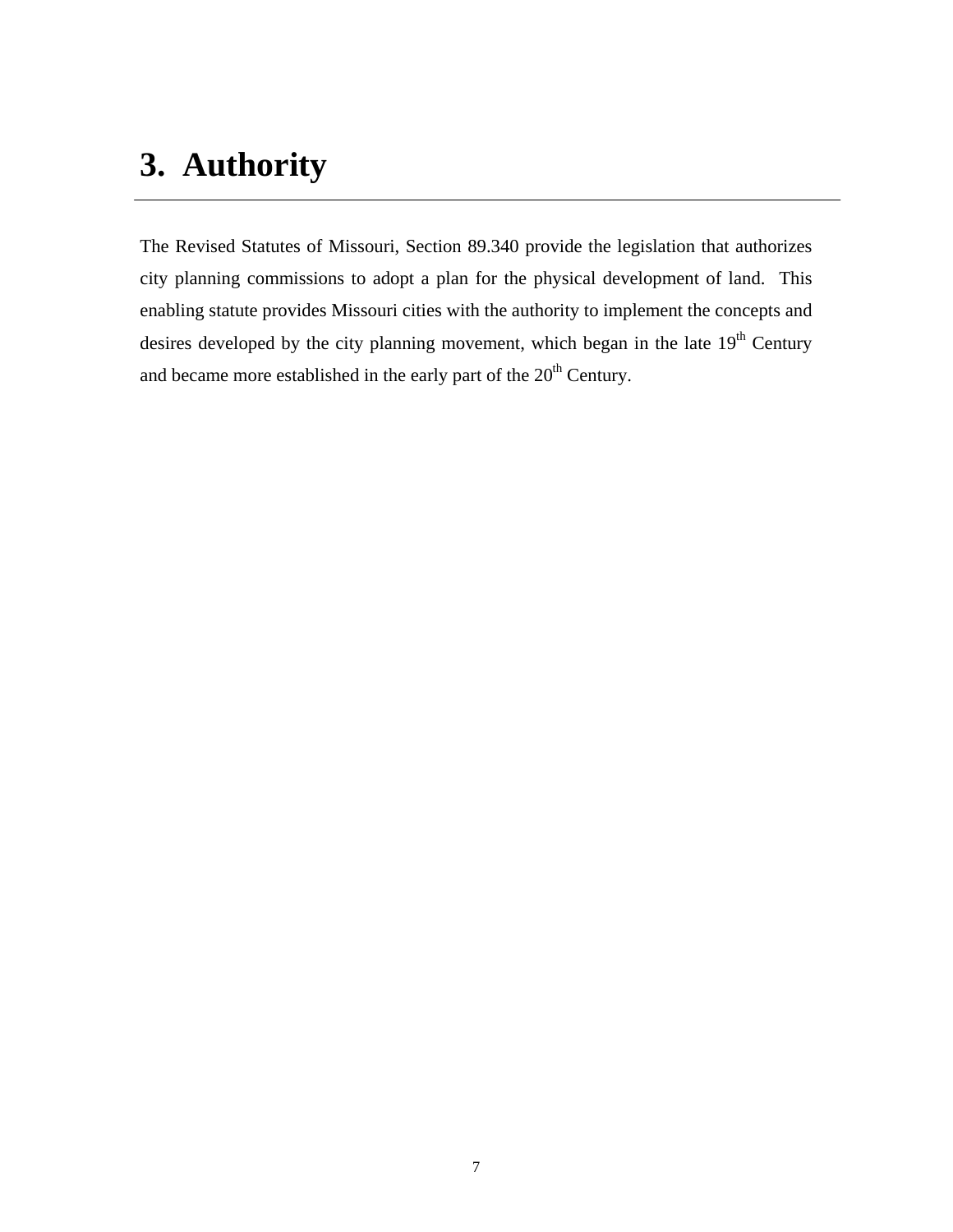# **4. Abbreviated History**

- Pre-1830's In what was then known as Van Buren County, the area was inhabited by Native Americans, including the Kansa, Dhegiha, and Osage tribes.
- 1830 The first European settlers arrived at the site that would become Harrisonville.
- 1835 Under an Act of the Missouri General Assembly, three state commissioners were appointed to locate a seat of justice within five miles of the center of the county. Sharp-Hopper Log Cabin was built.
- 1836 Another commission selected about 160 acres of land "and there located the future metropolis and seat of justice of Cass County, Missouri.
- 1837 The name Harrisonville was first used when the county issued an order appointing Fleming Harris as the town commissioner.

The town was also surveyed and platted into lots and blocks. The original plat had four streets: Wall and Pearl running East and West and Lexington and Independence running North and South along each side of the town square. Each street was 40 feet wide.

 In June, lots were sold on the square, \$20 each for those facing the square and \$10 each for all other lots.

- 1838 The town's first courthouse was built at 200 W. Wall. It was used until 1844.
- 1840 The first school was established in Harrisonville.
- 1857 The first mayor, S.G. (Squire) Allen, was appointed.
- 1860 Population of Harrisonville reached 675 and was ranked  $37<sup>th</sup>$  in the State.
- 1860-1865 The Civil War halts most progress. William Quantrill, a southern sympathizer who was made famous for his raid on Lawrence, Kansas, used Cass County as a base from which to attack.
- 1865 The Pacific Railroad arrived in Pleasant Hill and the traditional rivalry between the two towns became intense.
- Mid 1870's The town's population surpassed 1,000. Five churches and 20 businesses were erected.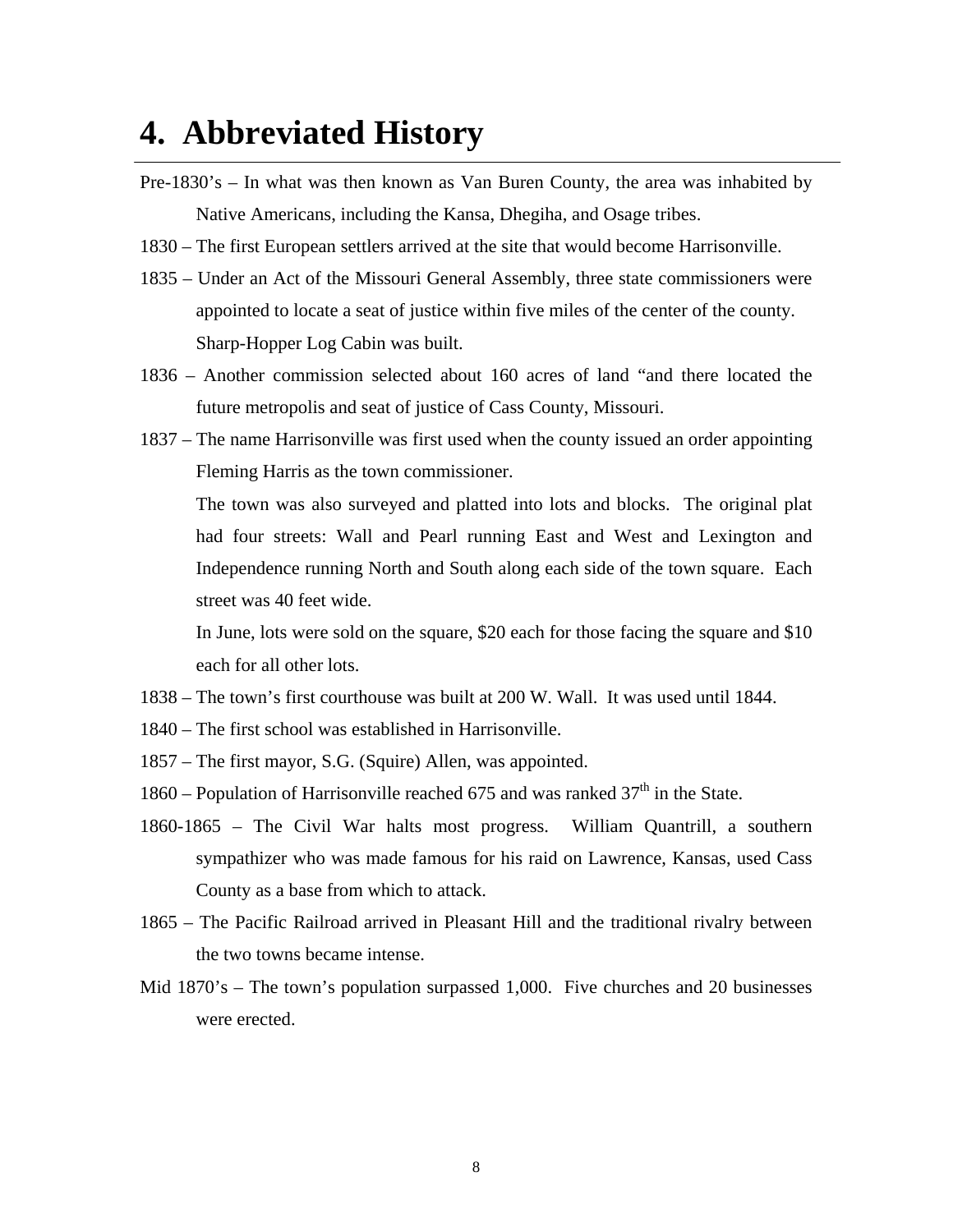- 1885 The Kansas City and Southern Train arrived. A vein of brick clay was discovered near Harrisonville. The discovery led to the establishment of a brick and tile factory.
- 1893 Improvements on the downtown area included the installation of 30 gasoline lights on City streets.
- 1896 The Courthouse, much as it appears today, was erected.
- 1897 The Harrisonville Telephone Company was granted a franchise for ten years.
- 1906 Lake Luna, a 30-acre lake was built by the Harrisonville Water Company and used to supply water to the town.
- 1909 The City built a "City Lake" to the East of Lake Luna.
- 1938 The water plant and Lake Luna were purchased for \$10,000 by the City and the area around Lake Luna and City Lake was called City Park.
- 1947 Cass County Library was established.
- 1954 North Lake was built to augment the City's water supply.
- 1965 Land was purchased for North Park.
- 1971 The City was given Lord's Park as a gift from Clint Lord, DDS.
- 1980's The area experienced a 25% population growth rate.
- 1990 Population reached 7,683.
- 2000 Population reached 8,946.

#### *Harrisonville Log Cabin ~ Built circa 1835*

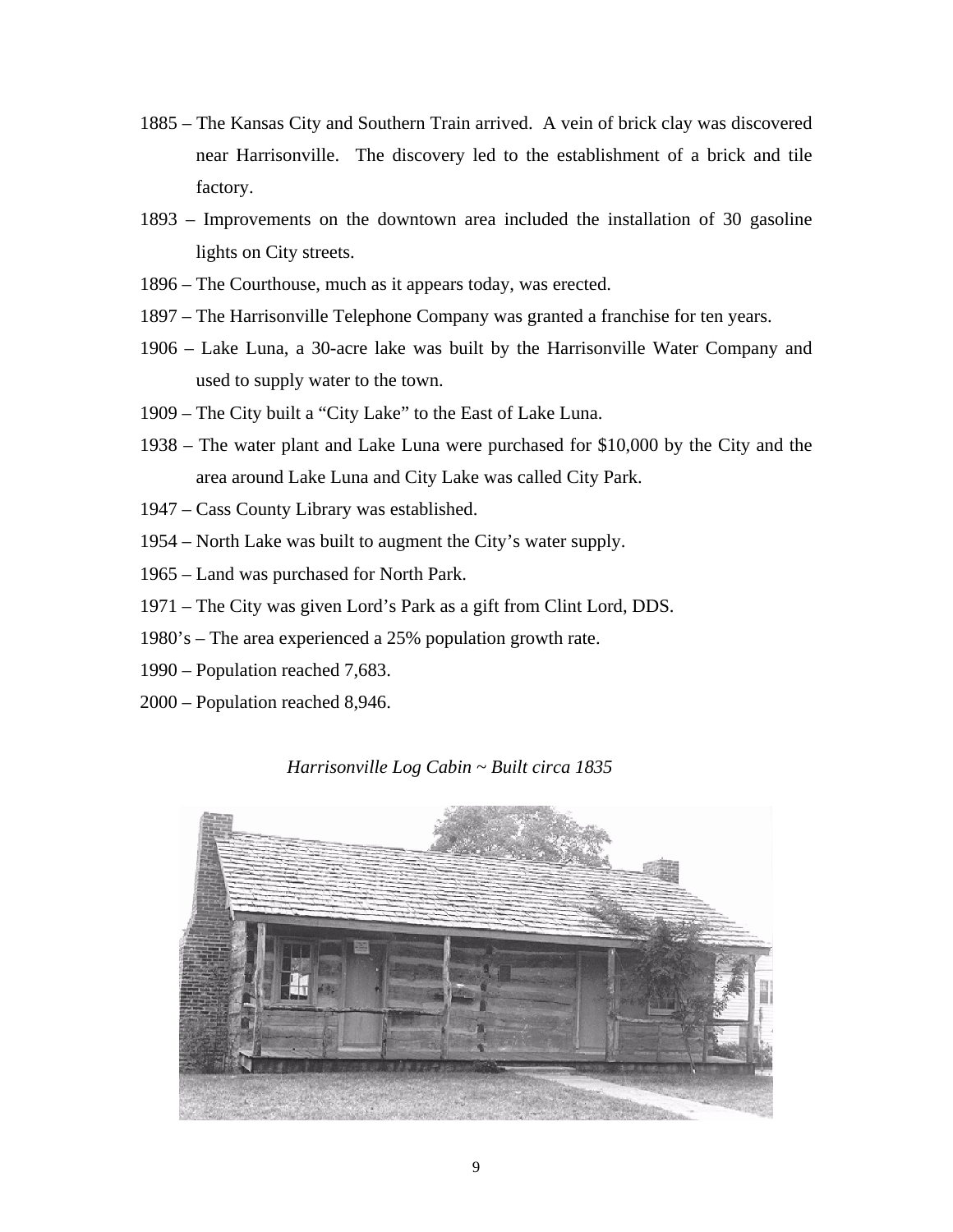In July of 1999, the City conducted a detailed and comprehensive land use survey. A land use survey is vital to the comprehensive planning process for multiple reasons, including:

- It describes the existing pattern and character of land use within the City;
- It serves as a tool for analyzing the strengths and weakness of existing land use relationships; and
- It serves as the starting point in the process of determining the future uses of land in Harrisonville.

The survey represents all land uses and development patterns, as they exist today. In order to keep both the plan and City records current it is recommended that a comprehensive land use database be formed to record all changes in land uses for the City of Harrisonville. By keeping the existing land use records current, the Planning Commission, City Staff, Board of Aldermen, and the community as a whole can easily assess the City's development patterns in relation to the comprehensive plan.

#### **Survey Methodology**

The existing land use study was done during the month of July in the year 1999. Every parcel of land was surveyed and assigned a use code to which a color code could subsequently be applied. Ten land use classifications were used during the survey. The land use codes and classifications used in the survey are discussed below.

#### **Land Use Codes and Classifications**

 **Single-Family Residential**: This category includes single-family detached housing units occupied by a single household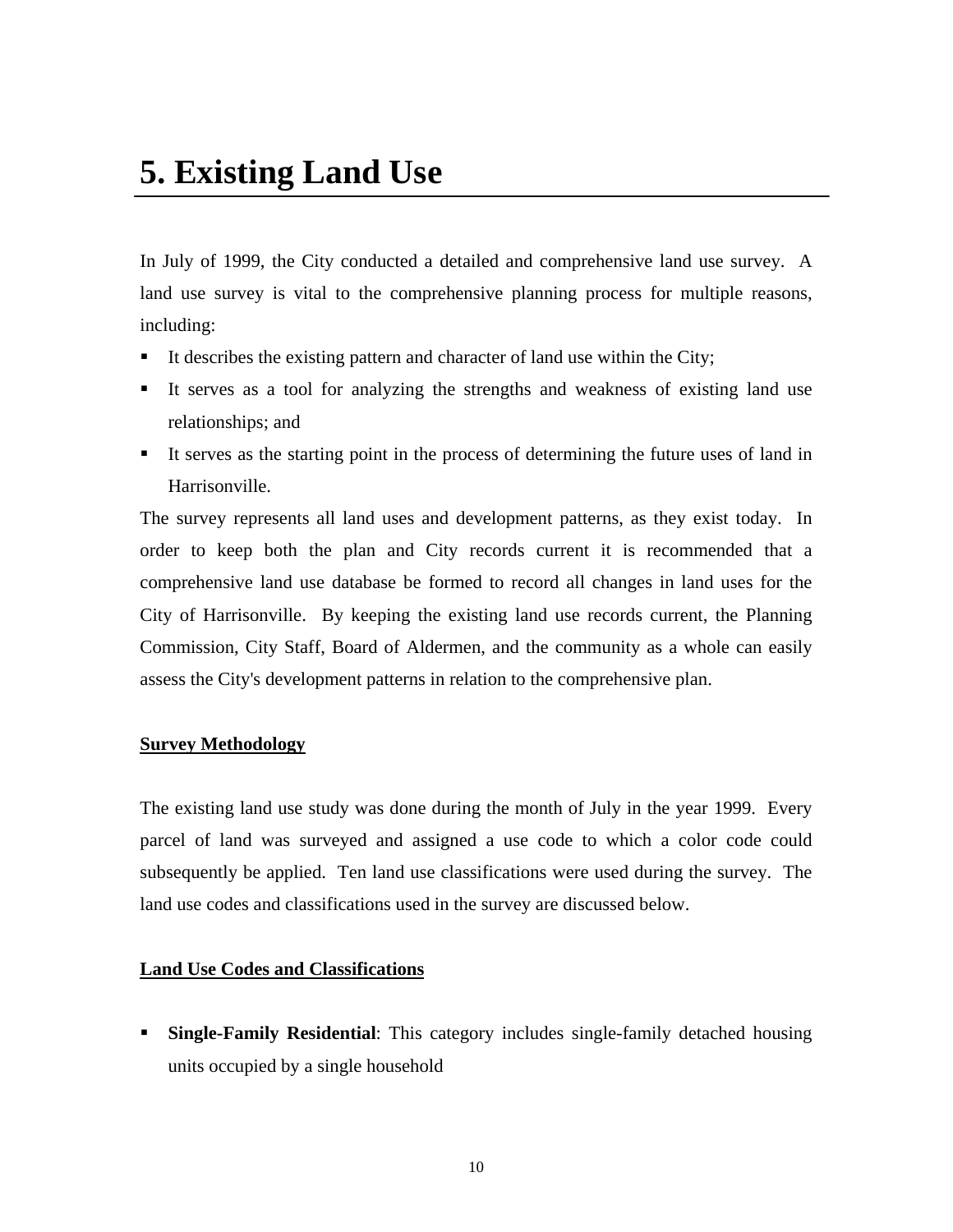- **Multi-Family Residential**: This category includes a single residential structure, usually on one lot, containing two dwelling units, each housing a single household. This category included both "as-built" duplexes and single-family conversions; or a single residential structure, usually on one lot containing 3,4,5, or 6 dwelling units, each housing a single household and each having outside entrance at street level. This category primarily includes 3-plexes and 4-plexes; or residential structures containing 3 or more units, each housing a single household with one or more of the units having its primary outside entrance other than street level. Also included are residential structures containing seven or more units, each housing a single household and each having its primary outside entrance at street level. This category also includes uses such as group quarters, nursing homes, and elderly housing.
- **Manufactured Homes**: A structure, transportable in one or more sections which in the traveling mode is eight body feet or more in width and 40 body feet or more in length, or, when erected on a chassis and designated to be used as a dwelling with, or without, a permanent foundation when connected to the required utilities. The manufactured home includes the plumbing, heating, air conditioning, and electrical systems. The manufactured home is constructed in conformance with the Federal Manufactured Housing Construction and Safety Standards, as evidenced by an affixed certification label. For the purpose of this plan, a mobile home is not a manufactured home.
- **Modular Home:** A home constructed by joining together two or more factory-built three dimensional sections called modules. The modules are accepted by the US Department of Housing and Urban Development and issued a Structural Engineering Bulletin which indicates it complies with the major National Building Codes. The modules are shipped to the construction site by trailer where they are lowered by crane or by other means onto a prepared foundation and then mated, which involves joining electrical, heating, and plumbing systems connecting the utilities, and matching up the trim work where the sections abut.
- **Office/Commercial**: Establishments involved in management or administrative functions or the provision of finance, insurance, real estate, legal, health, or business services without any manufacturing, warehousing or retailing activities. Also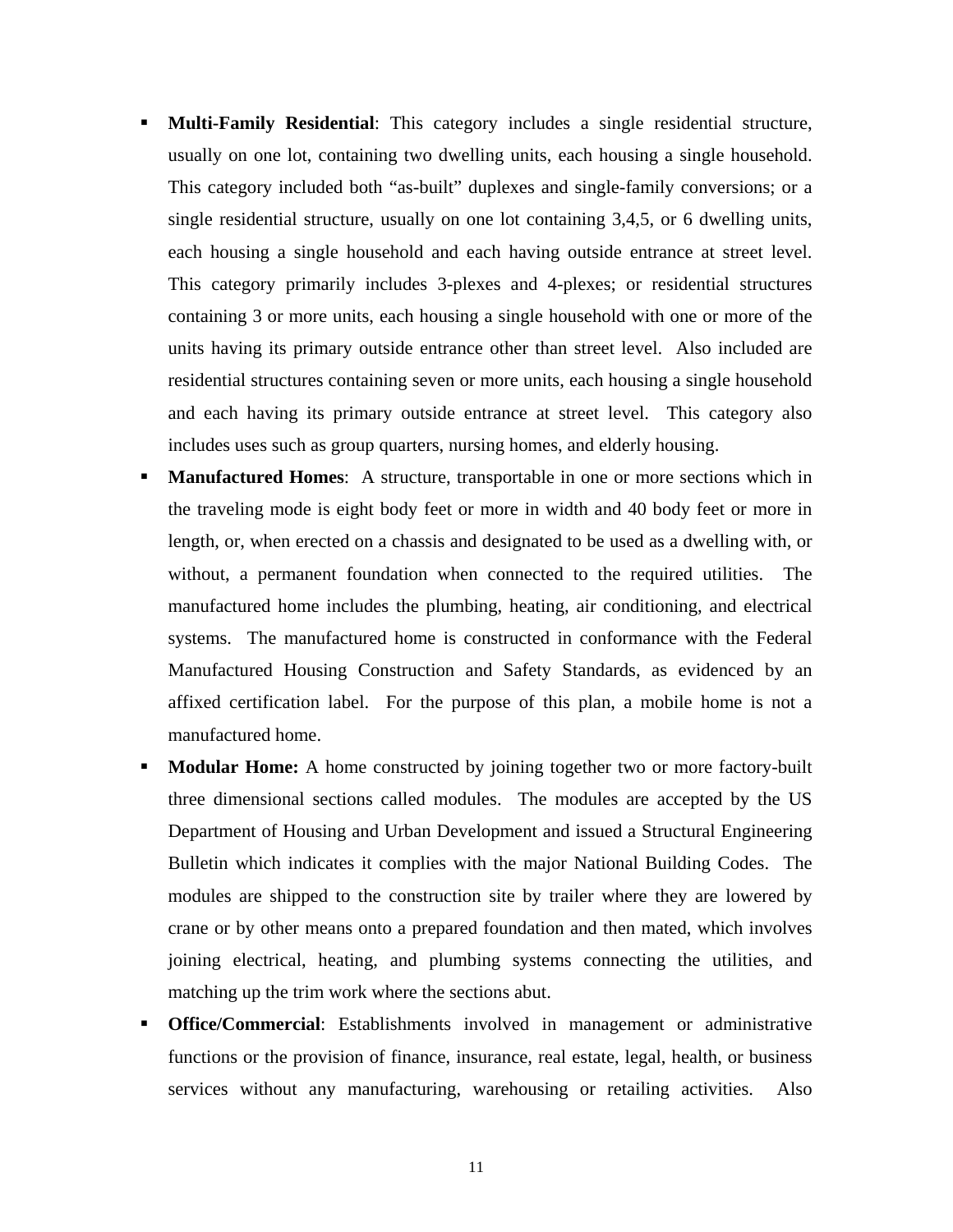included are establishments, which engage in retail trade or provide services, which generally do not require any significant storage or handling of materials or products. Finally, this category includes establishments, which engage in retail trade or provide services, which require significant storage, the handling or materials or products, or possess any additional characteristics, which intensify their use.

- **Central Business District:** This category includes the following uses located in the designated Central Business District known as "The Square" which is oriented around the Cass County Courthouse; high density residential, low density residential, commercial, public services, manufacturing, cultural, and public recreational facilities.
- **Industrial:** This category includes establishments primarily engage in wholesale trade, storage, or distribution with little or no retail trade, service, or manufacturing activity. Also included are establishments transforming raw materials into new product, usually for distribution to other regions and not for sale or use on site.
- **Parks and Recreation**: This category includes areas owned publicly or privately which are used by the community for active or passive recreational activities and which do not solely exist for commercial purposes. This category generally does not include recreational or open space areas, which are found in conjunction with school sites, or other public facilities.
- **Public and Semi-Public**: This category includes establishments or areas which provide educational, health-care, governmental, cultural, or social welfare services for the community as well as public or private transportation, communication, and utilities.
- **Vacant/Agriculture**: This category includes land areas, which are presently undeveloped including farmland, forest areas, floodplains and vacant parcels within developed areas. This category does not include land containing vacant structures. Also included is land used for federal and state highways, railroads, and arterial streets. Public rights-of-way for collector and local streets have been incorporated into abutting land uses for calculation purposes.
- **Churches**: This category includes structures were recognized places of worship exist.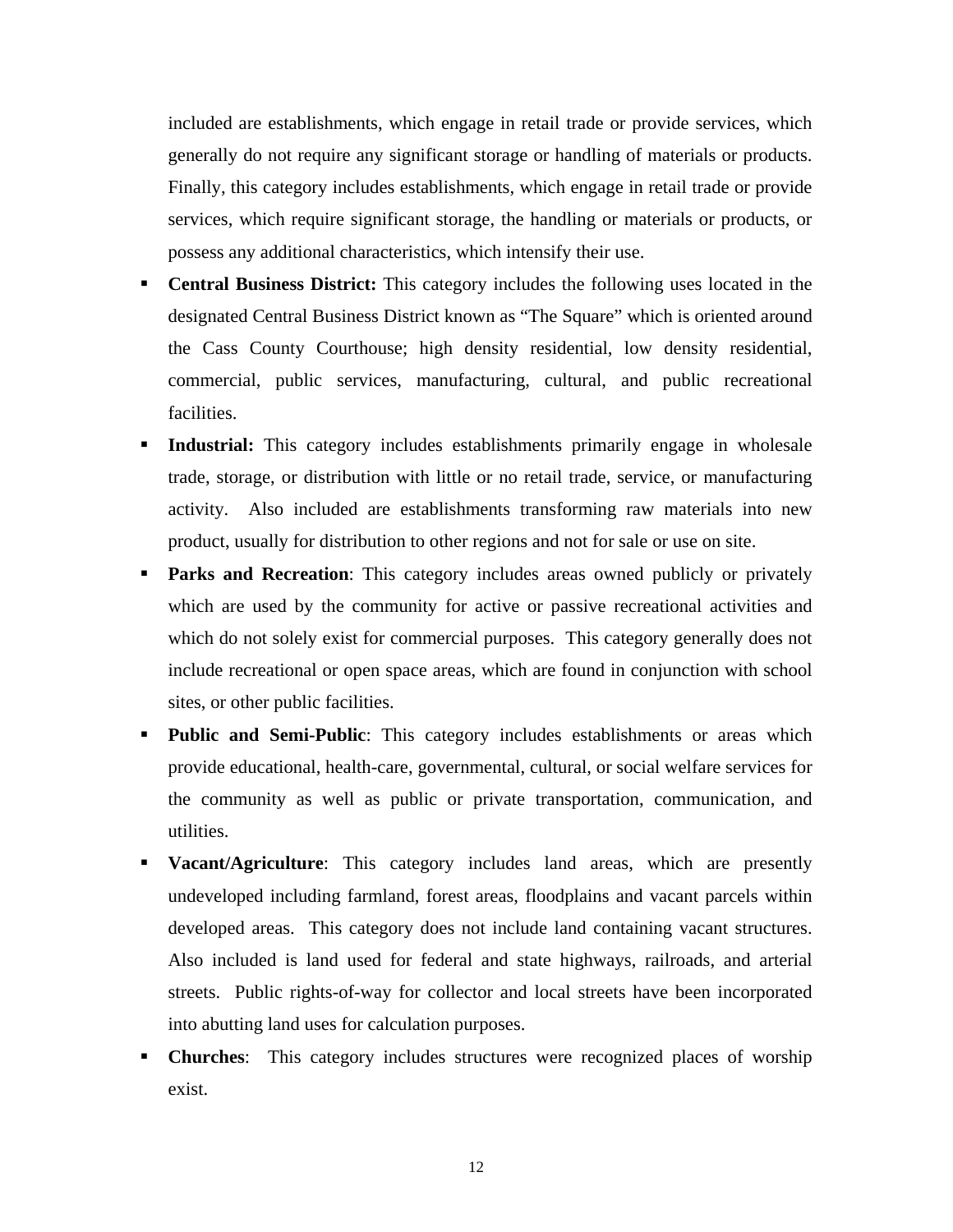#### **Existing Land Uses**

The total area of the City is approximately 9.66 square miles. The primary existing land use in the City is single-family residential. Residential development is concentrated in the areas south of the lakes in the City Park and east of South Commercial Street. Multifamily residential can be found throughout the City but is heavily concentrated in between West Mechanic and South Street and east and south of the Central Business District. Manufactured homes are located primarily on the West Side of the City in four main areas; adjacent to Locust Street, along North Commercial Street, abutting Oakland Street, and west of South Commercial Street.

Commercial land uses are located throughout the City but the heaviest concentration exists along Commercial Street and Missouri Highway 291, and East Mechanic Street (Missouri Highway 7). Much of the development along these streets could be considered strip commercial. The commercial area located along Commercial Street and Missouri Highway 291 is in need of improvement. The number and proximity of existing curb cuts along these corridors hinder the smooth and efficient flow of traffic. Consequently, traffic congestion is of concern in these areas.

Office developments have remained basically unchanged since the 1991 General Development Plan was adopted. The two office districts are located downtown and near the hospital. The downtown office district is primarily composed of businesses dependent upon the courthouse such as law offices and title companies. The hospital district is primarily composed of medical-related offices.

Some commercial land use areas contain both commercial and industrial land uses. These areas are located near or within existing industrial areas as well as primarily commercial areas. The largest area of this type is located along Commercial Street, near Harrisonville Industrial Park.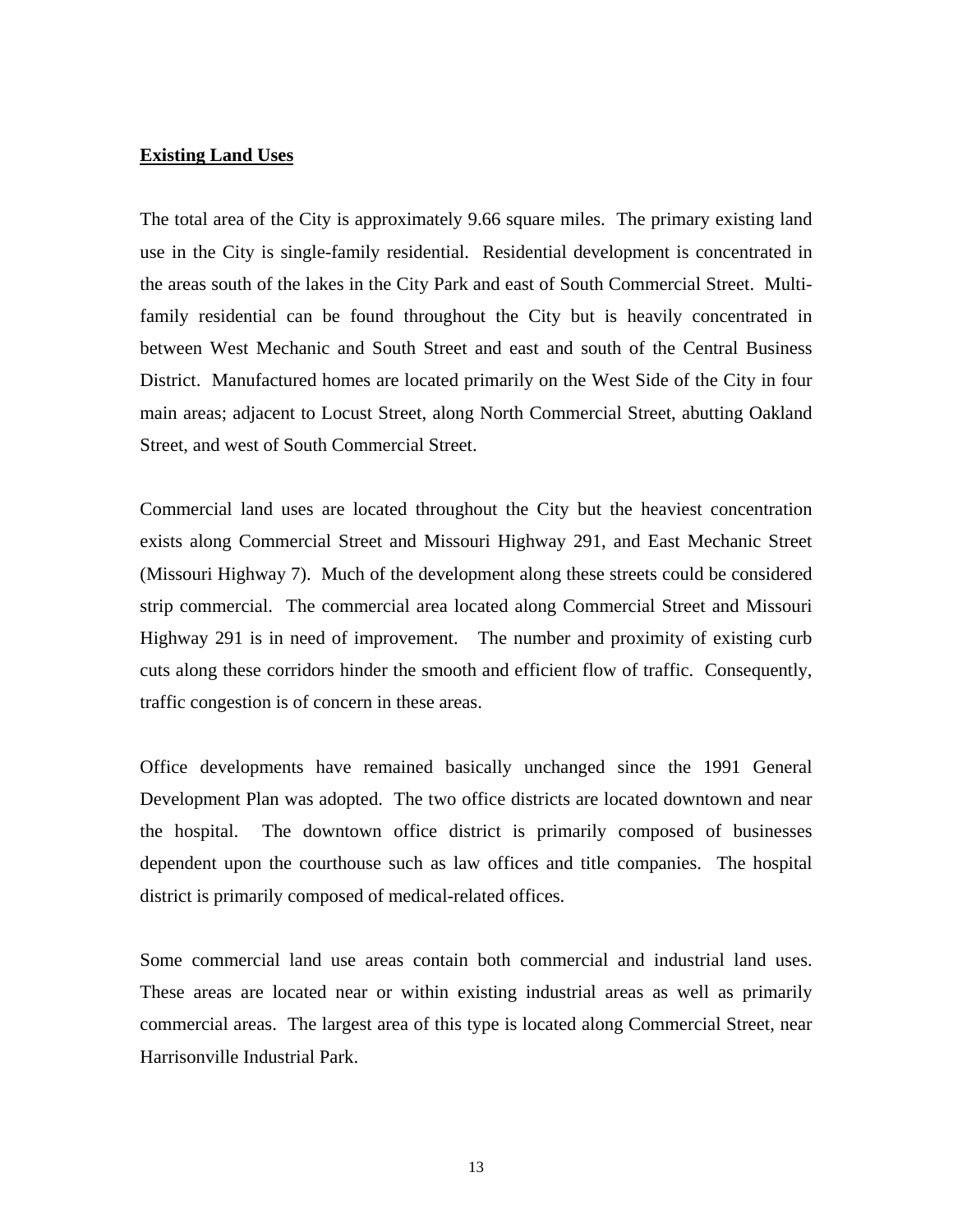Industrial land use included both light industrial/warehousing and manufacturing. Light industrial uses include warehousing, wholesaling and distribution activities. Manufacturing would include establishments engaged in transforming materials into new products for distribution and sale at another location. Industrially development land is concentrated in two main industrial parks; Harrisonville Industrial Park, located east of Plaza Drive and Enterprise Business Park located between Anaconda Road and Precision Drive. Two other sites have been located and identified as potential industrial sites as well; the Pearson Property, which is adjacent to U.S. 71 Highway and Missouri Highway 2 and outside the City limits, the Hartzler Development Park located adjacent to U.S. 71 Highway.

Several parks and recreational areas exist within the City. The largest is City Park. In addition to the two lakes, City Park is also home to the Harrisonville Aquatic Center, a sand greens golf course, two miles of hiking trails, seven shelters, four tennis courts, two basketball courts, playground equipment, an archery range, and the City amphitheater. Other significant park areas include Lord's Park and North Park. North Park contains seven ball fields, one football field, two large concession stands, the North Park Activity Center and a rodeo arena.

Other City parks include Marler-Wirt-Allen Park, South Street Park, Veteran's Park, Blueberry Park, and the Falcon II Trap/Skeet Range. Parkland is limited in the remainder of the City.

Public Land Use is composed of all government buildings and facilities, schools, the hospital, and cemeteries. For classification purposes, churches were excluded from the public land use section and given their own classification. Currently, twenty-eight churches serve the Harrisonville area.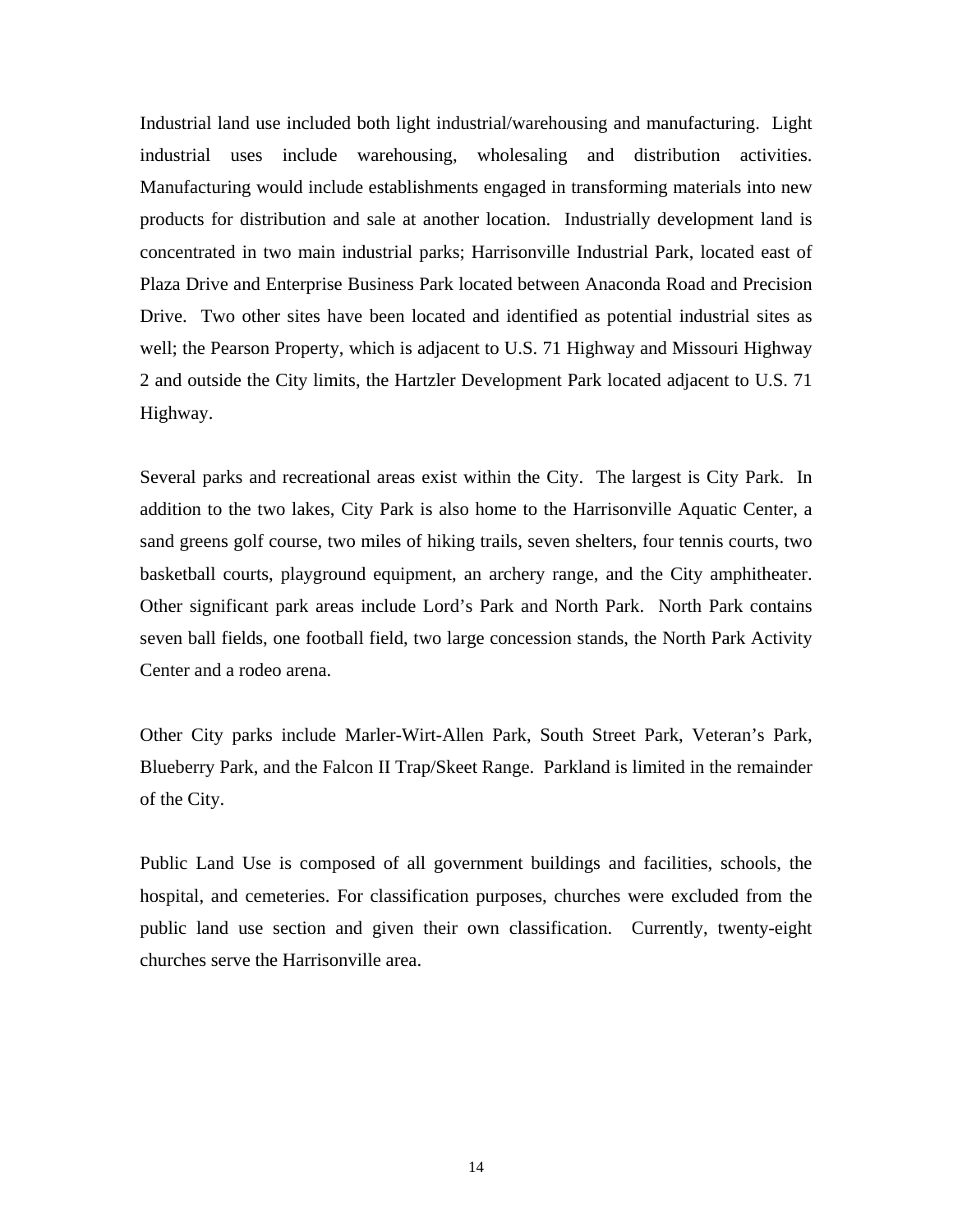# **6. Citizen Survey**

### Summary

The City conducted a survey to gather citizens' views on a variety of issues related to the development of the community to provide direction and guidance in the development of the Comprehensive Plan. The research design consisted of a mail survey to all utility customers in the City. The sample for the survey was 3,630 households and businesses. A total of **879**  households and businesses returned a completed survey for a **24%** response rate. It was found that the survey reflected **2,186** persons or **25%** of the total population. However, it should be noted that this was a household sample and not a sample of persons. Two persons in the same household would not have received a survey. The survey has a 95% confidence level with a sampling error of  $+$  or  $-3\%$ .

# **Number in Household**

• The average household size is 2.5.

# **Members of Household with Disabilities**

• 20% of all households reported that at least one person in the household had some type of disability. Approximately 8% of all persons living in the survey households have some type of disability.

# **Age Distribution of Household Occupants**

- 21% of the persons living in the households surveyed were less than 15 years of age.
- 27% of the persons living in the households surveyed were over 55 years of age.

# **Home Ownership and Length of Residence**

• The average length of time that a citizen has lived in Harrisonville is 17.2 years.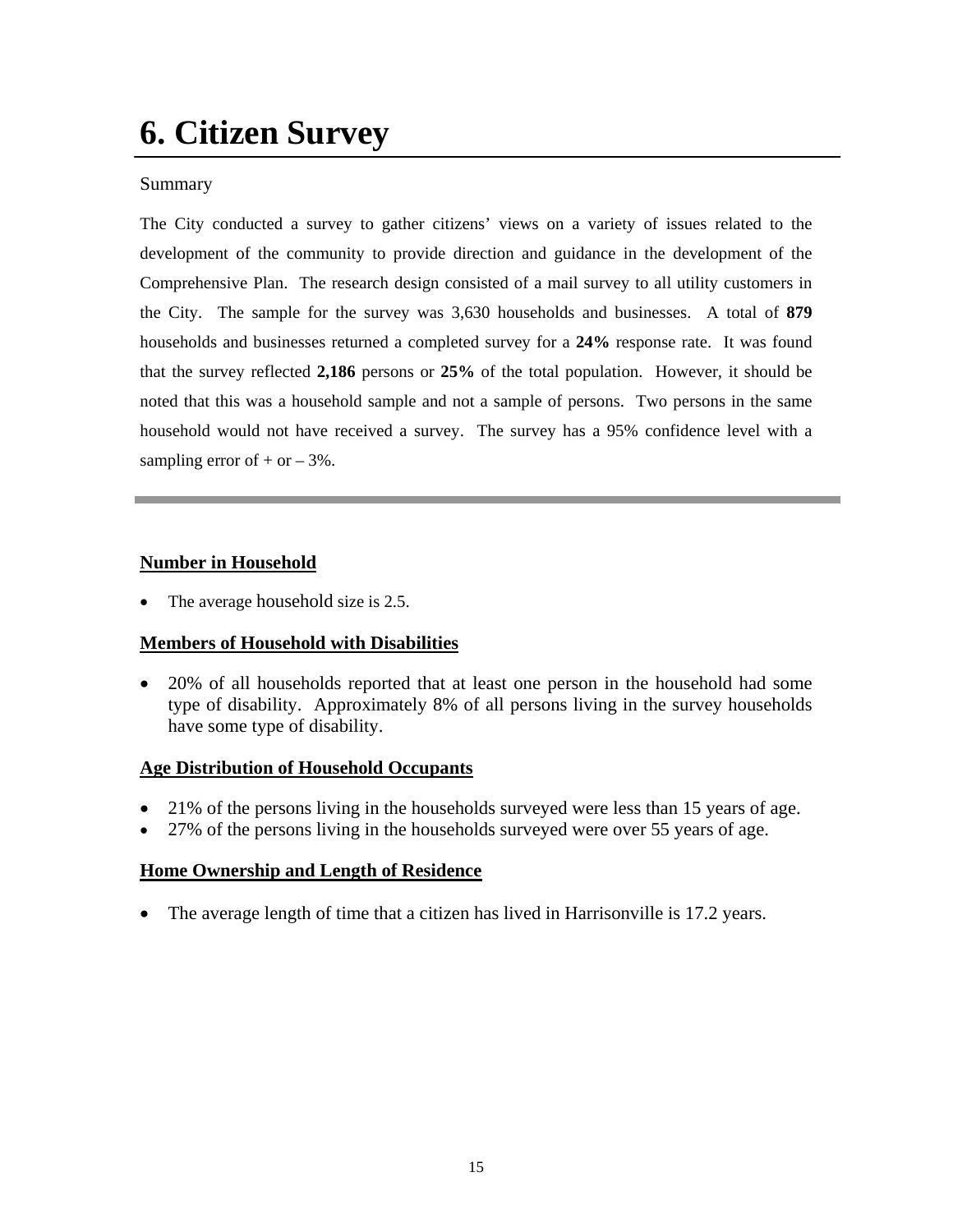

#### **Neighborhood Conditions**

|                                        | Very poor | Poor | <b>Neutral</b> | Good | <b>Very Good</b> |
|----------------------------------------|-----------|------|----------------|------|------------------|
| General appearance of the neighborhood | 15        | 41   | 140            | 443  | 225              |
| <b>Condition of Exteriors</b>          | 9         | 52   | 153            | 426  | 223              |
| Yard free of debris                    | 26        | 70   | 150            | 362  | 254              |
| Lawn and landscaping                   | 9         | 58   | 206            | 375  | 216              |
| Street condition                       | 14        | 77   | 177            | 438  | 163              |
| Roofs on homes                         | 5         | 10   | 144            | 456  | 246              |
| Conditions of sidewalks and driveways  | 37        | 91   | 111            | 359  | 153              |
| Vehicles frequently parked on streets  | 86        | 132  | 246            | 245  | 141              |

#### **Reasons for Living in Harrisonville**

The most important reason for living in Harrisonville, as indicated by the combined "very important" and "somewhat important" percentages is Quality of Housing. All of the major reasons for living in Harrisonville are shown below together with the percentage of people who said the specific reason was either "very important" or "somewhat important":

- Quality of Life (83%)
- Low Crime Rate (82%)
- Friendliness (81%)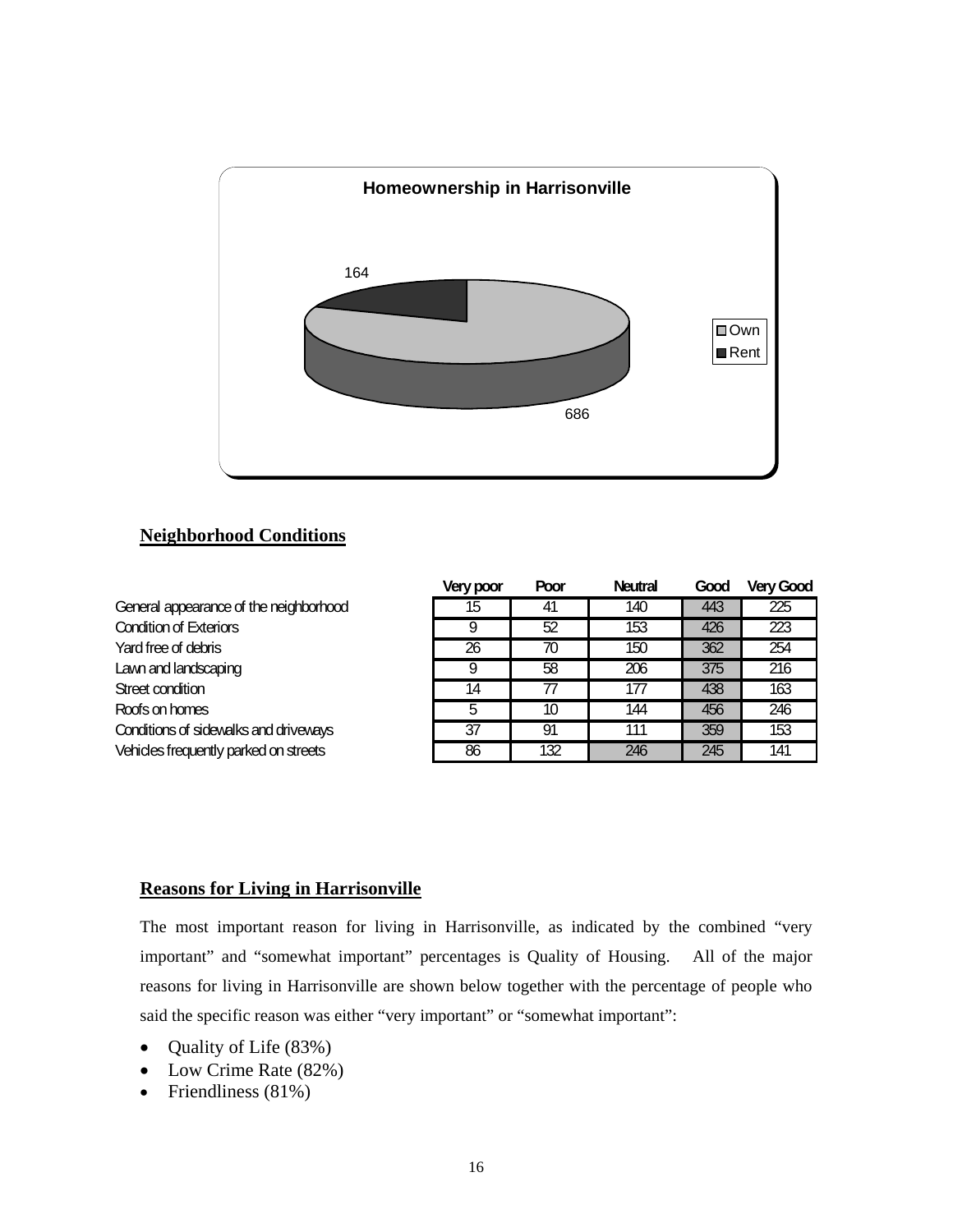- Availability of City Services (79%)
- Type of Housing (75%)
- Quality of Housing (75%)
- Access to Highways (74%)
- Availability of Housing (73%)
- Family  $(72%)$
- Quality of Public Schools (71%)
- Affordable Housing (68%)
- Convenient to Employment (67%)
- Access to Medical Care (60%)
- Jobs are Available (56%)

### **Reasons for staying in Harrisonville**

The top three reasons given by participants for staying in Harrisonville are:

- Quality of Life (40%)
- Low Crime Rate (35%)
- Family  $(32%)$

#### **Housing Plans in Five Years**

71% of all participants indicated that they plan to be living in the same house in Harrisonville five years from now. 14 % indicated that they would move to an existing or newly built house in Harrisonville. 7% indicated that they plan to be living in another house in Cass County five years from now. All remaining participants plan to move outside of Cass County.

#### **1999 Preferred New Home Price**

| Under \$50,000         | 7Δ  |
|------------------------|-----|
| \$50,000 to \$79,999   | 191 |
| \$80,000 to \$99,999   | 196 |
| \$100,000 to \$119,999 | 128 |
| \$120,000 to \$139,999 |     |
| \$140,000 or more      |     |
|                        |     |

| 74  |
|-----|
| 191 |
| 196 |
| 128 |
| 98  |
| 97  |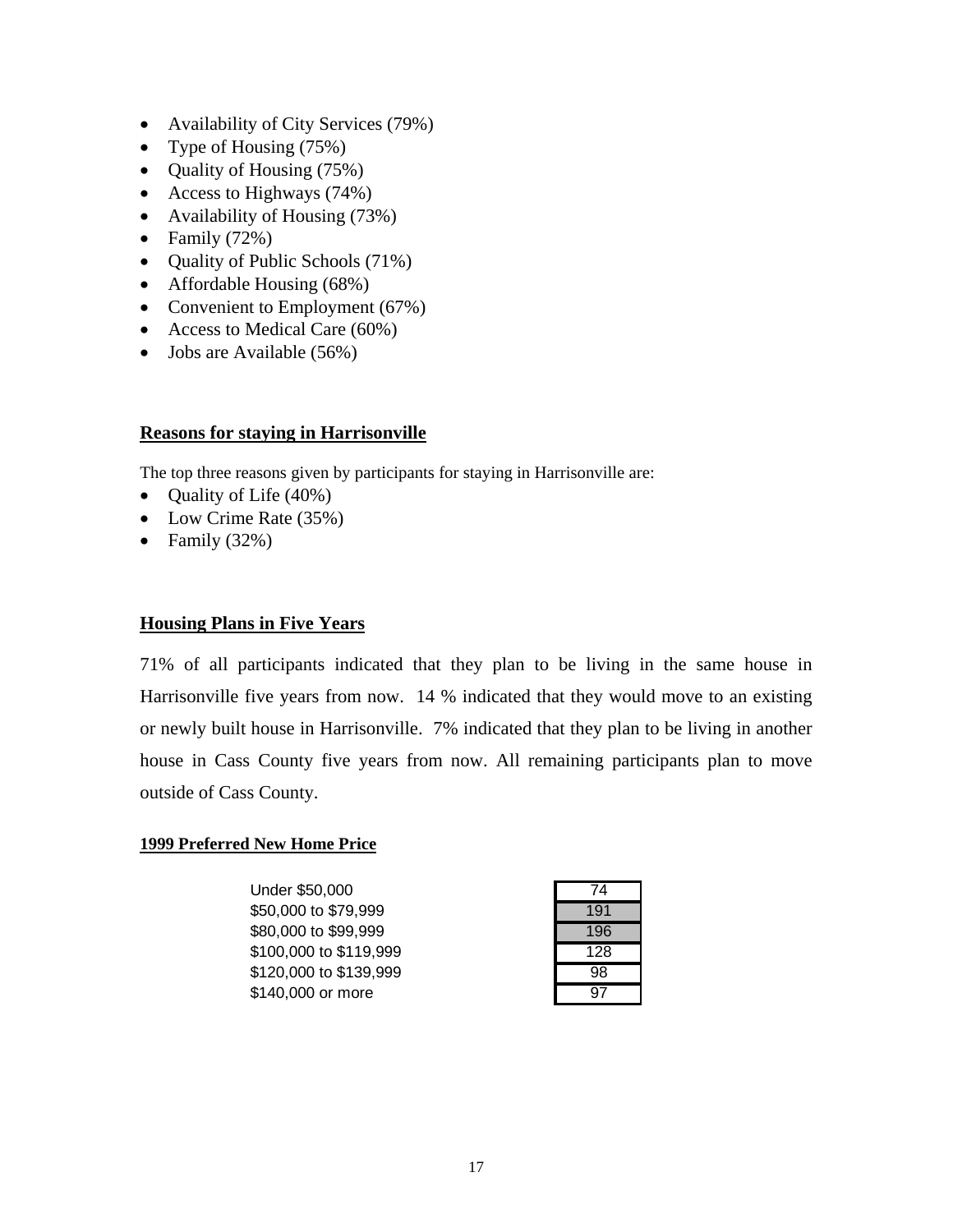### **Preferred Style of New Home**



# **Primary Source of Information**

| Access Channel 2   | 148 | Commercial television     | 61  |
|--------------------|-----|---------------------------|-----|
| Weekly newspaper   | 652 | Company or church         | 285 |
| Kansas City Star   | 158 | Schools                   | 202 |
| Flyers in the mail | 322 | <b>City Utility Bills</b> | 296 |
| Word of mouth      | 532 |                           |     |

| Commercial television     |
|---------------------------|
| Company or church         |
| Schools                   |
| <b>City Utility Bills</b> |

| 61  |
|-----|
| 285 |
| 202 |
| 296 |

# **Retail Purchases Made in Harrisonville**

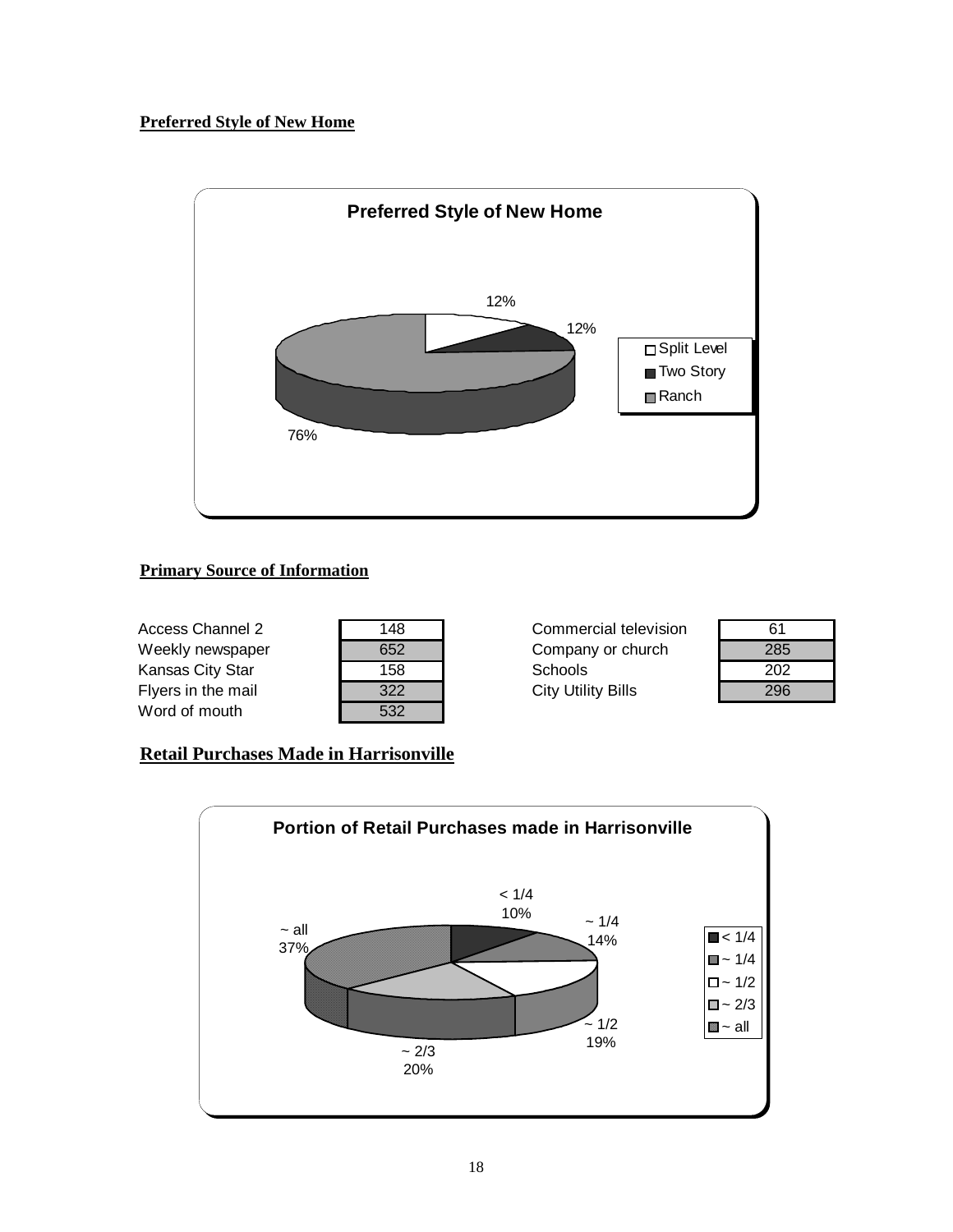# **Reasons for Shopping Outside of Harrisonville**

| <b>Lower Prices</b>   | 270 |
|-----------------------|-----|
| Stores open evenings  | 75  |
| <b>Better Quality</b> | 90  |
| Convenience           | 89  |
| Larger Selection      | 559 |
| Product not available | 409 |
| Customer Service      | 55  |
|                       |     |

# **Development Activities**

|                                        | SD  |     |     | А   | SА  |
|----------------------------------------|-----|-----|-----|-----|-----|
| Provide incentives for neighborhoods   |     |     |     |     |     |
| Restoration and upkeep                 | 24  | 36  | 216 | 261 | 243 |
| Should increase multi-family           | 90  | 109 | 210 | 172 | 185 |
| Development(apartments)                | 136 | 163 | 291 | 108 | 85  |
| Attract more restaurants               | 36  | 46  | 169 | 248 | 302 |
| Attract more retail                    | 19  | 21  | 103 | 263 | 407 |
| Redevelop the square                   | 32  | 27  | 124 | 243 | 423 |
| Provide incentives for Commercial dev. | 25  | 33  | 178 | 291 | 260 |
| Provide incentives for Industrial dev. | 33  | 41  | 202 | 272 | 223 |

# **Ratings of City Services**

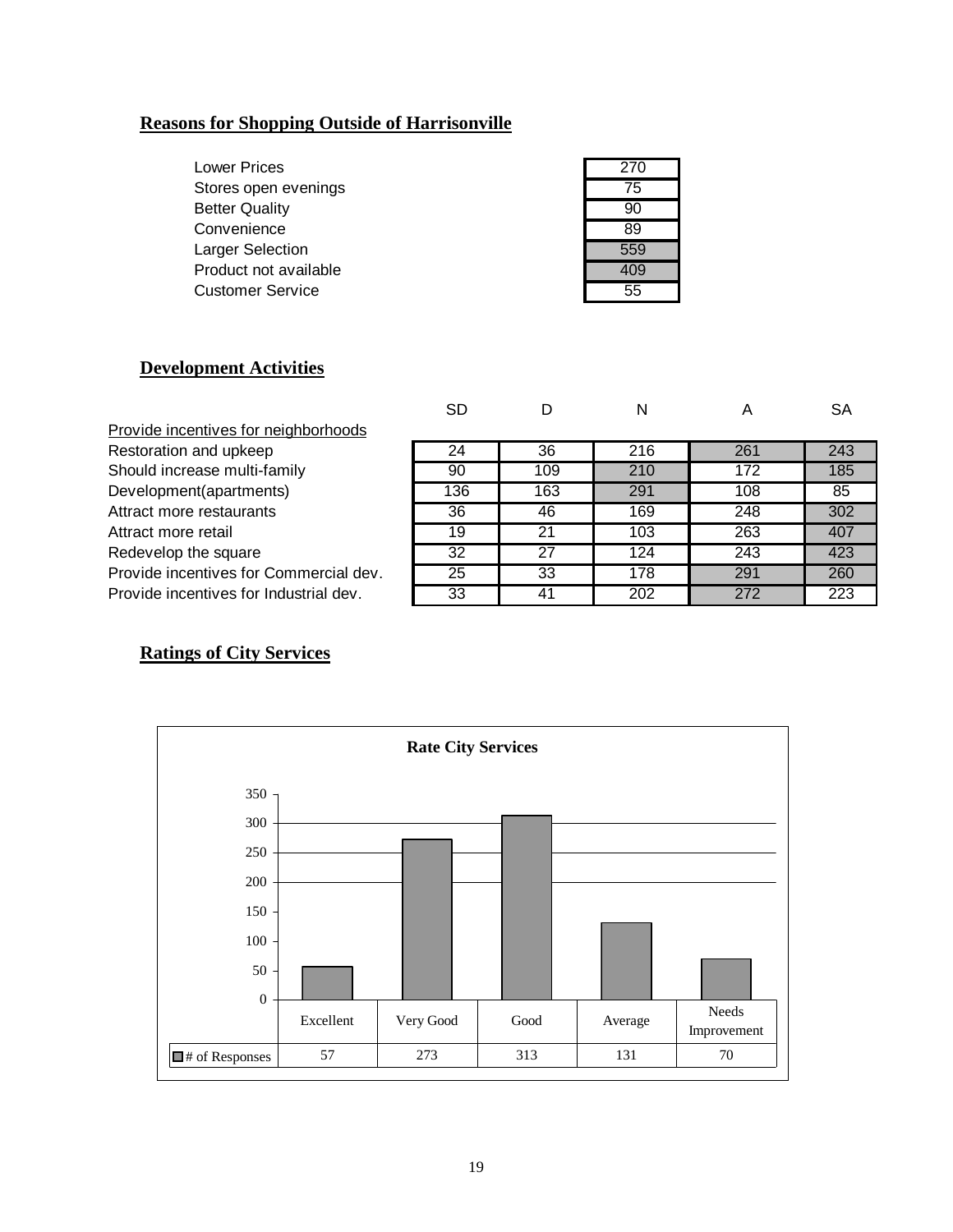#### **Level of Support for City Services**

Provides prompt responses to citizens needs... Provides satisfactory responses to citizens needs. Provides adequate trash removal……… Meets recreational needs of families........ Adequately serves the needs of its Disabled pop. Provides adequate residential street lighting... Provides adequate sidewalks............. Provides adequate storm drainage facilities... Maintains adequate police protection…… Provides high quality crime prevention... Provides prompt response time for Emergency fire calls Emergency medical calls………… Emergency police calls………… Satisfactorily enforces property maintenance codes

| <b>SD</b>       | D                         | N                | Α   | <b>SA</b>        |
|-----------------|---------------------------|------------------|-----|------------------|
| $\overline{29}$ | $\overline{72}$           | 284              | 303 | 102              |
| $\overline{25}$ | 61                        | 278              | 329 | 98               |
| $\overline{56}$ | $\overline{\text{85}}$    | 152              | 353 | 152              |
| 33              | 82                        | 254              | 333 | 101              |
| $\overline{26}$ | $\overline{74}$           | 388              | 229 | $\overline{80}$  |
| $\overline{36}$ | 124                       | 204              | 330 | 98               |
| $\overline{73}$ | $\overline{183}$          | 196              | 264 | 81               |
| 86              | 175                       | 234              | 226 | 78               |
| 42              | 96                        | 202              | 339 | 116              |
| $\overline{24}$ | $\overline{73}$           | 265              | 312 | 121              |
| $\overline{11}$ | 34                        | 299              | 303 | $\overline{142}$ |
| $\overline{11}$ | 26                        | 287              | 315 | 139              |
| 8               | $\overline{\frac{38}{5}}$ | $\overline{277}$ | 320 | 145              |
| 62              | 91                        | 304              | 249 | 87               |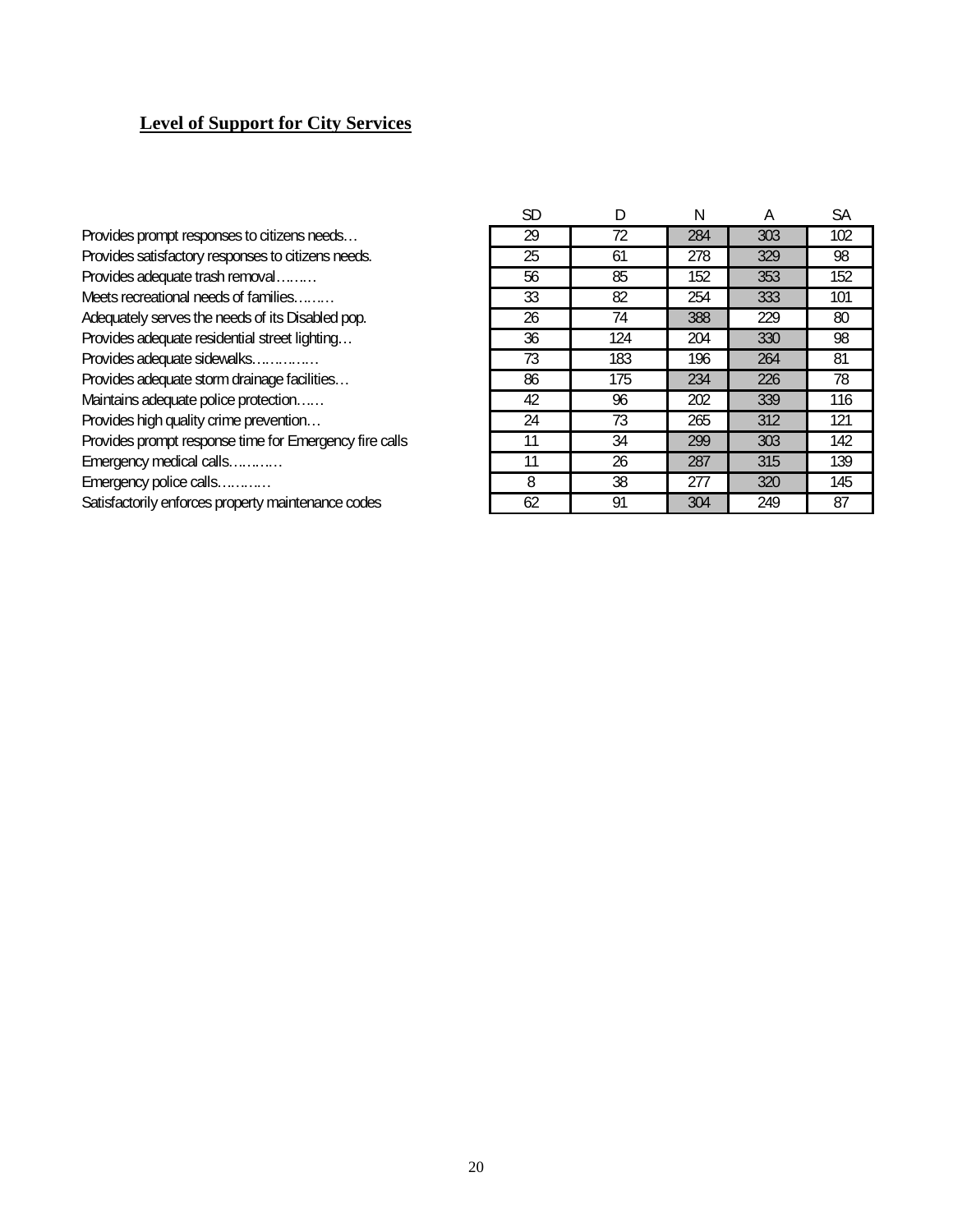# **7. General Land Use**

While location and accessibility are major draws for development projects, planning programs can have a significant influence over the amount and type of development taking place in a community. Planning provides much of the background information useful to prospective developers. Furthermore, many businesses and residential developers look favorably on well-planned communities because an attractive environment can enhance their own buildings and properties and minimize land-use conflicts. Consequently, communities committed to effective planning programs are the ones likely to attract high quality development and redevelopment projects meeting the needs and desires of the citizens.

The following goals and policies are intended to help the City achieve a fiscally sound, environmentally safe, and aesthetically pleasing City, through the orderly and efficient development of the land.

# **General Land Use Goals**

- Evaluate proposed development so it occurs in a fiscally effective manner for the City.
- Encourage and reward innovative and quality site planning which reduces the cost to the public sector.
- Ensure adjacent land uses are developed in a manner to minimize negative impacts.
- Ensure developments are well planned and of sufficient quality to attract future quality development.

# **General Land Use Policies**

- Identify, establish, and develop performance standards for selected corridors within Harrisonville.
- Identify, establish, and develop design guidelines for residential, commercial, and industrial developments.
- Direct new development to growth areas, which currently have all services available.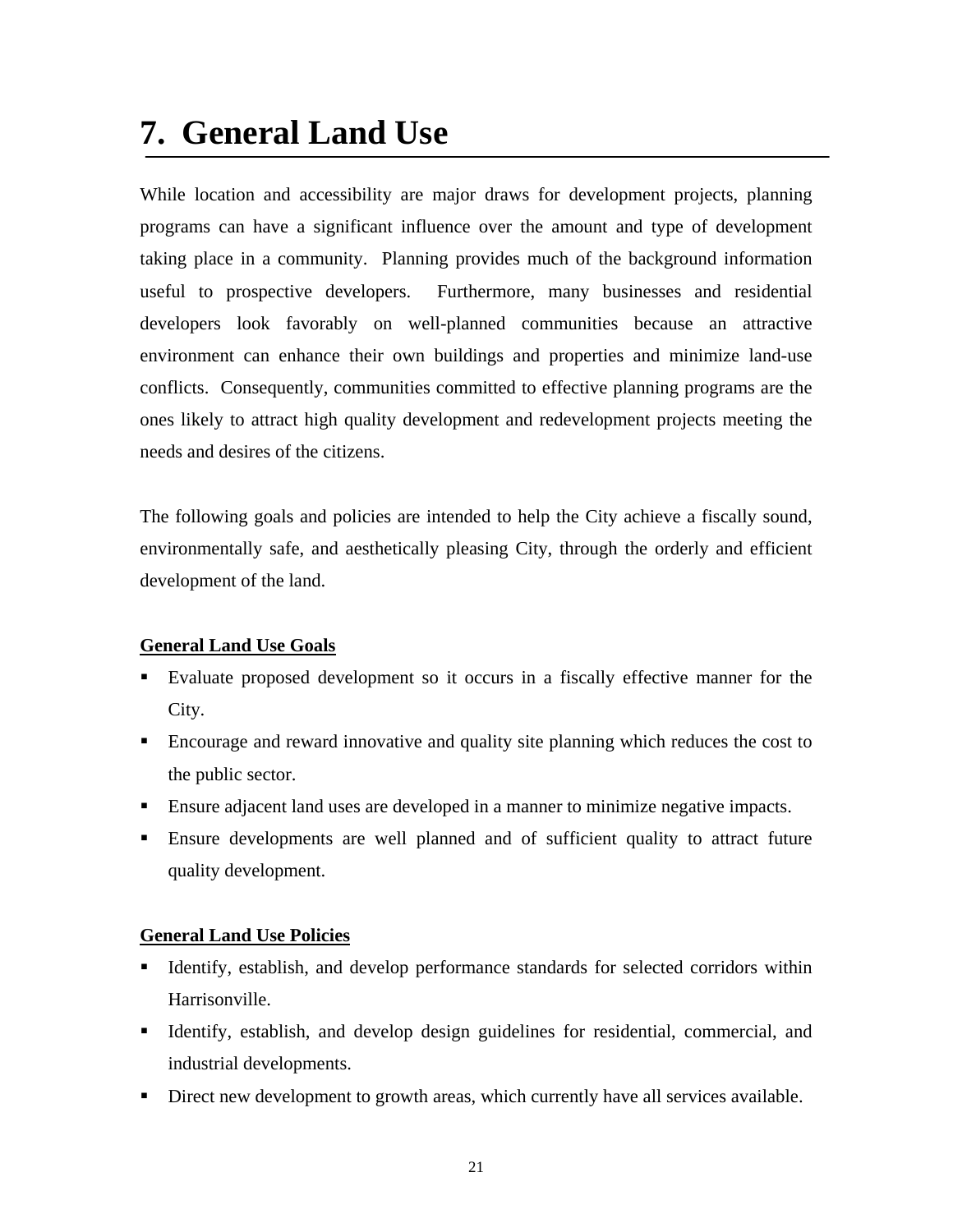- Evaluate capital improvements so anticipated economic returns to the City are considered in establishing priorities.
- Encourage developments that are aesthetically pleasing, contain appreciable green spaces, and require minimal maintenance on the part of the City.
- Encourage projects, which provide amenities that benefit the entire community.
- Encourage the use of existing natural features as buffers.
- Increase buffering standards, such as landscaping, screening, tree preservation and other appropriate methods to minimize negative effects among different land uses.
- **Transitional zoning shall be utilized to minimize negative impacts.**
- Developments shall coordinate with adjacent projects.
- New developments shall be required to meet or exceed current development standards even if adjacent development(s) do not. Development standards do not necessarily refer to the size of the lot or the square footage of a house.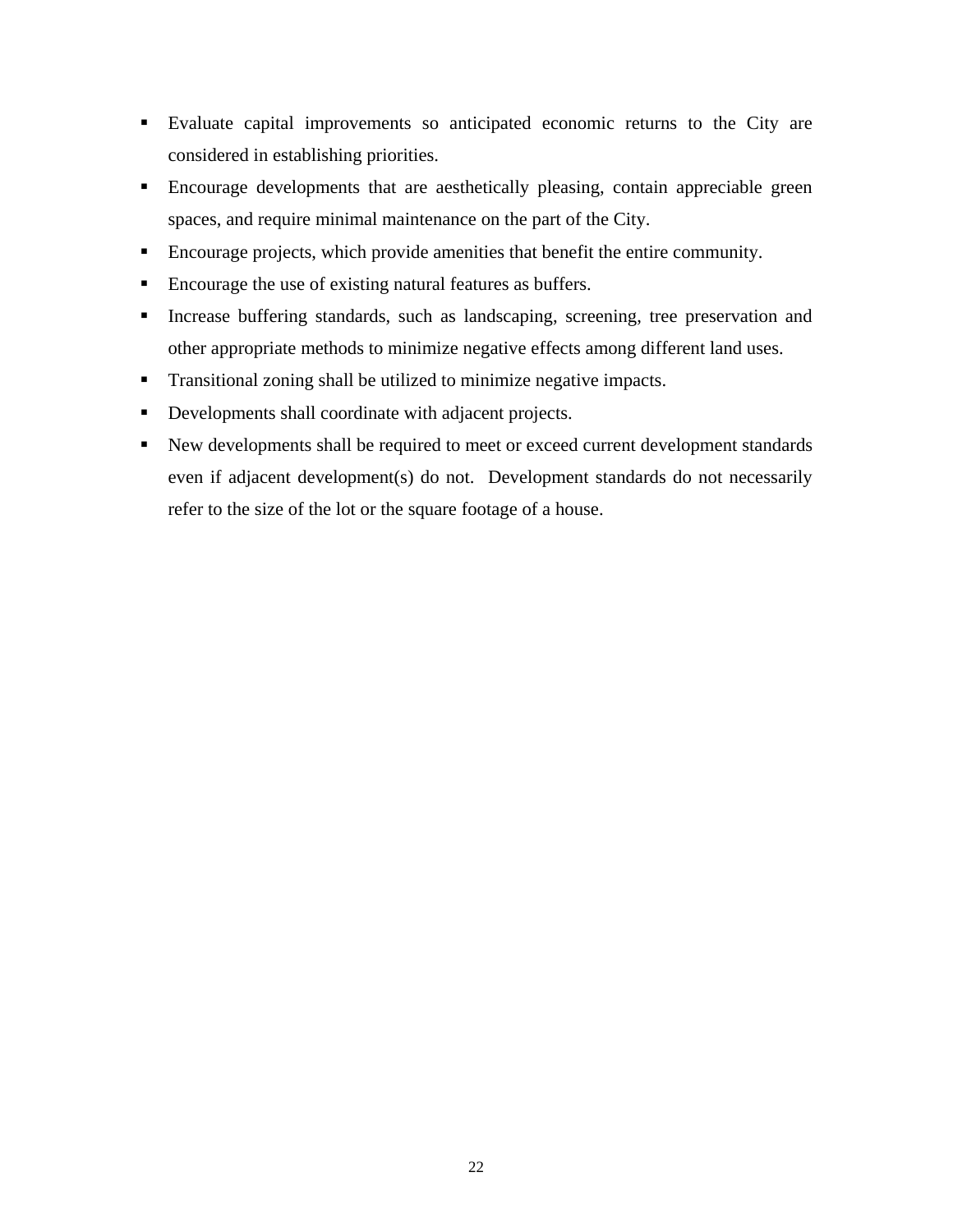# **8. Residential Land Use**

The environment and livability of existing residential neighborhoods are an intangible but important community resource to be preserved. Similarly, these qualities shall be fostered in future neighborhoods. To this end, the Residential Land Use goals and policies reflect concerns for the protection of neighborhoods from incompatible land uses, the adequacy of public facilities and services, and to promote the general health, safety and welfare of the community.

Communities usually center around areas where human activities take place, such as work, school, shopping, and recreation. Housing needs to be available for people who desire to live near those activities. The presence of housing around commercial, educational, and governmental areas contribute to the vitality of the community. Not only do communities need to have housing available to be vital; communities like Harrisonville need to have a diverse housing stock. The diverse housing stock would enable the City to provide housing for an employment base, which covers the whole wage and salary spectrum. If housing is not available to match different income ranges,

sectors of the employment base will look elsewhere to finding housing that meets their needs and wants. Harrisonville is also a community with people of different ages and family types. A family of four probably has different housing needs than a couple in their retirement years or a single person. Thus to maintain diversity within the



population appropriate housing needs to be available.

A citizen survey was conducted to determine the community's values and decide its future direction. In general, the residents of Harrisonville indicated that they are pleased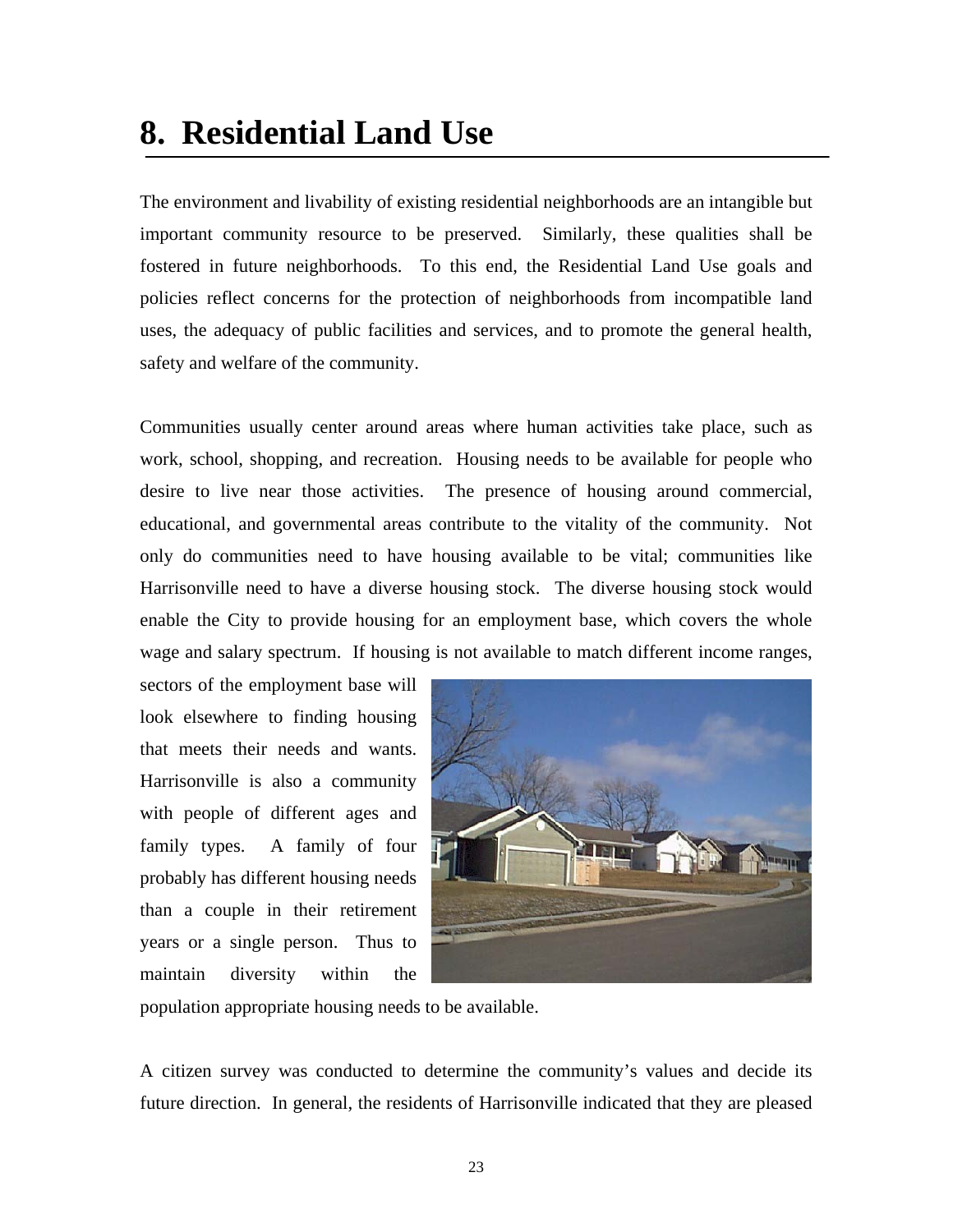with the existing neighborhood conditions. The following chart was taken from the citizen survey indicating how residents perceived the condition of their neighborhoods to be. The question that was asked was "As you look up and down your street from your front door, rate each of the following?"

|                                        | Very poor | Poor | <b>Neutral</b> | Good | <b>Very Good</b> |
|----------------------------------------|-----------|------|----------------|------|------------------|
| General appearance of the neighborhood | 15        | 41   | 140            | 440  | 222              |
| <b>Condition of Exteriors</b>          | 9         | 52   | 153            | 422  | 221              |
| Yard free of debris                    | 26        | 70   | 148            | 361  | 251              |
| Lawn and landscaping                   | 9         | 58   | 205            | 372  | 214              |
| Street condition                       | 14        | 75   | 175            | 437  | 162              |
| Roofs on homes                         | 5         | 10   | 142            | 455  | 243              |
| Conditions of sidewalks and driveways  | 37        | 90   | 108            | 358  | 152              |
| Vehicles frequently parked on streets  | 86        | 132  | 244            | 242  | 140              |

Certain demographic trends have been singled out as having the potential to influence development in the future. The Aging of the Baby Boomers is one of these trends. The recent citizen survey reflected this trend in numerous ways. In the 2000 Census Data, 15.3% of the total population of Harrisonville was over 65 years old. The citizen survey produced the results that in the next ten years 27% of the population will be 65 years of age or older. Along with an aging population, other residential trends emerged. 70% of all the participants in the survey indicated that they plan to be living in the same house in Harrisonville five years from now. 14% indicated that they would move to an existing or newly built house in Harrisonville. The preferred style of new home was overwhelmingly ranch (76%).

The primary existing land use in the City is Single-family residential. Residential development is concentrated in the areas south of the lakes in the City Park and east of South Commercial Street. Multi-family residential can be found throughout the City but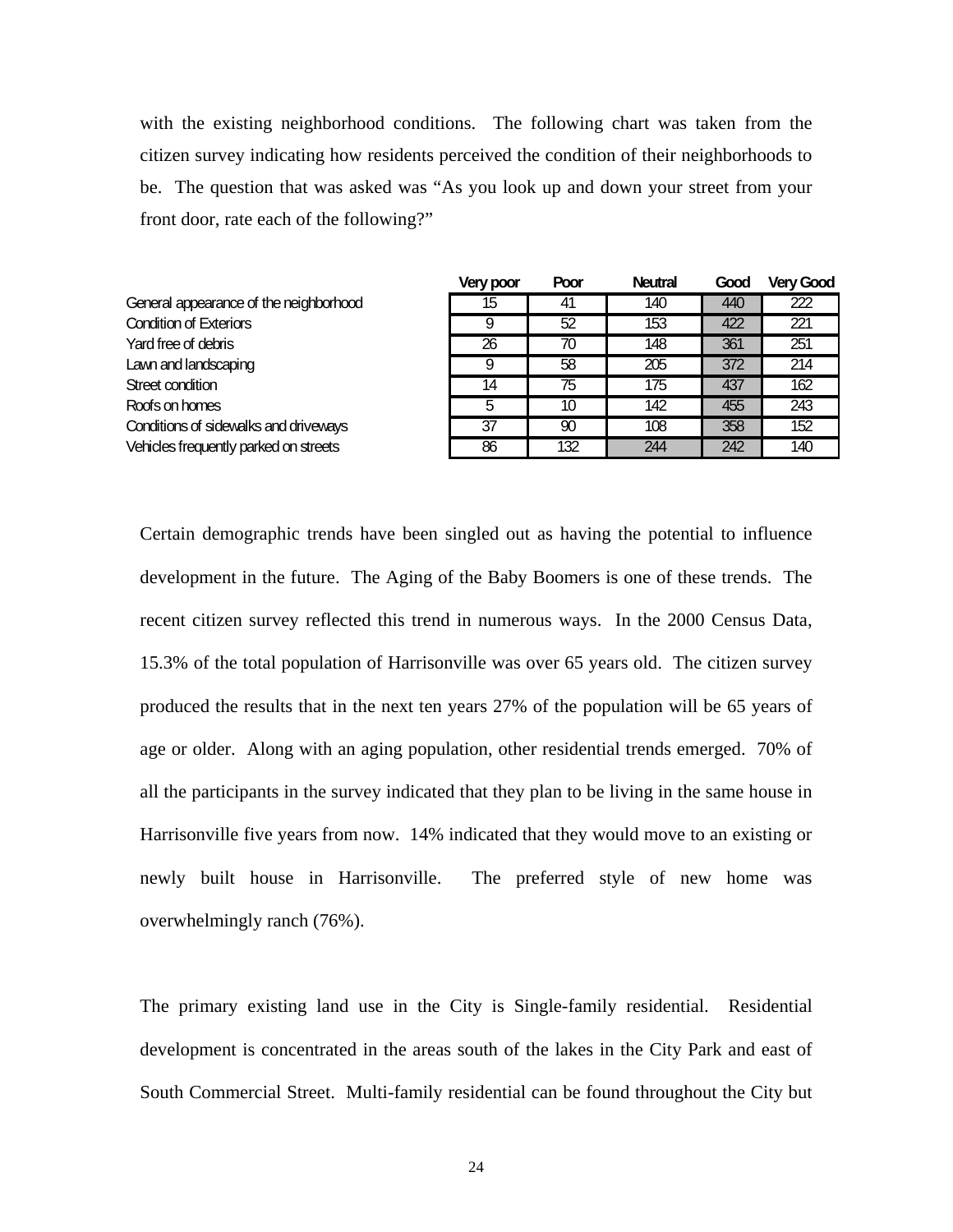is heavily concentrated in between West Mechanic and South Street and east and south of the Central Business District. Manufactured homes are located primarily on the West Side of the City in four main areas; adjacent to Locust Street, along North Commercial Street, abutting Oakland Street, and west of South Commercial Street.

The Residential Land Use goals and policies are primarily guidelines for the physical development of residential neighborhoods and proximate land uses. On the other hand, the Housing goals and policies address the maintenance, rehabilitation, improvement and development of housing, particularly relating to affordability.

#### **Residential Land Use Goals**

- Neighborhood areas shall be planned and designed with respect and sensitivity to special geographical features, such as streams, natural vegetation clusters and steep topography. They shall also foster appropriate infill development of empty lots and redevelopment of brownfields.
- The streets in new neighborhoods shall be well designed and laid out in an orderly network and attractively landscaped with sidewalks to encourage walking and give residents choice and control in their mobility.
- When changes in residential densities are proposed, the City shall consider such factors as neighborhood character and identity, compatibility of land uses and impacts on livability, impacts on services and facilities including schools, and impacts on traffic levels on both neighborhood streets and major thoroughfares.
- The City shall seek to preserve historic neighborhood features and characteristics.

#### **Residential Land Use Policies**

 The design of new neighborhoods shall incorporate features that minimize environmental impacts on water quality caused by storm water runoff and erosion and on air quality caused by motor vehicle traffic.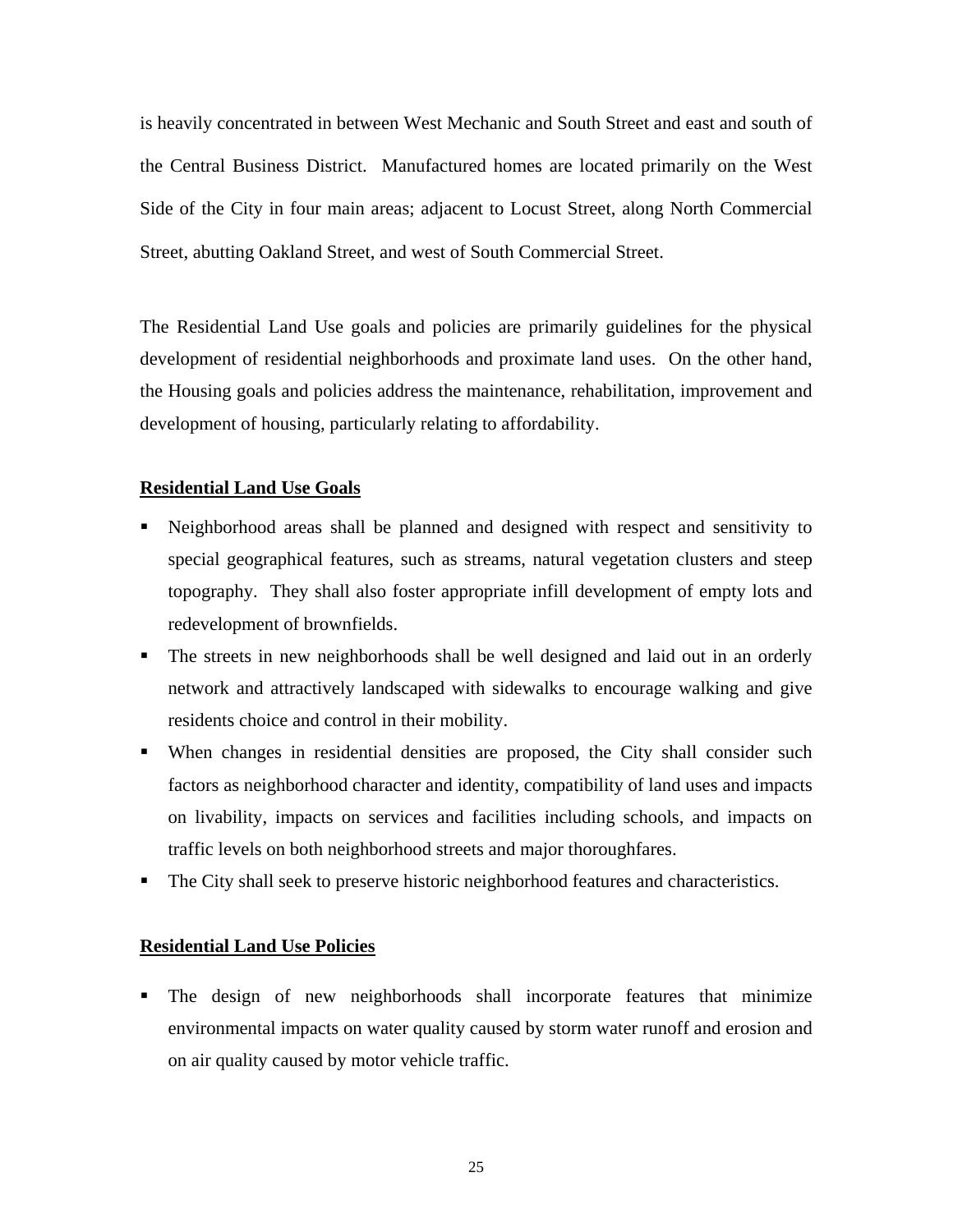- Residential developments shall be designed to include adequate open spaces in either private yards or common areas to partially provide for residents' open space and recreation needs. This may be accomplished through zero lot line development and cluster development within a planned development to ensure larger areas devoted to open space.
- Residential development shall be required to locate adjacent to existing urban development where services are available, in order to prevent areas from developing in a haphazard, scattered or unplanned manner.
- Future utility transmission lines and existing overhead lines shall be placed underground when installed. Replaced utility transmission lines should be encouraged to be placed underground.
- Easements shall be granted as part of the platting process to develop internal neighborhood walkways and trails for recreational use, especially in flood plain areas as long as the developed public facilities can be maintained.
- Open space, parks and public utilities shall be provided to serve each neighborhood. Developers will be required to donate a percentage of land to be used for said purposes above.
- The City shall pursue annexations in order to provide adequate land for residential development.

# **Housing Goals**

 New neighborhoods shall offer a choice of well-designed housing types and sizes and encourage a variety of densities to meet the needs of residents of different economic levels and age groups. A variety of housing types and densities can occur within one neighborhood or within a community of several contiguous neighborhoods.

# **Housing Policies**

- Encourage housing assistance programs for households whose needs are not met by the housing market.
- Encourage the development of housing that exceeds minimum construction standards.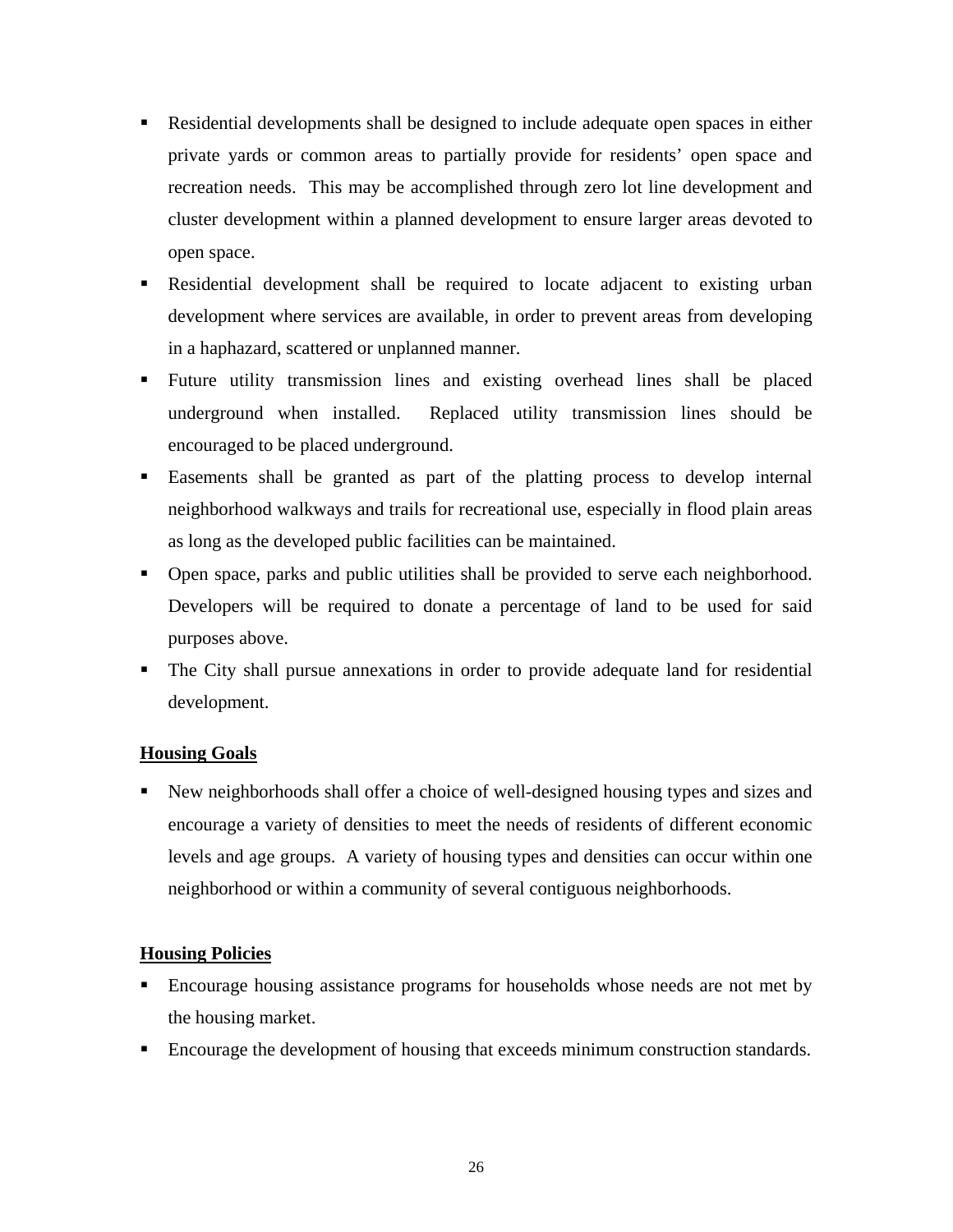- Ensure that owners, managers, and residents of rental property improve the safety, durability, and livability of rental housing through code compliance. This could be accomplished through a comprehensive property maintenance program.
- Encourage scatter-site housing for low-income households (below 50% Median Family Income) in traditional neighborhoods to avoid their concentration in any one area.
- Support and encourage public and private actions that improve the physical and social environment of areas that have experienced disinvestment in housing, that have a concentration of low-income households, or that lack infrastructure. E.g. sidewalks, streetlights.
- Encourage the development and use of housing construction technologies that streamline the housing construction process, reduce development costs and environmental impacts, and produce sound and durable housing.

# **Definitions**

- *Cluster Development:* A development design technique that concentrates buildings in specific areas on a site to allow the remaining land to be used for recreation, common open space, and preservation of environmentally sensitive areas.
- *Easement:* The right of a person, government agency, or public utility company to use public or private land owned by another for a specific purpose.
- *Zero lot line:* The location of a building on a lot in such a manner that one or more of the building's sides rests directly on a lot line.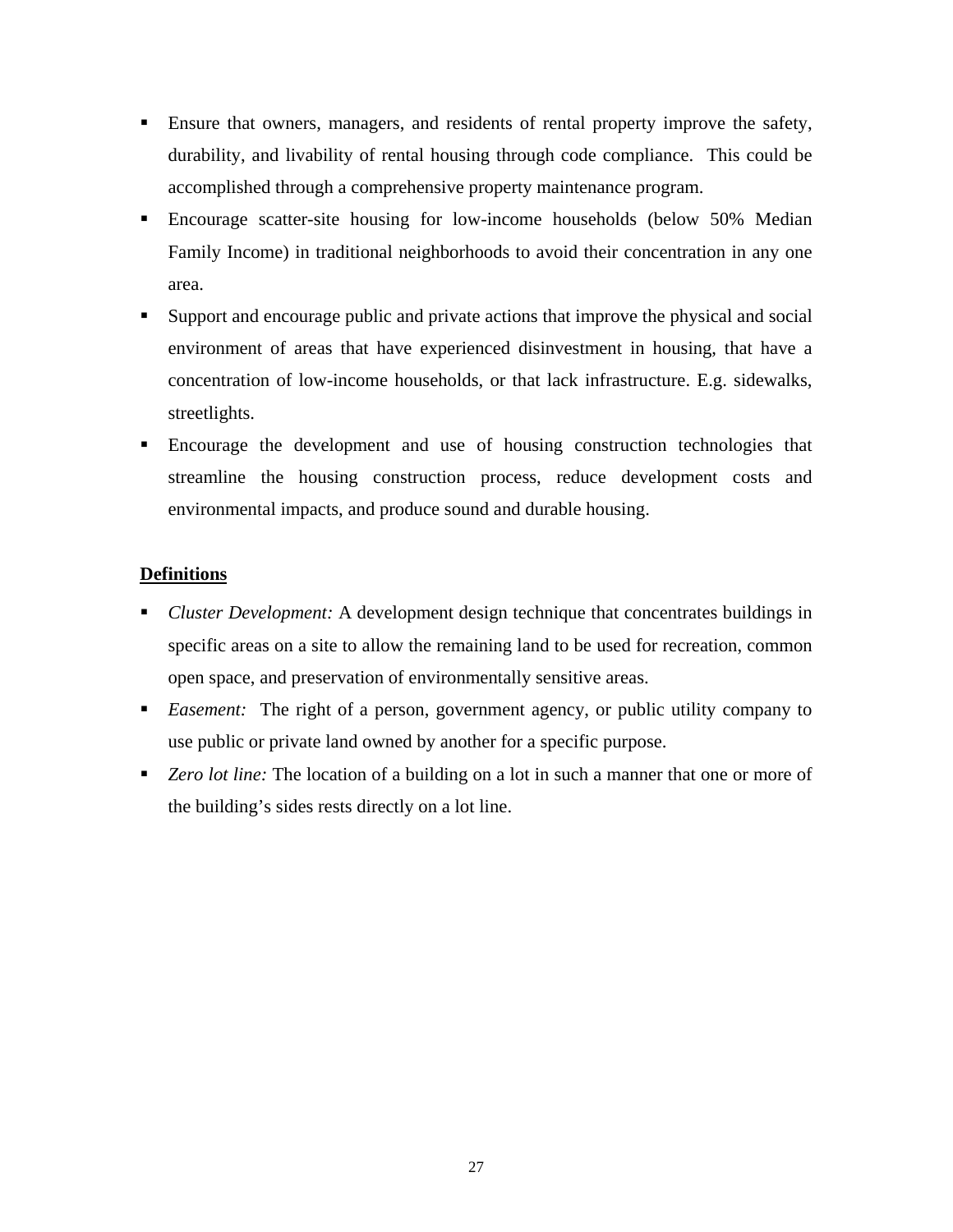Commercial land use shall address four main principles: integration of land uses, scale of development, project design, and accessibility. These issues underscore the notion that commercial development may be more broadly construed than a simple economic tool. In addition to creating jobs and expanding the tax base, commercial development initiatives may help create civic places that enhance the sense of place and the sense of community within our neighborhoods and City.

Traditionally, segregating land uses has been the prevailing method of planning in any city. Coupled with segregation of land uses, the city suffers both physical and social costs. These costs include the loss of gathering places within our neighborhoods, increased vehicle miles traveled, congestion, diminished mobility, the isolation of elderly and young people, and the loss of a sense of community. Recent planning techniques have included mix-use or planned developments which couple traditionally segregated land uses together to create a more compact community and offer people more choices in their lifestyles. It should be the City of Harrisonville's intent to make use of these new planning techniques where they are deemed appropriate. Sporadic, unplanned or uncoordinated commercial development shall be discouraged.

Attention also needs to be paid to the Central Business District. Although, the CBD is a separate chapter in the comprehensive plan, it contains primarily commercial land uses. The City of Harrisonville shall encourage and promote its development as more than an eight-hour office district. Uses such as retail, entertainment, and eating establishments need to be brought to the square to ensure activity after normal business hours.

The Citizen Survey indicated that the majority of Harrisonville residents stay in town to purchase most of their retail goods. The following graph illustrates how many retail purchases are made in Harrisonville by Harrisonville residents.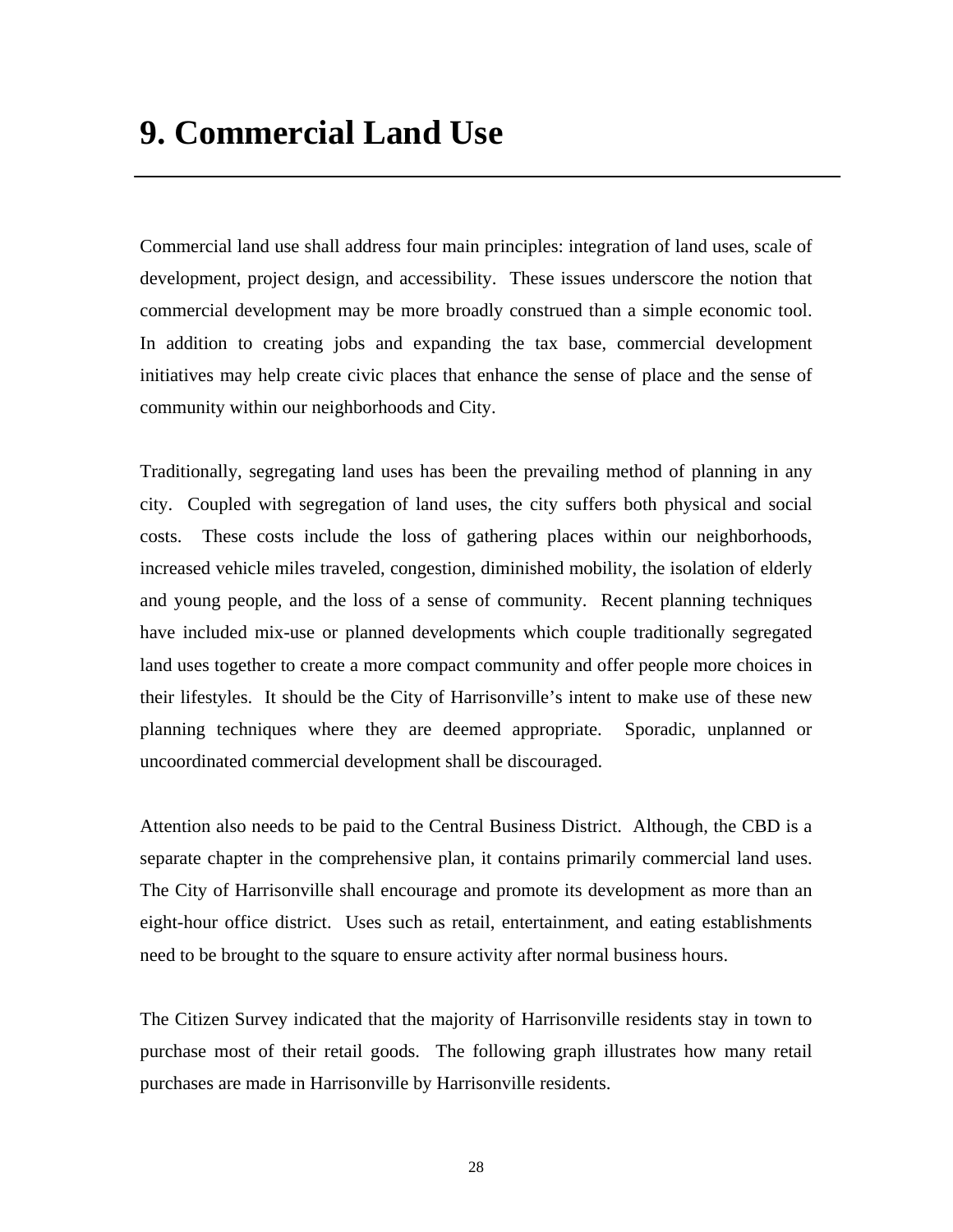

For the purchases made outside of Harrisonville, residents leave the City primarily for a larger selection and because certain products are not available in the City limits. The following chart lists the reasons that residents shop outside of Harrisonville.

| <b>Lower Prices</b>     | 269 |
|-------------------------|-----|
| Stores open evenings    | 75  |
| <b>Better Quality</b>   | 90  |
| Convenience             | 88  |
| Larger Selection        | 556 |
| Product not available   | 403 |
| <b>Customer Service</b> | 54  |

Another question on the citizen survey addressed commercial development activities. It was indicated by citizens that 69% wanted more restaurants, 82% wanted more retail, 78% wanted to see the square redeveloped, and 70% said they would like to see the City provide incentives for commercial development.

Commercial land use is located throughout the City but the heaviest concentration exists along Commercial Street and Missouri Highway 291, South Commercial Street, and east Mechanic Street (Missouri Highway 7). Much of the development along all of these streets could be considered strip commercial. The commercial area located along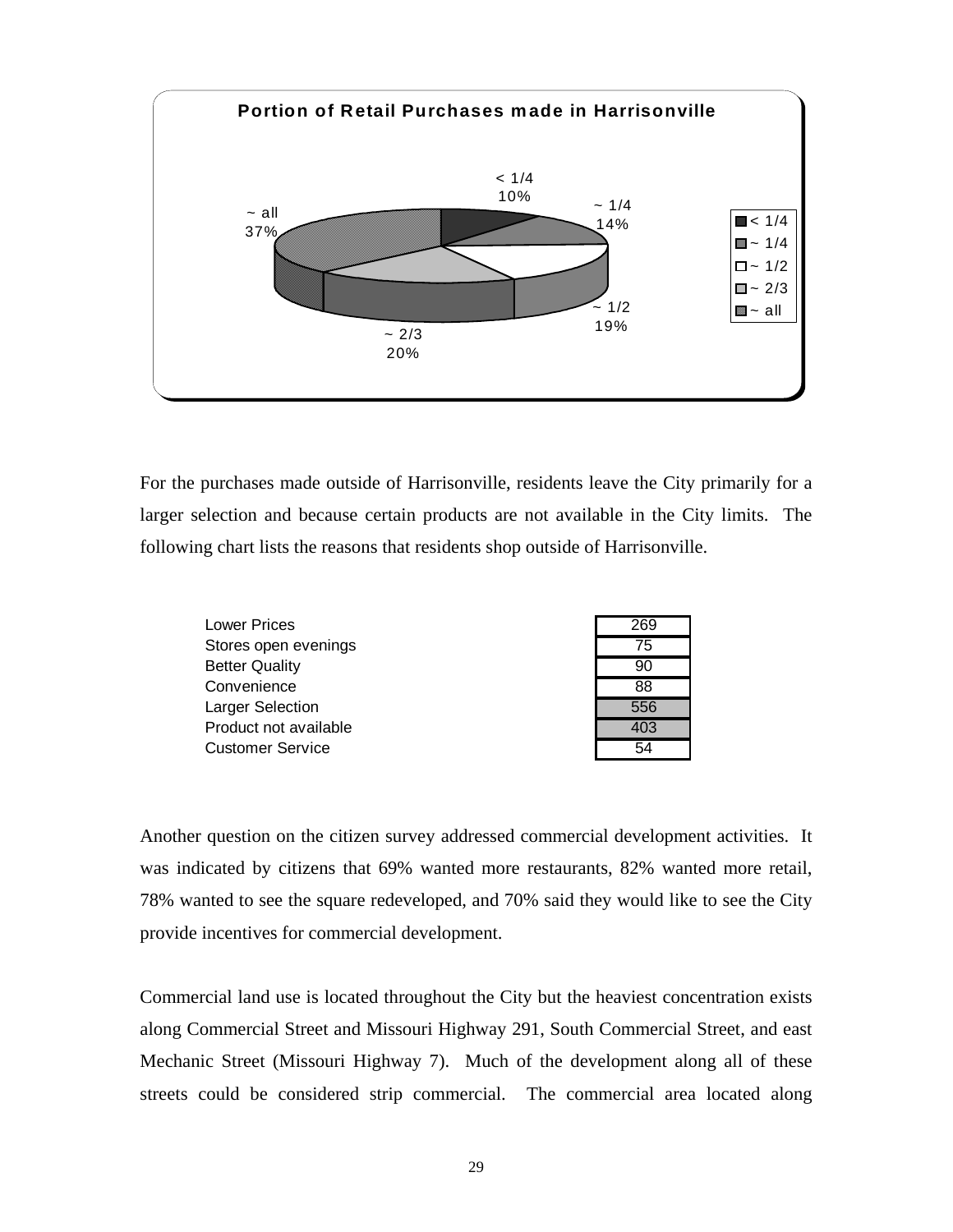Commercial Street and Missouri Highway 291 is in need of improvement. Currently, there is much traffic congestion due to the number and proximity of existing curb cuts. The commercial development that exists along East Mechanic Street (Missouri Highway 7) has been better planned because the developments are larger and better coordinated with fewer curb cuts to impede traffic flow.

Office developments have remained basically unchanged since the 1991 General Development Plan was adopted. The two office districts are located downtown and near the hospital. The downtown office district is primarily composed of businesses dependent upon the courthouse such as law offices and title companies. The hospital district is primarily composed of medical-related offices.

Some commercial land use areas contain both commercial and industrial land uses. These areas are located near or within existing industrial areas as well as primarily commercial areas. The largest area of this type is located along Commercial Street, near Harrisonville Industrial Park.

#### **Commercial Land Use Goals**

- Maintain and expand the range of retail and commercial service activities within the City.
- Promote new office, retail and commercial development in selected locations within the existing City boundaries to serve neighborhoods.
- Encourage safe and convenient pedestrian access to shopping and service areas within the community.
- Encourage commercial development to occur in "nodes" and avoid continuous lineal commercial development.
- Enhance the overall image of the community through development and enhancement of the community's commercial and retail areas.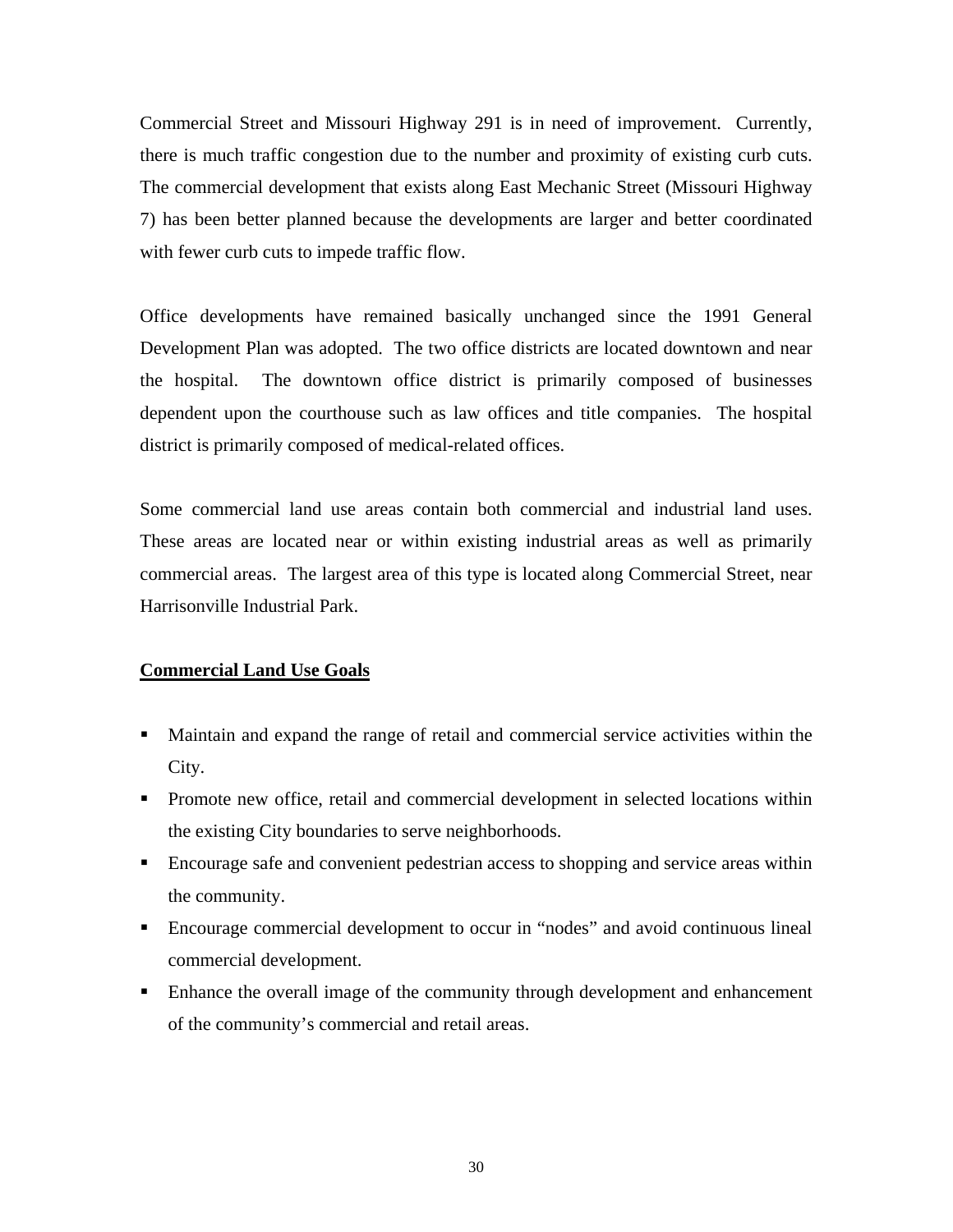Encourage the infill development and redevelopment of existing commercial areas with emphasis on the square and existing commercial gateways. Sensitivity shall be given to important architectural or historical elements in the review of proposals.

# **Commercial Land Use Policies**

- Commercial curb cuts on arterials shall be avoided.
- Promote site design that will achieve high quality in commercial areas.
- Individual, freestanding office buildings shall have adequate on site parking, as well as be landscaped and buffered from surrounding uses.
- Where opposing commercial curb cuts are necessary, they shall be offset a minimum of 150 feet.
- The City shall encourage the upgrading, beautifying, and revitalization of existing commercial areas and shopping centers.
- The City shall encourage retail and service establishments to locate in the Central Business District in order to serve residents and employees.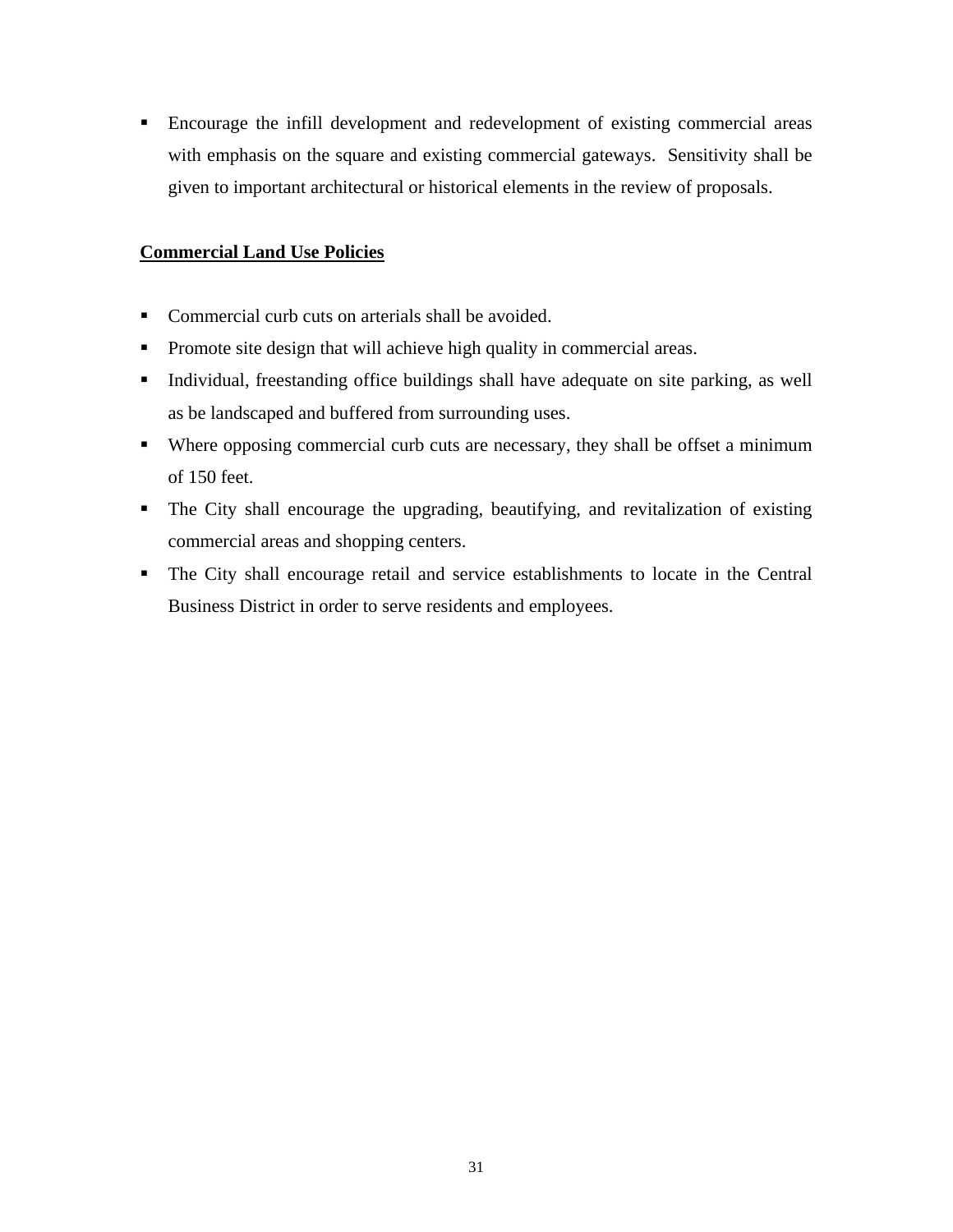# **10. Industrial Land Use**

Industrial land uses include establishments primarily engaged in wholesale trade, storage, or distribution with little or no retail trade, service, or manufacturing activity. This is known as light industrial and includes warehousing, wholesaling and distribution activities. Also included are manufacturing establishments that transform raw materials into new product, usually for distribution to other regions and not for sale or use on site.

Industrial land use shall be encouraged to develop in an economically feasible manner. Factors such as availability of public utilities, including power, water supply, fuel and waste disposal, shall determine the type and location of industrial activities. The City of Harrisonville actively practices and supports industrial land uses being located in Industrial Development Parks.

Industrial development land is concentrated in two main industrial parks: Harrisonville Industrial Park, located along Plaza Drive and Enterprise Business Park located between Anaconda Road and Precision Drive. One other site has been identified as a potential industrial development site, the Hartzler Development Park located adjacent to U.S. 71 Highway and Missouri Highway 7.

The Citizen Survey posed the question whether or not the citizens of Harrisonville would like to see incentives provided for industrial development. Sixty-four percent either agreed or strongly agreed that the City provide incentives for industrial development.

# **Industrial Land Use Goals**

 Pursue the establishment of public/private partnerships in an effort to initiate redevelopment projects.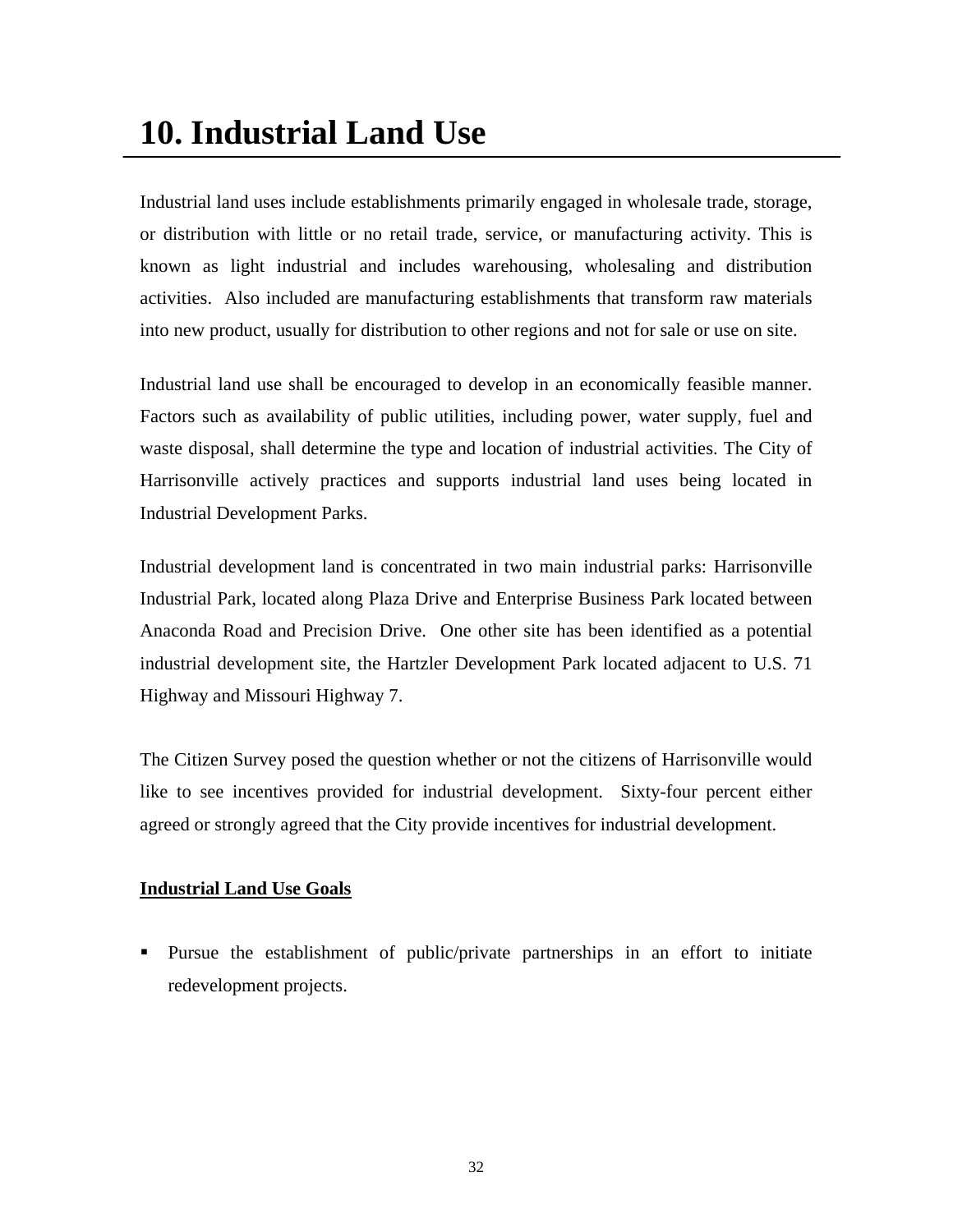### **Industrial Land Use Policies**

- Industrial areas shall have reasonable and convenient access to major arterials.
- Arterial streets may serve as boundaries between industrial and residential uses.
- Any research and development areas including warehouse districts, which would be constructed, shall include a high degree of visual amenities including screening, landscaping and signage. Parking, storage, trash receptacles and other normal rear yard equipment shall be screened or placed out of view of arterial streets and highways.
- Continue to encourage business and industrial development as an important source of revenue and employment for the community. This can be done by considering innovative financing techniques such as tax abatement, tax increment financing, industrial revenue bonds and benefit district financing to aid qualified projects. Tax abatement for industrial development projects shall be given only in special circumstances when a significant number of jobs are created or retained. Under normal circumstances, tax abatement shall only reduce or lessen real estate property taxes.
- Ensure that all new industrial development is concentrated in areas of similar or compatible use, which will minimize the impact of industrial activities, including traffic, on neighboring land-uses.
- Ensure that new industrial development is located in areas where adequate public services, facilities and infrastructure can be provided in an efficient manner.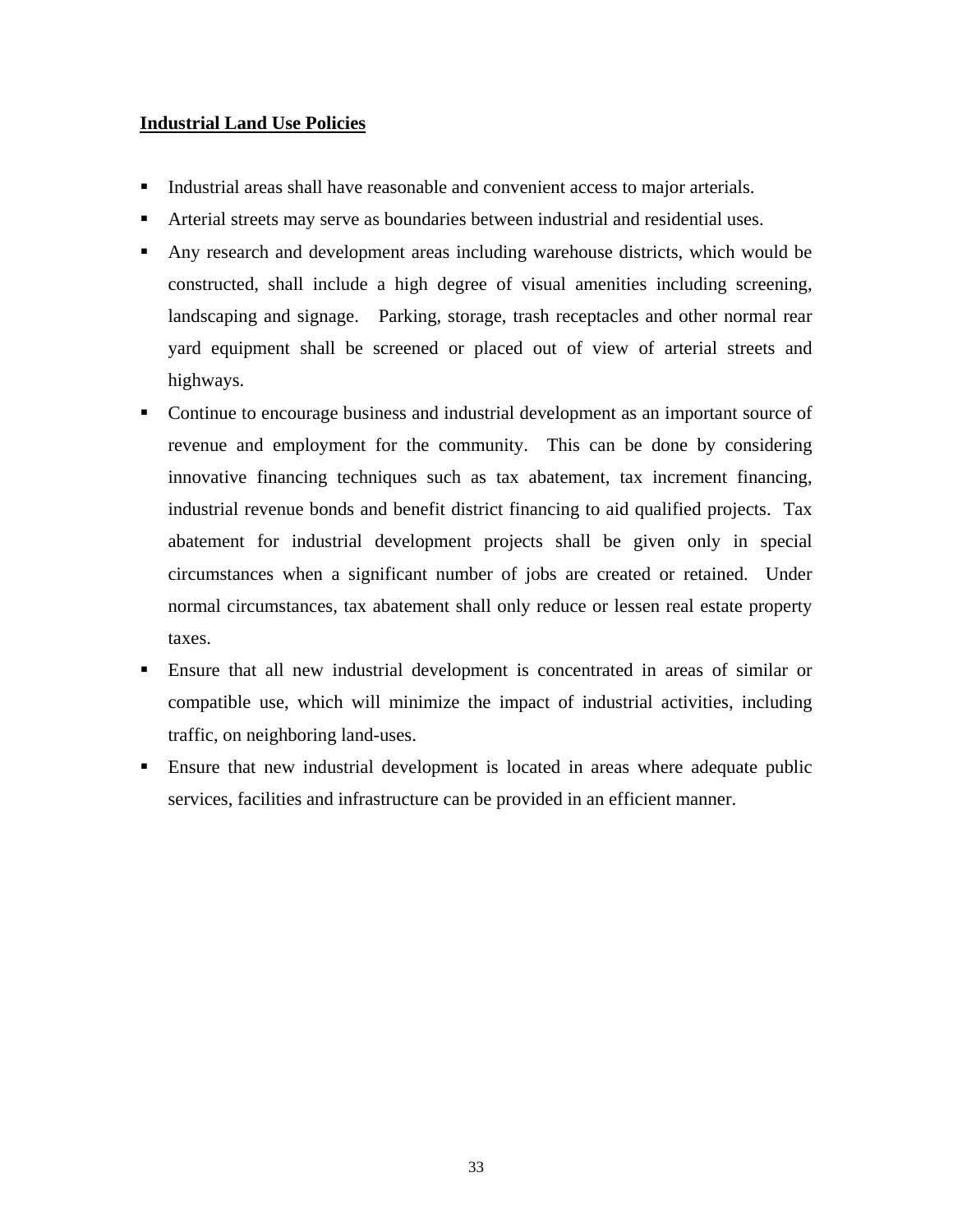# **11. Economic Development**

Economic Development, over the next ten years will be based on creating and maintaining a sustainable standard of living and a high quality of life. To accomplish this, the City of Harrisonville needs to recognize the economic value of natural and human capital.

The 1991 General Plan stated labor availability as the most critical element of all site selection criteria for companies contemplating expansions or relocations. Companies can overcome problems relating to geography, transportation, taxes, and finance far easier than they can solve the absence of available, well-trained, employees. The need for an adequate labor force is still a deciding factor in whether a company will locate in a particular community or not. The Citizen Survey addressed the reasons why the citizens of Harrisonville chose to live in this community. Convenience to employment ranked twelfth out of fourteen and the availability of jobs ranked last. These rankings are

indications that the majority of the employable labor force in Harrisonville did not chose to live in Harrisonville based on their employment. However, the City of Harrisonville draws a substantial amount of labor from the southern portion of the county. The City shall



work to ensure that the economic development that is attracted could utilize the welleducated indigenous labor force.

Besides concentrating solely on creating better jobs for the local labor force, the Citizen Survey also illustrated that the Citizens of Harrisonville would like to see more retail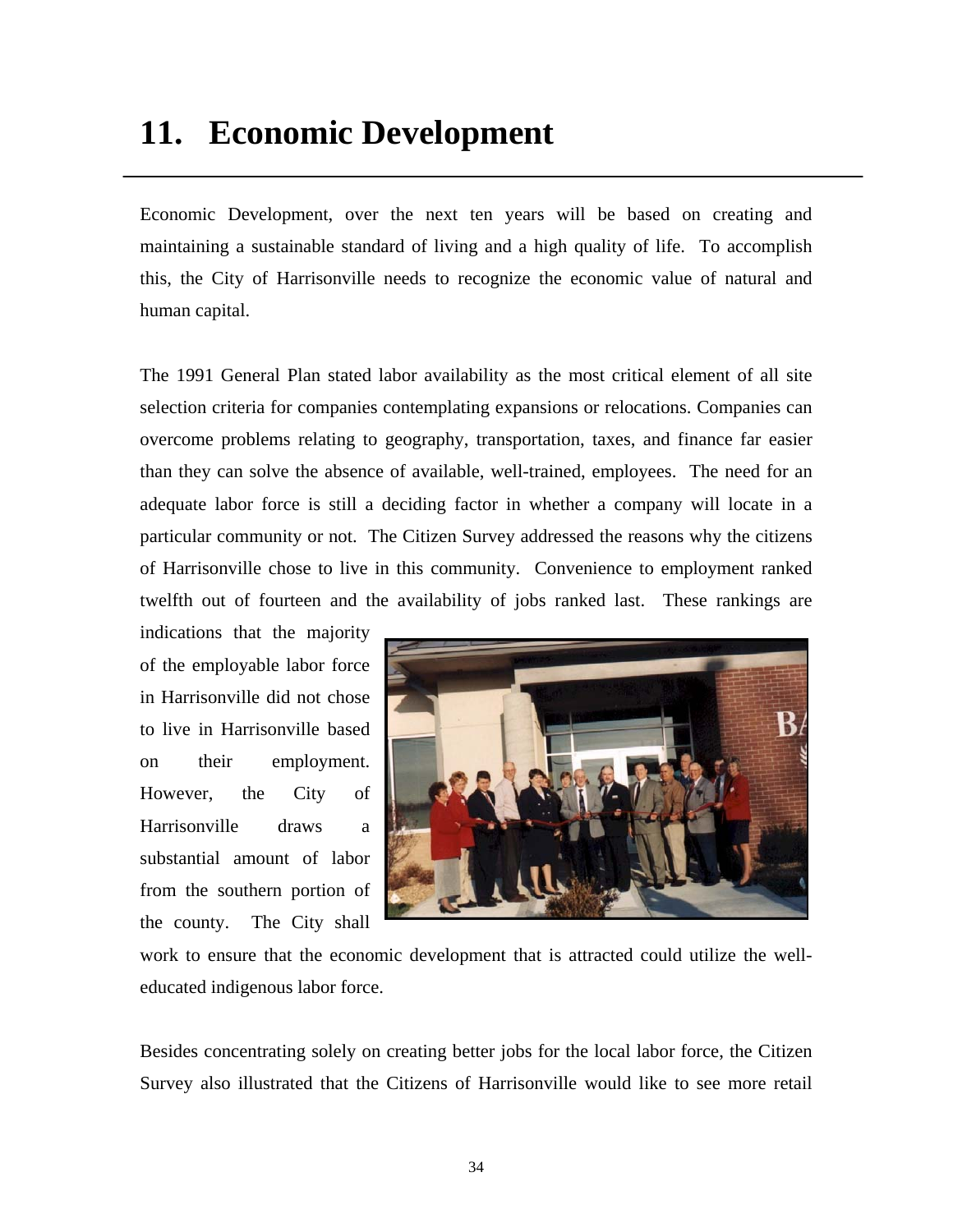options and restaurants. 82% of those surveyed said that the City shall provide incentives to attract more retail and 64% would like to see the City provide incentives to attract more restaurants. Harrisonville is the center of commerce for the southern and eastern regions of Cass County and therefore shall be developed in such a manner to provide all the necessary amenities and services to its market area.

### **Economic Development Goals**

- Government, business, education, and the community shall work together to create a vibrant local economy, through a long-term investment strategy that:
	- Serves the needs of local residents, workers and businesses.
	- Promotes stable employment and revenues by building on local competitive advantages
	- Protects the natural environment.
	- Increase social equity.
	- Is capable of succeeding in the regional marketplace.
- Businesses within a community should be encouraged to provide a range of job types for the community's residents.
- The City shall pursue establishing a community college within the City Limits.
- The City shall intice companies which would provide higher skilled jobs.
- Harrisonville shall identify specific gaps and niches that its economies can fill, and promote a diversified range of specialized industry clusters drawing on local advantages to serve local and regional markets. This may be accomplished by expanding the airport and encouraging business park type of development in the area or targeting a specific industry, such as biochemical companies.
- Community economic development efforts should help to create and preserve Harrisonville's sense of uniqueness, attractiveness, history, cultural and social diversity and include public gathering places and a strong local sense of place.
- Harrisonville shall be promoted and tourism should be encouraged.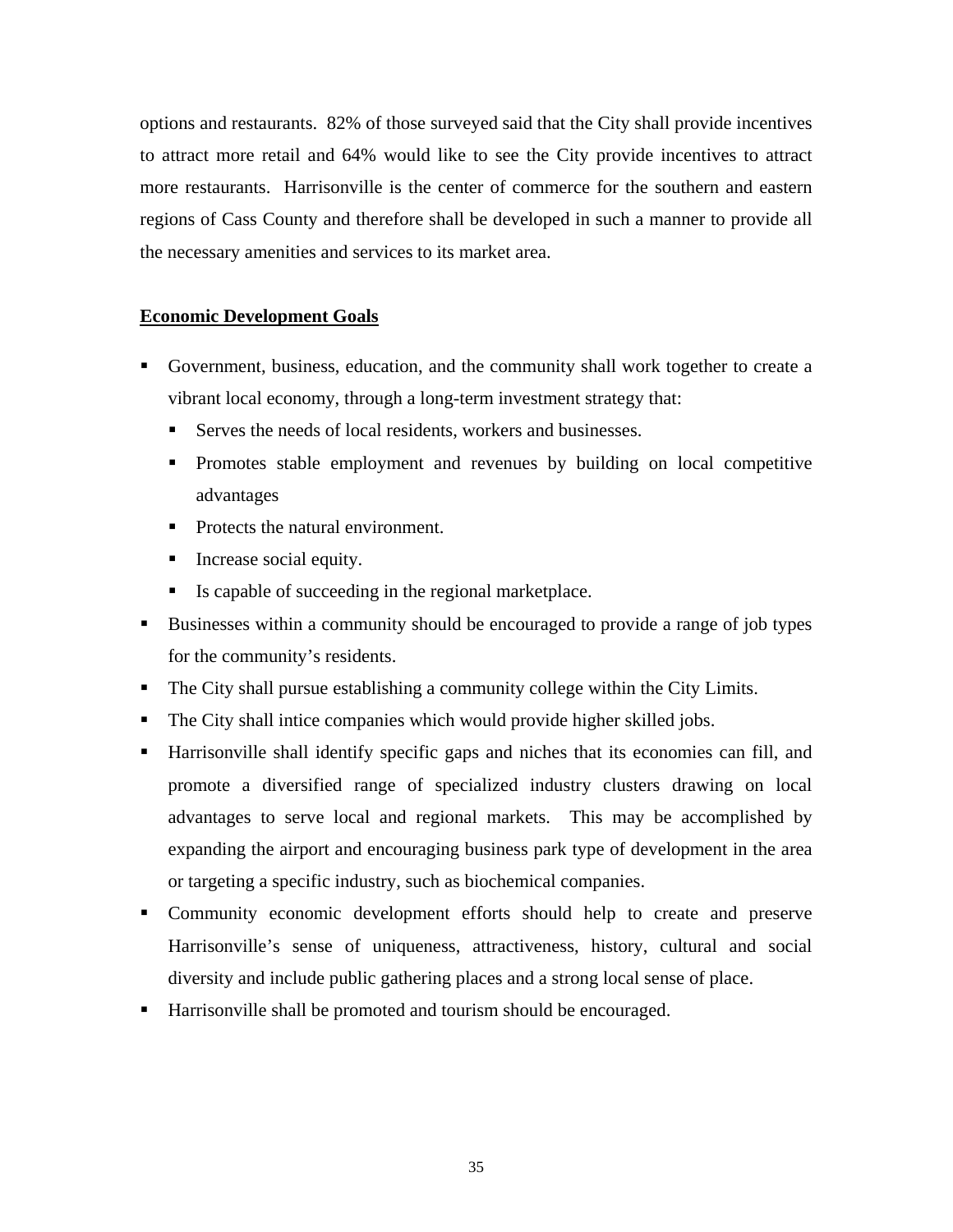### **Economic Development Policies**

- Local economic development efforts shall be targeted to expanding opportunities, by promoting jobs that match the skills of existing residents, improving the skills of all individuals, addressing the needs of families moving off welfare, and insuring the availability in all communities of quality affordable child care, transportation and housing.
- Harrisonville shall use and invest in technology that supports the ability of local enterprises to succeed, improve civic life, and provide open access to information and resources. This can be accomplished by providing life-long skills and learning opportunities by investing in opportunities for continuous education and training for all. All public investments and subsidies shall be equitable and targeted, support environmental and social goals, and prioritize infrastructure and supportive services that promote the vitality of all local enterprises, instead of individual firms.
- New development shall be encouraged to locate in areas with existing development.
- Economic development efforts shall give first priority to supporting existing enterprises as the best source of business expansion and local growth.
- Economic development shall focus on promoting local entrepreneurship to build locally based industries and businesses that can succeed among regional and national competitors.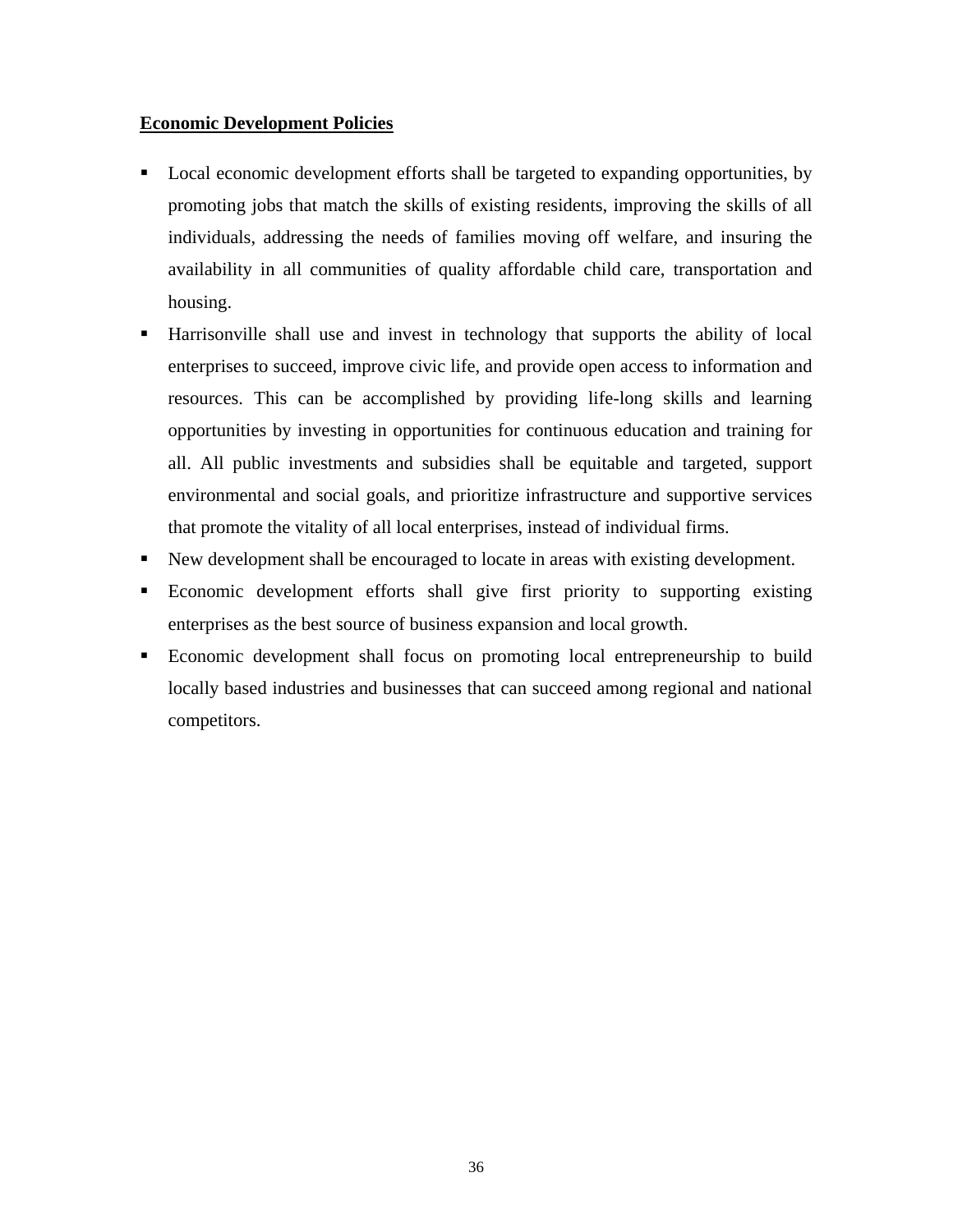# **12. Parks and Recreation**

Providing adequate park and recreational facilities is an essential element in the growth and development of a community. Green space inside the City limits is crucial for rest, relaxation, recreation and the overall quality of life for our citizens. In the past, Harrisonville has shown a deep commitment to providing a park network for the citizens to utilize and enjoy. This commitment is continued through the Park Board's guidance on park related issues. To ensure that park system continues to meet the needs of the City

of Harrisonville's residents, population projections were undertaken by staff. The following chart shows the facility requirements for the City of Harrisonville for the next five and ten years. The facility requirements were determined by multiplying the Statewide Comprehensive Outdoor Recreation



Plan (SCORP) per 1,000 by the population projections estimated for the year 2010.

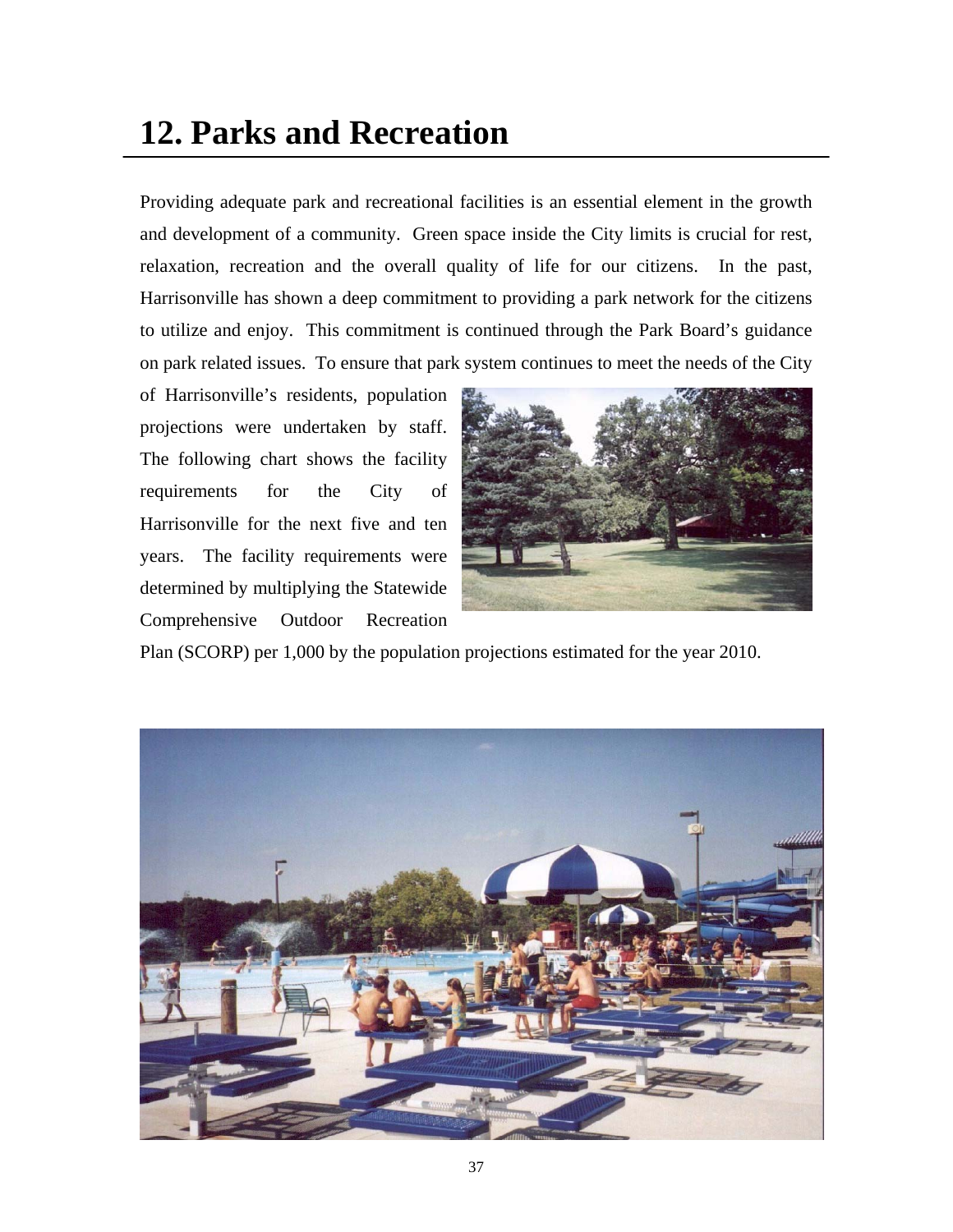| N NHT FOOT<br>L'aun<br>į<br>ľ                            |
|----------------------------------------------------------|
| $\frac{1}{2}$<br>$\frac{1}{2}$<br>Í                      |
| י<br>ג<br>)」 Thini<br>I                                  |
| $\frac{1}{2}$<br><b>LITTLE CONTAINS LE</b><br> <br> <br> |
| $\mathbf{y}$ of the $\mathbf{y}$                         |
| $\overline{\text{Citv}}$ o                               |

|                                |                       | Facility   | Facility    |                                               | Facility                               |               |
|--------------------------------|-----------------------|------------|-------------|-----------------------------------------------|----------------------------------------|---------------|
|                                | Standard              | Demand     | Demand      |                                               | <b>Excess/</b>                         | Facility      |
| Facility                       | Per 1000              | 5 Years    | 10 Years    | Inventory                                     | Deficiency                             | <b>Needed</b> |
| Swimming pool                  | $800$ sq. ft          | 14 to 0008 | 8000 sq. ft | 13,400                                        | $+5,400$ sq. ft                        | lone          |
| Baseball/softball              | 65 Fields             | 6.5 Fields | 6.5 Fields  | <sup>r</sup> Fields                           | +.5 Fields                             | None          |
| Ice skating                    | .02 Rinks             | 2 Rinks    | .2 Rinks    | 0 Rinks                                       | -2 Rinks                               |               |
| Ampitheater                    | .05 Amp.              | .5 Amp.    | 5 Amp.      | 1 stage                                       | $+5$ Amp.                              | None          |
| Picnic areas                   | .5 Shelters           | 5 Shelters | 5 Shelters  | 9 Shelters                                    | +4 Shelters                            | None          |
|                                | 8 Tables              | 80 Tables  | 80 Tables   | 58 Tables                                     | $-22$ Tables                           | 22 Tables     |
| akes/ponds                     | 1 Acre                | 10 Acres   | 10 Acres    | 21 Acres                                      | +11 Acres<br>-1.5 Fields               | None          |
| <b>Soccer/football</b>         | .25 Fields            | 2.5 Fields | 2.5 Fields  | 1 Field                                       |                                        | 2 Fields      |
| Roller-skating                 | .02 Rinks             | .2 Rinks   | 2 Rinks     | 0 Rinks                                       | -2 Rinks                               |               |
| Walking/jogging                | .25 Miles             | 2.5 Miles  | 2.5 Miles   | 1.5 Miles                                     | -1 Mile                                | Mile          |
| Golf course                    | .6 Holes              | 6 Holes    | 6 Holes     | $9$ Holes                                     | +3 Holes                               | None          |
| Tennis                         | .67 Courts            | 6.7 Courts | 6.7 Courts  | 4 Courts                                      | $-2.7$ Courts                          | 3 Courts      |
| Nature trail                   | .25 Miles             | 2.5 Miles  | 2.5 Miles   |                                               | 1 Mile                                 | I Mile        |
| Basketball/volleyball          | .33 Courts            | 3.3 Courts | 3.3 Courts  |                                               |                                        | 2 Courts      |
| Playgrounds                    | 1 Plygrnd<br>2 Courts | 10 Plygmds | 10 Plygmds  | 1.5 Miles<br>1 Court<br>6 Plygmds<br>0 Courts | -2.3 Courts<br>-4 Plygmds<br>-2 Courts | 4 Plygmds     |
| Handball/racquetball           |                       | 2 Courts   | 2 Courts    |                                               |                                        | 2 Courts      |
| Bicyde trail                   | .5 Miles              | 5 Miles    | 5 Miles     | 0 Miles                                       | 5 Miles                                | 5 Miles       |
| Horseshoe pits                 | .5 Courts             | 5 Courts   | 5 Courts    | 2 Courts                                      | -3 Courts                              | 3 Courts      |
| Shuffleboard/croquet/badminton | .5 Courts             | 5 Courts   | 5 Courts    | 2 Courts                                      | -3 Courts                              | 3 Courts      |
| Equestrian trail               | .16 Miles             | 1.6 Miles  | 1.6 Miles   | 0 Miles                                       | $-1.6$ Miles                           | 1.6 Miles     |
| Community center               | 02 Centers            | 2 Centers  | 2 Centers   | 0 Centers                                     | .2 Centers                             | I Center      |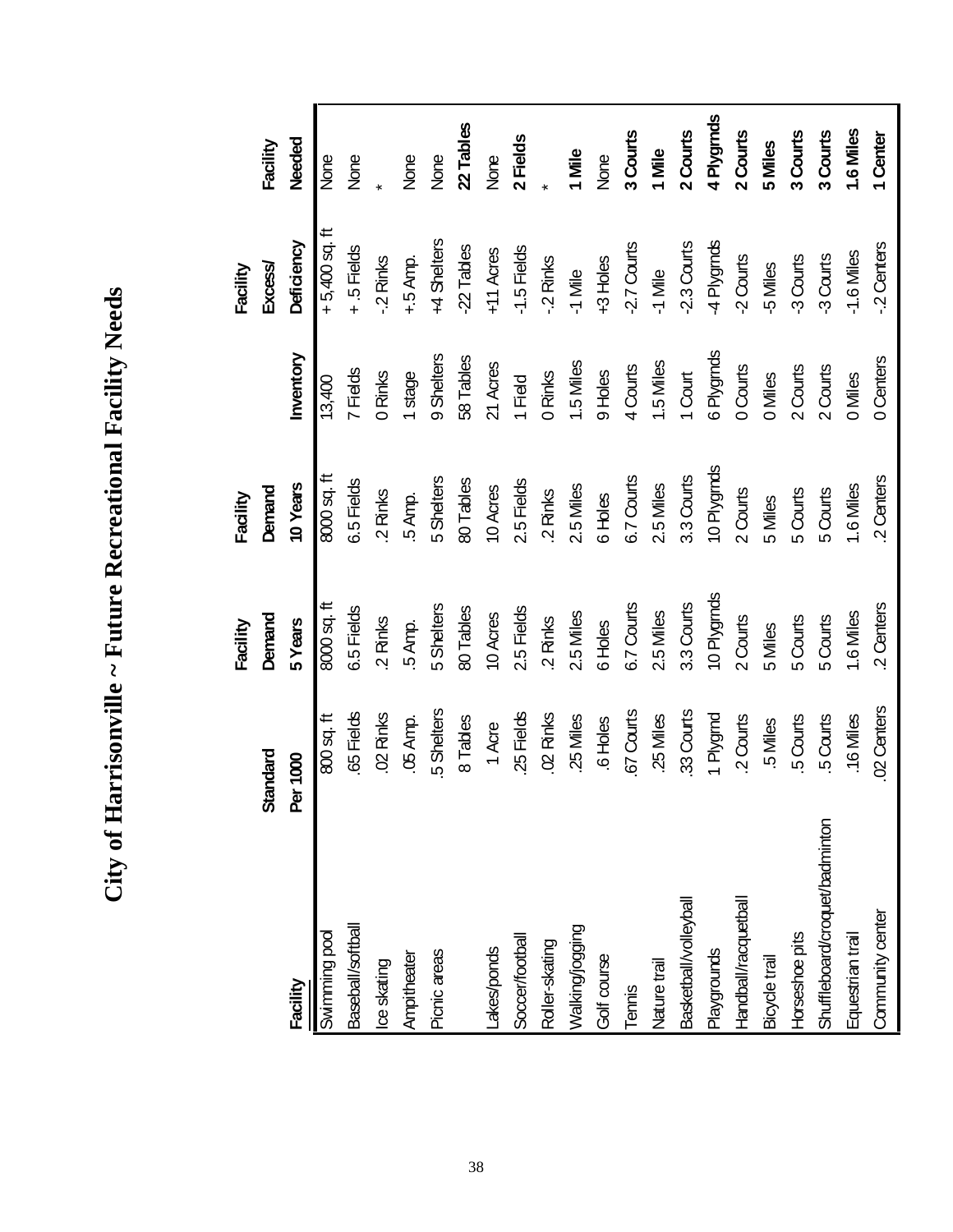### **Park Acquisition**

Where dedication of park land or payments in lieu thereof are required of the new developments, the City shall assure that the land offered meets the needs of the City or that sufficient payments are made to assure that the appropriate lands and facilities will be provided.

- The community shall contain an ample supply of specialized open space in the form of squares, greens and parks whose frequent use is encouraged through appropriate placement and design.
- Wherever possible, the natural terrain, drainage and vegetation of the community shall be preserved with superior examples contained within parks or greenbelts.

#### **Parks and Recreation Land Use Goals**

- Increase the supply of park land giving priority South of Highway 7.
- **Provide programmed preventive maintenance to all City park and recreational** facilities in a manner, which reduces unplanned reactive maintenance and emphasizes the use of scheduled service delivery.
- Emphasis shall be placed on the development of the neighborhood and linear park concept. In doing this, the City shall actively pursue and develop nature/bicycle trails throughout the community preferably linking the existing parks together.
- Ensure that adequate recreational facilities are provided which serve new major residential development of all types.

# **Parks and Recreation Land Use Policies**

 Maintain a long-range park capital improvement program that balances acquisition, development and operations; provides a process and criteria for capital improvement project selection; and emphasizes creative and flexible financing strategies.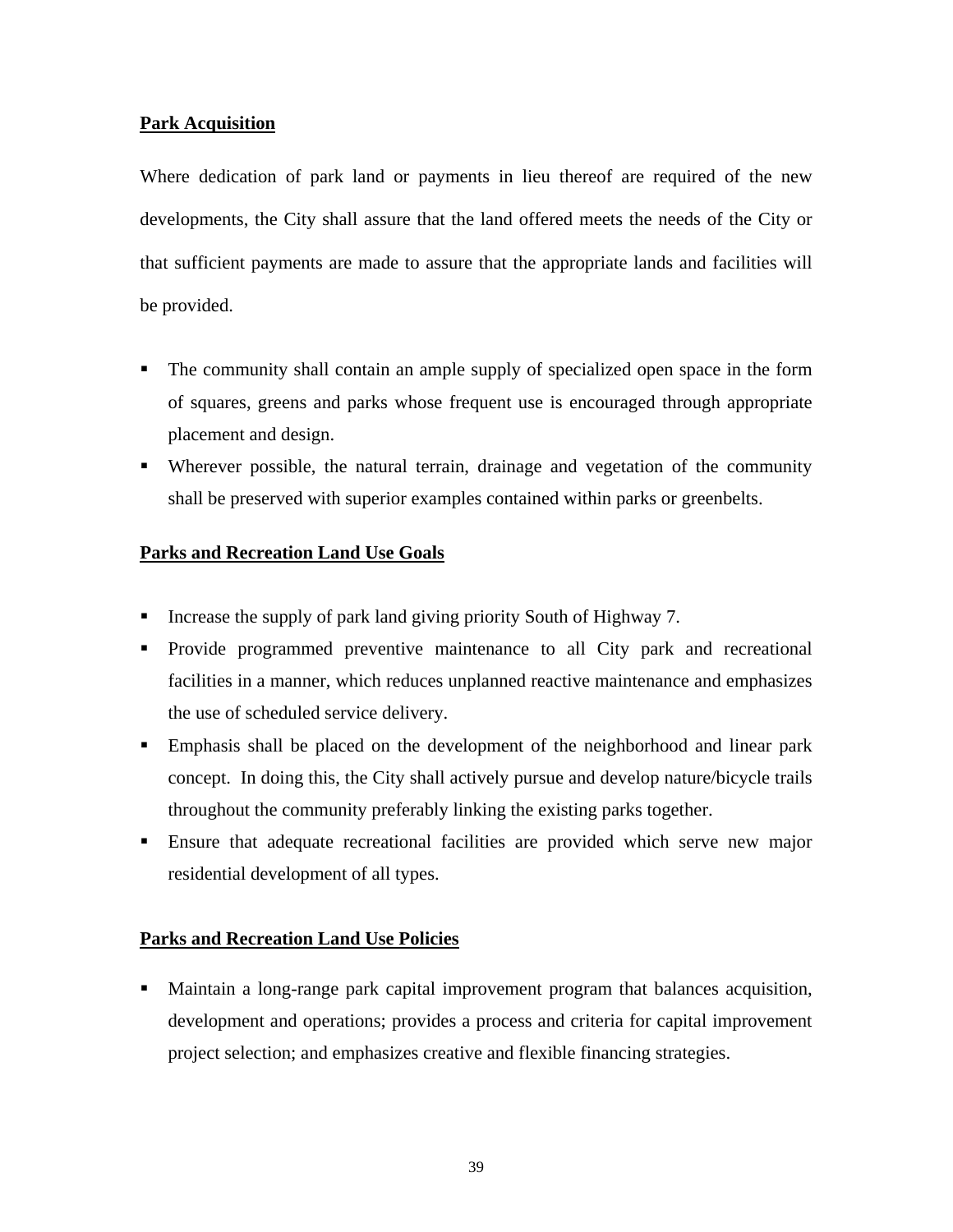- **Provide programmed preventive maintenance to all City park and recreational** facilities in a manner, which reduces unplanned reactive maintenance and emphasizes the use of scheduled service delivery.
- Emphasis shall be placed on the development of the neighborhood and linear park concept. In doing this, the City shall actively pursue and develop nature/bicycle trails throughout the community preferably linking the existing parks together.
- Ensure that adequate recreational facilities are provided which serve new major residential development of all types.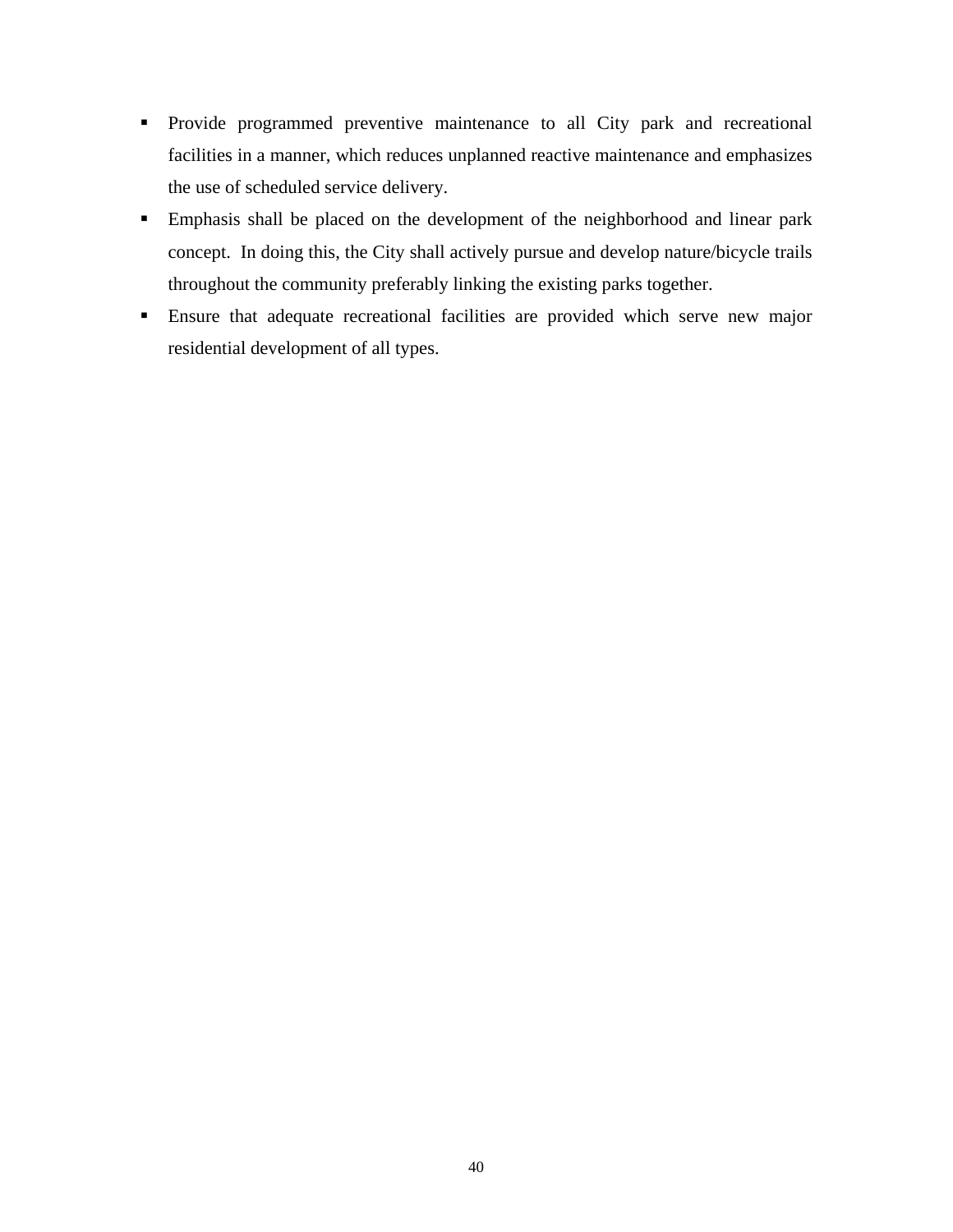According to the 1970 Central Business District Plan, the CBD is defined as the property located within one block of the Courthouse Square containing approximately 20 acres. On April 8, 1994 the Harrisonville Courthouse Square District was listed on the National Register of Historic Places. The Harrisonville Courthouse Square Historic Districts consists of four full blocks of commercial buildings facing the Courthouse Square and portions of five additional City blocks just of the Square. All together, the district contains 37 buildings, 34 of which contribute to the historic architectural qualities and historic associations of the district.

Sanborn fire insurance maps show that nine buildings date before 1885, ten by 1900, ten between 1900 and 1910, two between 1910 and 1917, three between 1925 and 1929, one in 1939, one in 1959, and one in 1980.

The 1970 Central Business District Plan indicated *"Like other downtown areas throughout the United States, downtown Harrisonville is beset with problems which are hindering its function as a regional center. The increasing mobility and wealth of the American people has resulted in a significant re-distribution of economic activity. The concentration form of the central City shopping district has given way to the highwayoriented shopping center with its ready access and plentiful parking."* Thirty years later, this statement is still applicable. Since most economic activity is centered around transportation lines, downtowns need to focus on creating a niche for themselves in the marketplace. Harrisonville's niche has proven to be general retail and service industries The City of Harrisonville shall pursue this type of economic activity to ensure the prosperity of the Central Business District.

With the development of the Cass County Justice Center, many court related services may be vacating the square. This provides a unique opportunity for the City of Harrisonville to redevelop and encourage certain businesses to locate in the CBD. The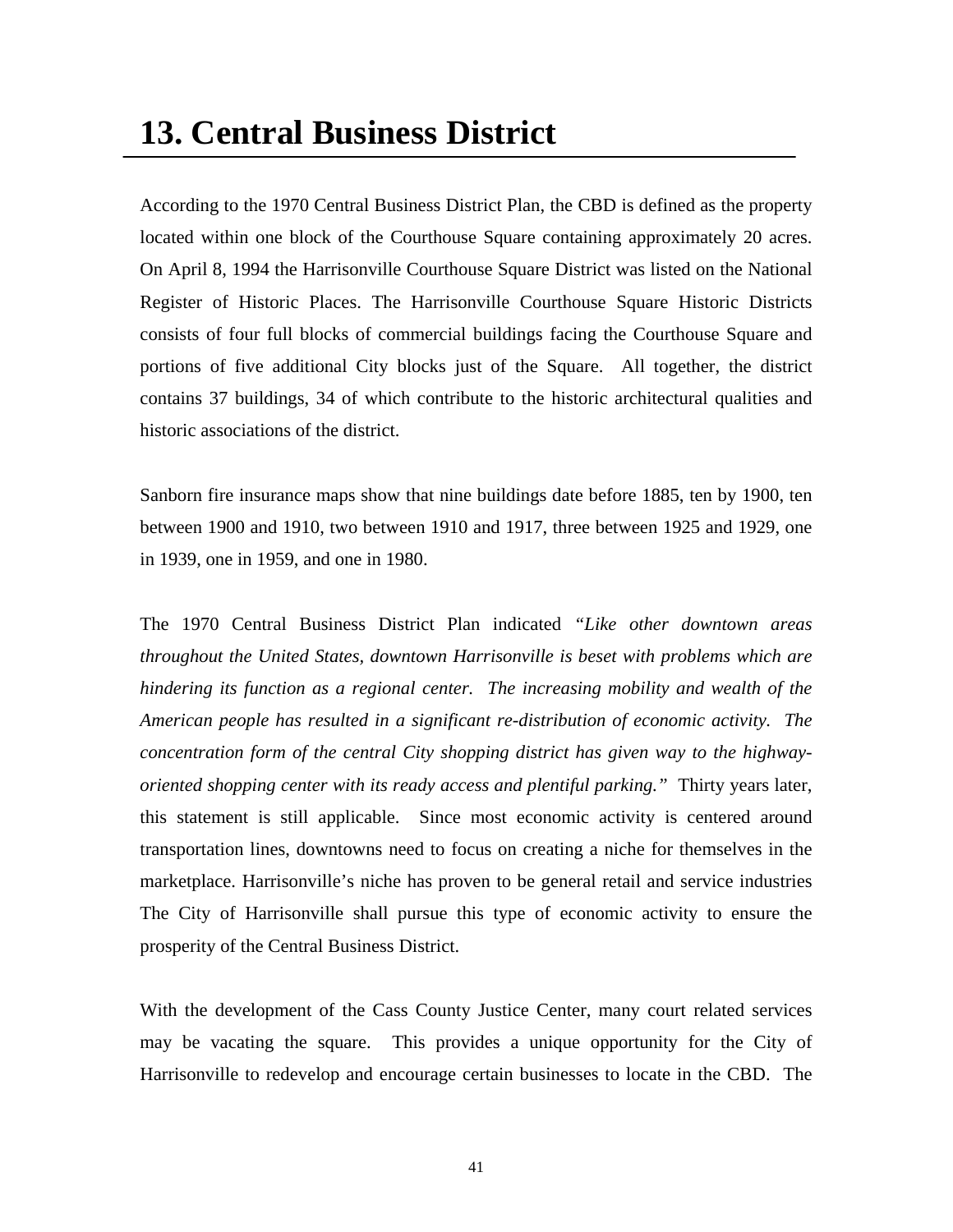Courthouse will remain the central focal point in the community. Efforts are being made to stimulate pedestrian activity in the CBD.

The Citizen Survey identified that 78% of those surveyed wanted the City to provide incentives to redevelop the square.

### **Central Business District Land Use Goals**

- The community shall have a center focus that combines commercial, civic, cultural and recreational uses.
- **Preserve and strengthen the historic downtown area as a special area within the** community.
- A wide variety of restaurants shall be encouraged to locate in the CBD.
- Focused retail, i.e. antique shops and boutiques shall be encouraged to locate in the CBD.
- Harrisonville shall be promoted and tourism should be encouraged.
- Develop adequate, attractive parking for automobiles and buses close to the Square.

# **Central Business District Land Use Policies**

- Regional institutions and services (government, quasi-government, museums, libraries, etc) should be located in or immediately adjacent to the Central Business District.
- Materials and methods of construction or reconstruction shall be specific to the region, exhibiting a continuity of history and culture and compatibility with the climate to encourage the development of local character and community identity.
- Downtown Harrisonville shall be accessible to all persons.
- **Priority shall be given to maintaining or improving the capacity of major access** routes for traffic related to Downtown.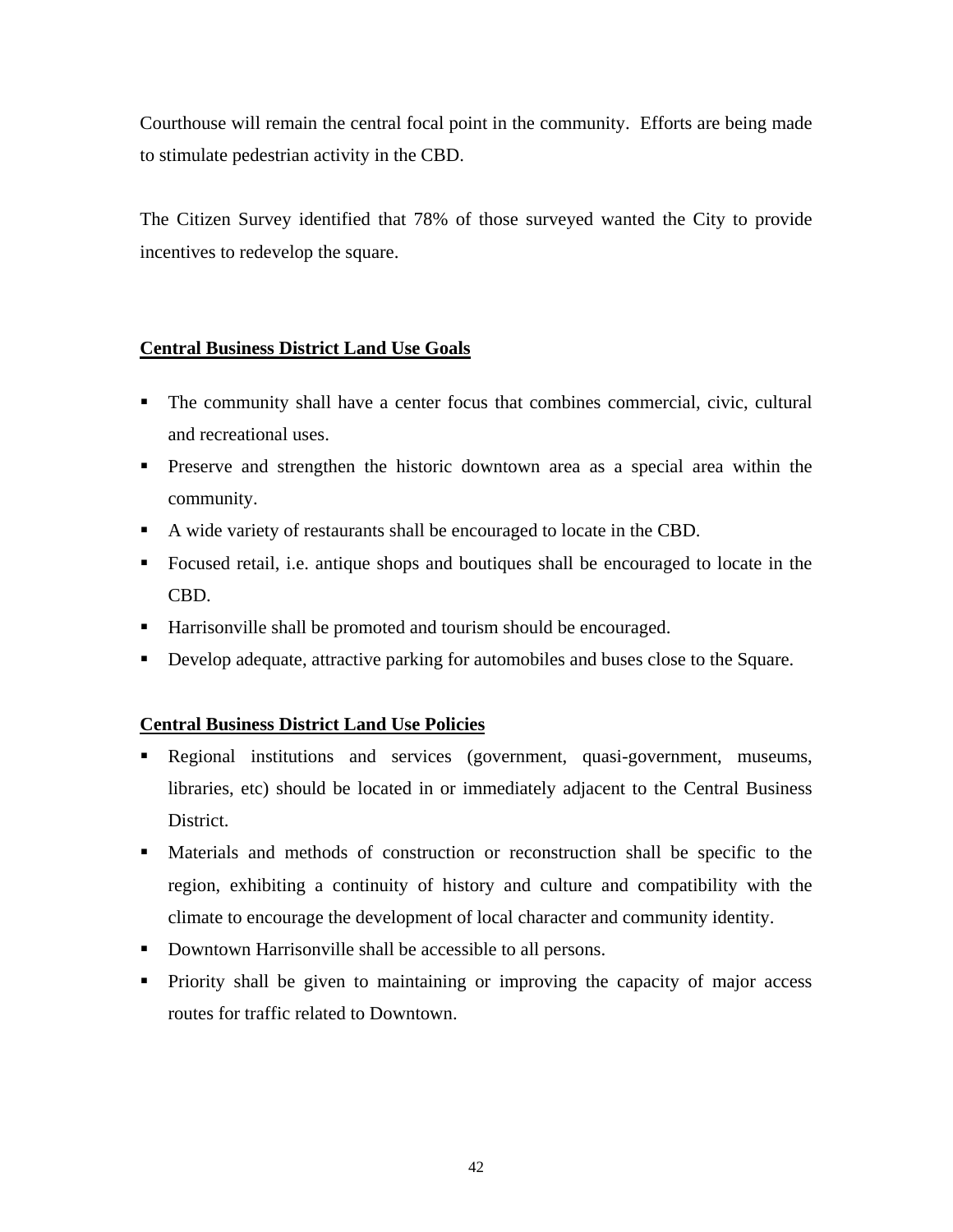New buildings shall be compatible with adjacent development and adhere to the standards set forth by the Historic Preservation Commission within their jurisdiction. The Historic Preservation Commission's jurisdiction lies over the modifications and rehabilitation work on the facades of the buildings or demolitions of buildings that are located in the Courthouse Square Historic District.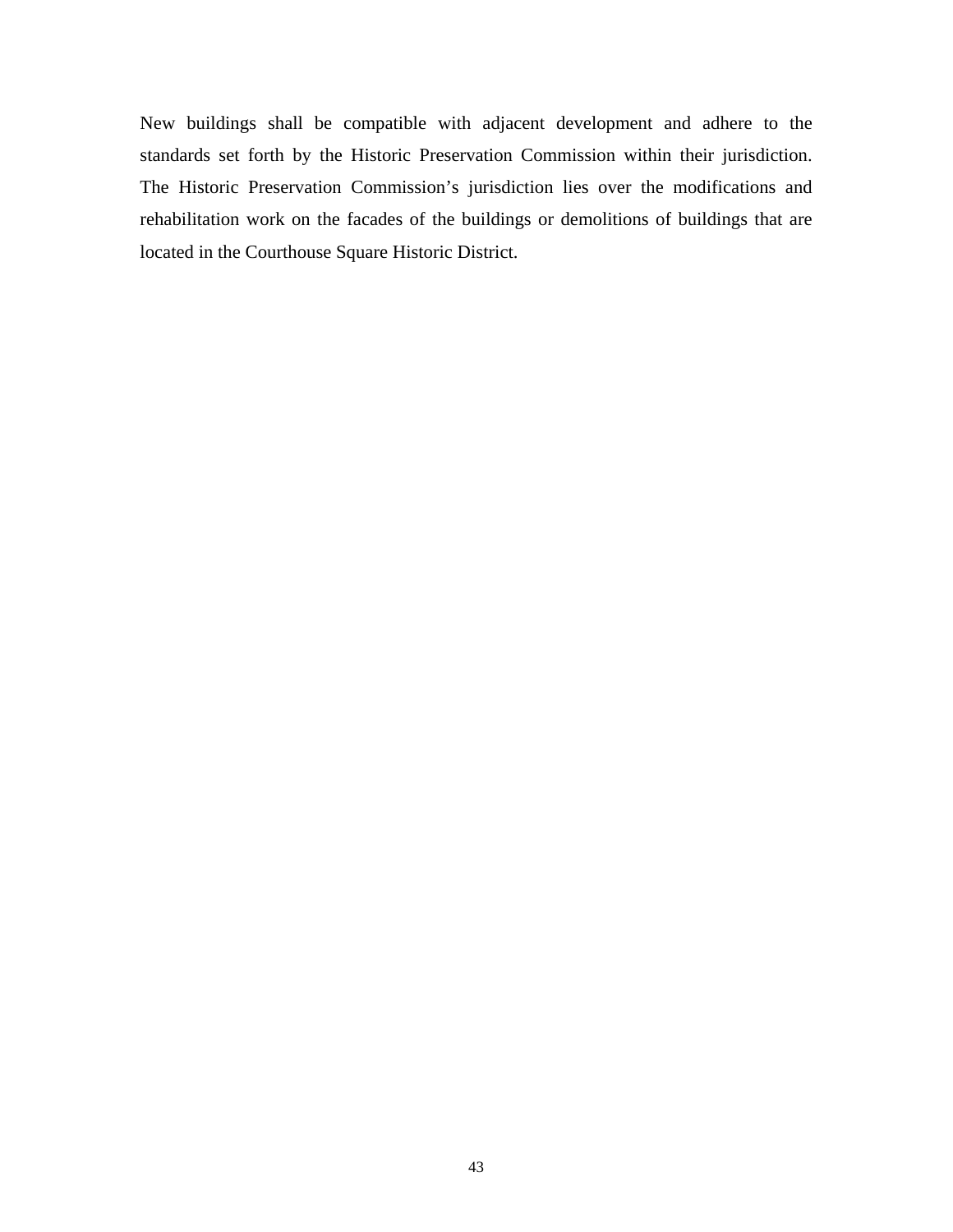# **14. Transportation**

The street network and the modes of transportation on which a city relies significantly impact the daily activities within the city. An efficient transportation system can improve the economic development within a city, the ability of the citizens to access services and employment, the safety of a city, and the quality of life in general. The way streets are designed and built can have an effect of separating a community or joining a community together.

The Citizen Survey addressed the issue of transportation in numerous ways. The first question posed was "As you look up and down your street from your front door, rate each of the following." 69% responded that their street condition was either good or very good. 68% responded that the condition of their sidewalks or driveways was good or very good. 45% responded that vehicles were frequently parked on their streets. The next question asked was to rate the reasons for living in Harrisonville. 74% stated that access to highways was one of the main reasons for them living in Harrisonville.

# *Street Classifications*

*Local Streets.* The principle purpose of a local street is to provide access both vehicular and pedestrian to property. The secondary purpose is to move traffic. If a neighborhood is designed correctly, the users of this type of street are mainly residents who do not create a great deal of traffic. In other words, local streets are not designed to serve traffic, which is moving, through a residential neighborhood. Therefore access onto and off of the street does not need to be restricted. With this low volume, the local streets should not require a great deal of traffic regulations in order to function efficiently and safely. Any traffic generators proposed for a local street shall be carefully considered for its impacts on traffic flow and safety.

In Harrisonville, low-density residential right-of-way requirements for local streets are 50 feet with a pavement width of 28 feet. This width would allow two ten (10) foot lanes for moving traffic and one eight- (8) foot-parking lane.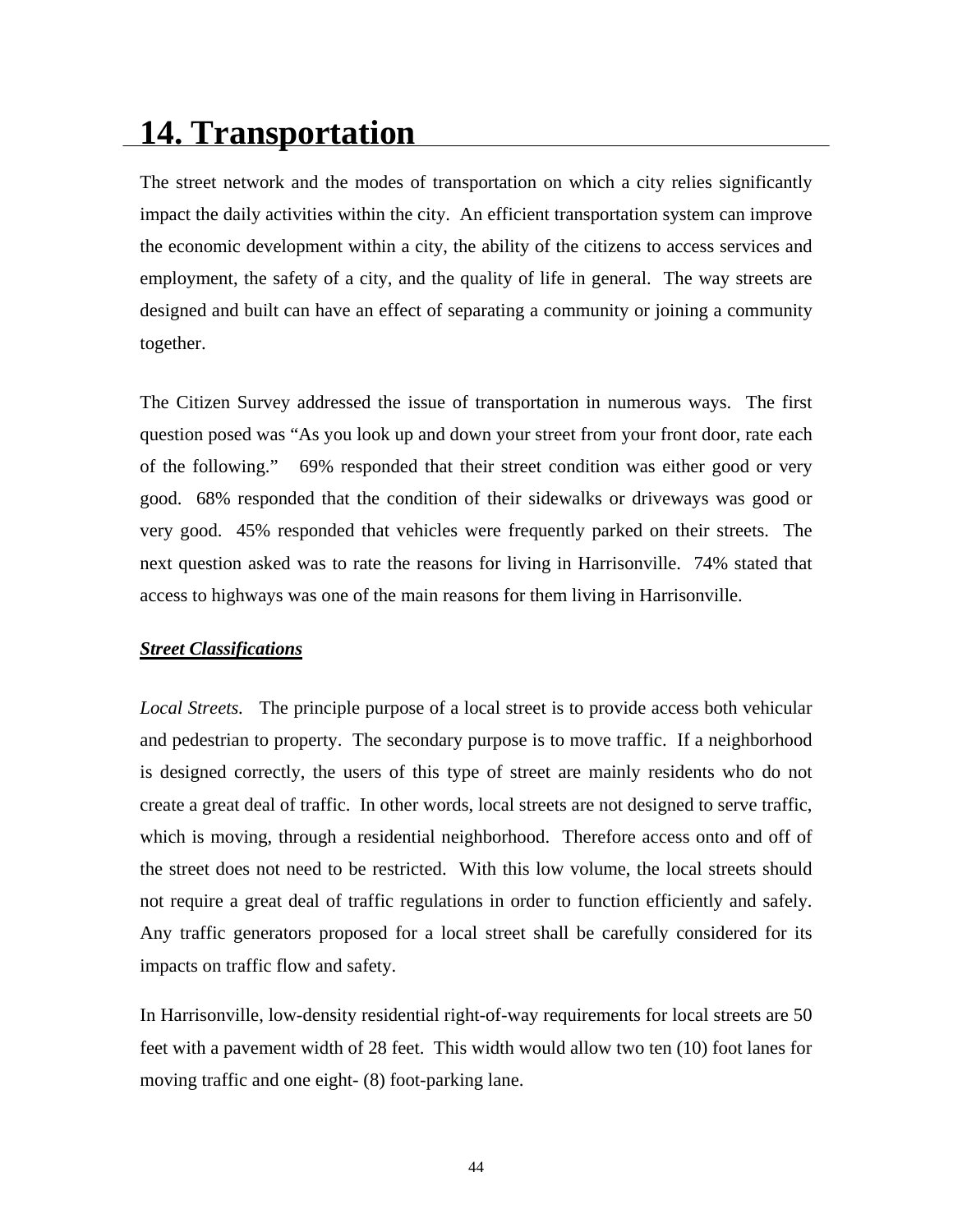*Collector Streets.* The main function of a collector street is to "collect" traffic from the local streets and move it to larger arterials. Providing access to property is a secondary function of collector streets. Thus, the number of lots fronting onto a collector shall be kept to a minimum so that traffic coming from driveways does not impede the movement of vehicles on collector streets. Generally, collector streets shall roughly bisect, northsouth and east-west, a square mile into four residential areas. The design of collector streets shall be more curvilinear and circuitous in order to discourage traffic from "shortcutting" through residential areas and also to reduce speeding. Also, the optimum continuous length of a collector is one mile as another design effort to keep higher speed through traffic at a minimum. Collectors usually align at arterial where there is a traffic signal to regulate the traffic coming off the collector onto the arterial.

Harrisonville's right-of-way requirement for collectors differs between a regular collector and a residential collector. A regular collector requires 60-80 feet with a pavement requirement of 36 feet and 6 inch high back curbs. A residential collector requires 60 feet with a pavement requirement of 36 feet.

*Arterials.* The main function of an arterial is to move large volumes of traffic from one place to another. Access to property is a secondary if not a tertiary function. Curb cuts on arterials shall be kept at a minimum and they shall be only allowed where they can be adequately controlled and protected. Each driveway or curb cut on an arterial is essentially another intersection and a potential friction point. Each additional friction point decreases the arterial's potential for moving traffic through an area. Arterials usually are spaced about one mile apart but this is not an absolute requirement. More arterials may be needed if there are sufficient traffic volumes.

Arterials can be classified by Major and Minor classes. The main difference between the two classes is in the amount of right-of-way that is required. Another difference between Major and Minor arterials is that Major arterials are designed to restrict and protect turns more. One way this is done on Major arterials is by including medians in the street design. Minor arterials do not have medians.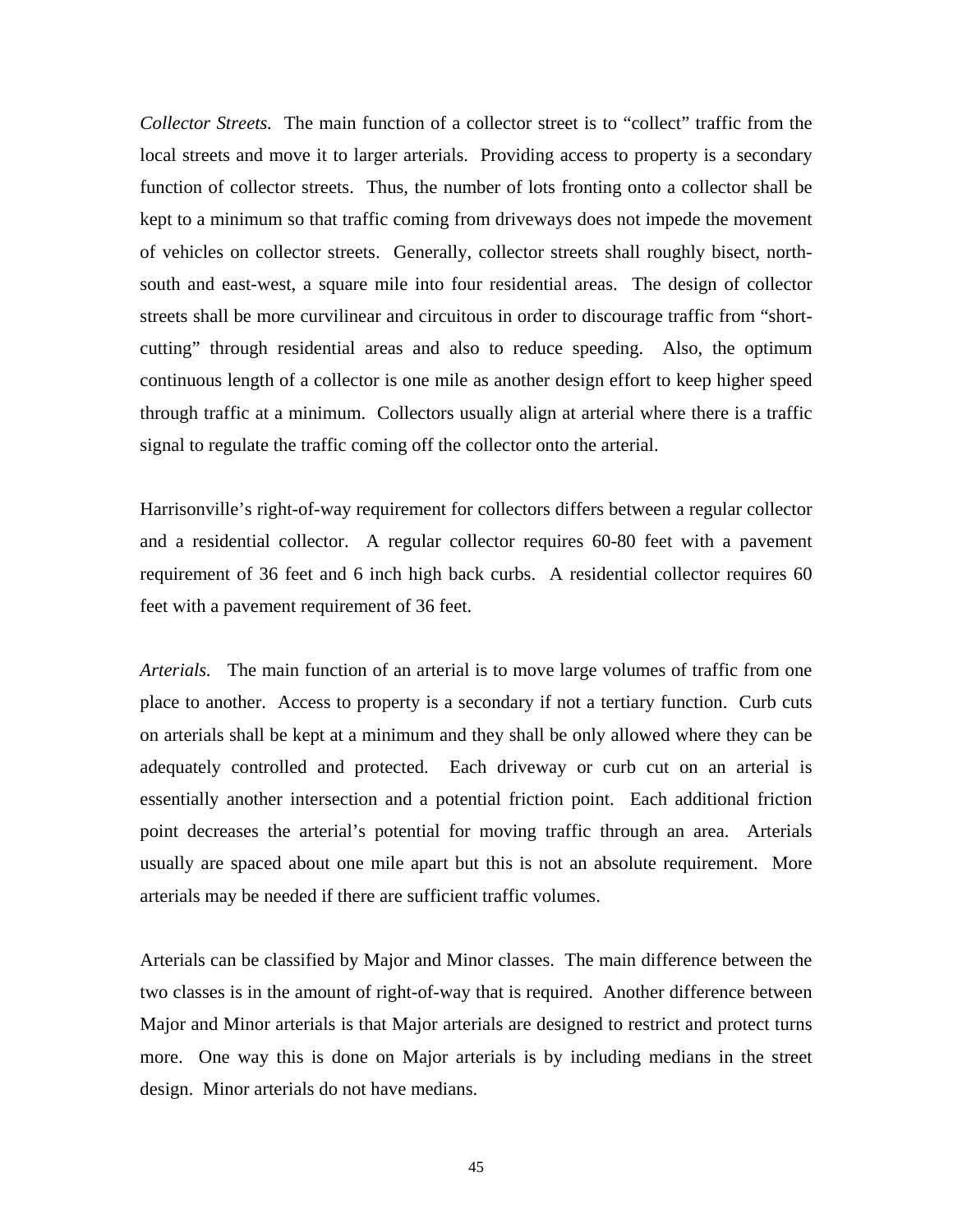Minor arterials have a right-of-way requirement of 80 feet and Major arterials are required to have 100 to 150 feet. Both arterial classes have 12-foot traffic lanes and the Major arterial has a median that is 16 to 40 feet wide. Minor arterials may have three to four lanes of traffic where Major arterials have four to six.

### **Transportation Goals**

- Coordinate Transportation Goals and Policies with the five-year Capital Improvement Plan.
- Coordinate land use planning with transportation planning.
- The Planning Commission and Historic Preservation Commission shall work together to establish goals and policies to alleviate traffic and safety concerns on the Square.

#### **Transportation Policies**

- Establish and utilize appropriate roadway classification and design standards, which are related to land use types, densities, and vehicular traffic volumes in a way to reduce congestion.
- Provide adequate accessibility to all planned land uses.
- Minimize traffic within residential neighborhoods, which does not have its final destination within the area.
- Ensure adequate access to and circulation around commercial and industrial areas, public facilities, and other activity centers.
- Protect arterial and collector streets from encroachment resulting from improper access to adjacent land uses.

#### **Pedestrian Transportation**

 Establish policies, which protect and encourage pedestrian movement throughout the City. To accomplish this, staff shall plan and complete a pedestrian network that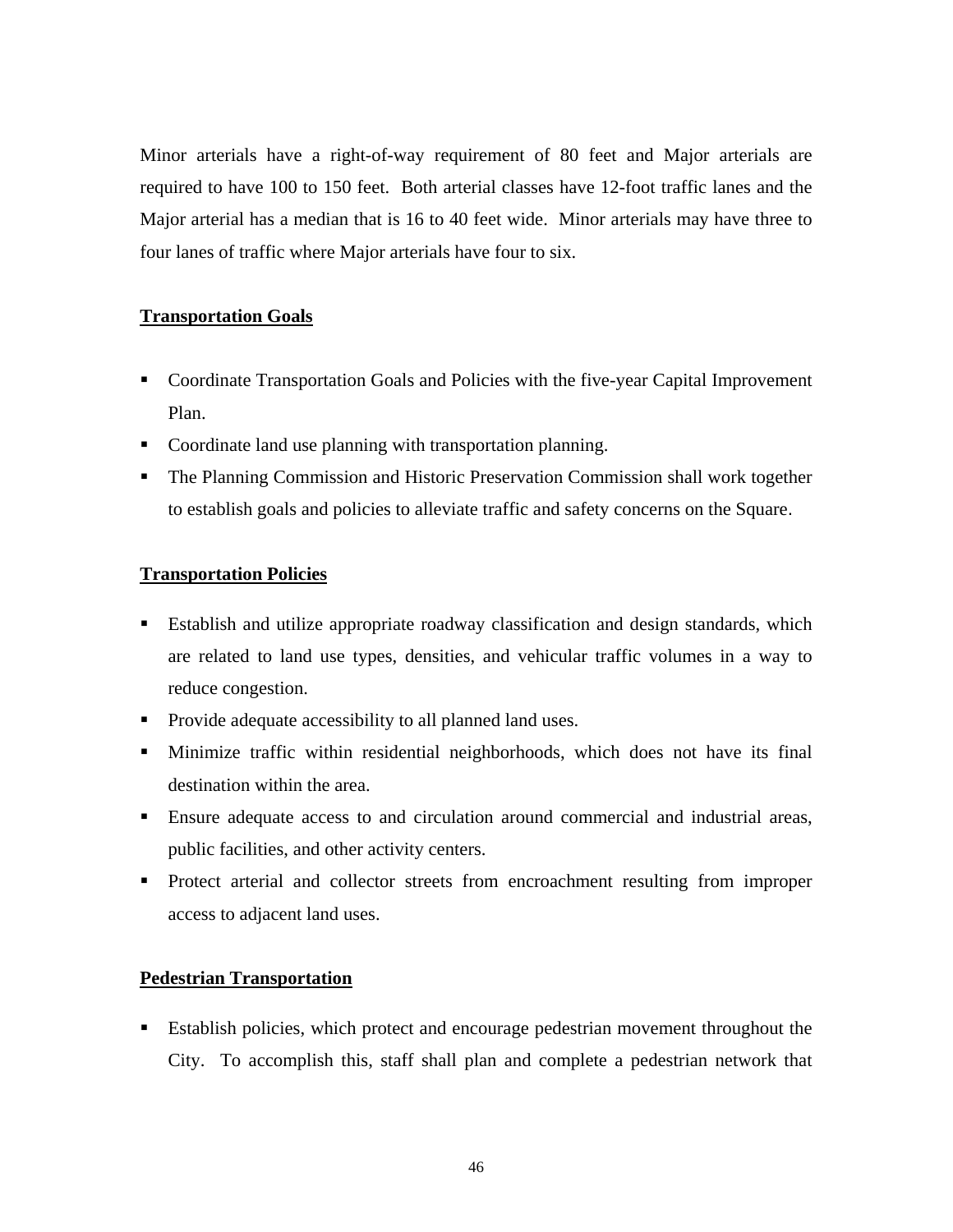increases the opportunities for walking to shopping and services, institutional and recreational destinations and employment.

- Increase pedestrian safety and convenience by identifying and analyzing high pedestrian collision locations; by making physical improvements, such as traffic calming, signal improvements, and crossing improvements in areas of high pedestrian use; and by supporting changes to adopted statutes and codes that would enhance pedestrian safety.
- Encourage walking by developing educational programs for both motorists and walkers and by supporting and participating and encouraging events for walkers.
- Sidewalks shall be required in all new residential developments.
- Sidewalks shall have a required minimum width of four (4) feet.
- Sidewalks shall be separated from streets through the use of landscaped edges.
- Sidewalks next to curbs that do not have green strips must have a minimum width of six (6) feet, so pedestrians still feel comfortable without a buffer between them and traffic.
- Sidewalks shall be placed on both sides of collector and arterial streets wherever possible.
- Sidewalks need an additional two- (2) feet of width if they are adjacent to fences, walls, building or shrubs. (When these objects are placed directly next to sidewalks, the first two- (2) feet of sidewalk are no longer functional because people will not walk that close to stationary objects.)
- Sidewalks shall never be omitted in traditional neighborhood designs.

# **Bicycle Transportation**

- **Provide for safe and convenient bicycle movement within the City by developing a** complete network of bike trails throughout the City.
- Encourage bicycling by developing educational programs for both motorists and bicycles.
- Bicycle racks and more secure storage shall be provided at public buildings.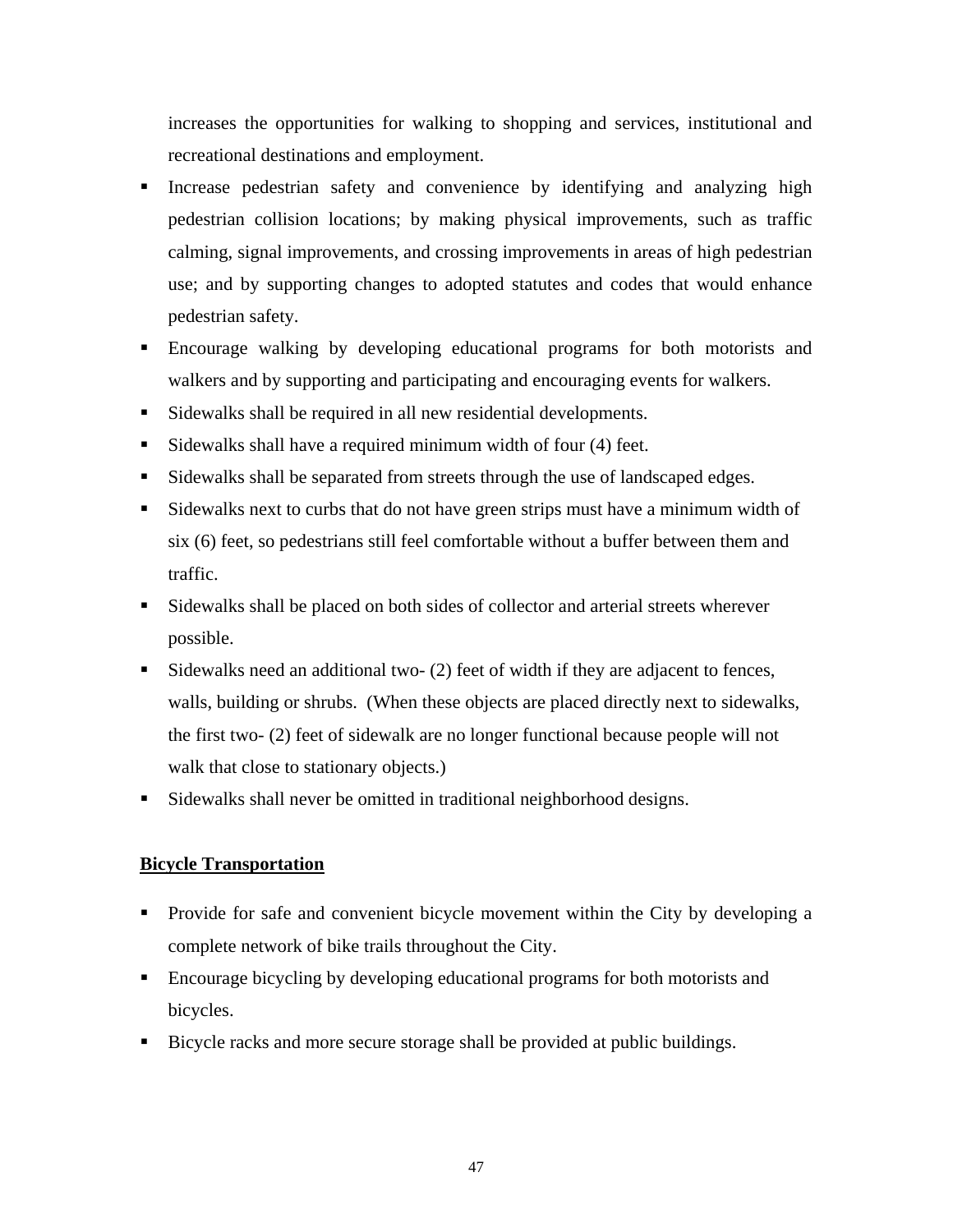Bicyclists using trails that cross lanes and streets shall be given favored crossing support. When bicycles cross avenues, Main Street, boulevards, and parkways, they shall receive support from medians and well-marked crossing.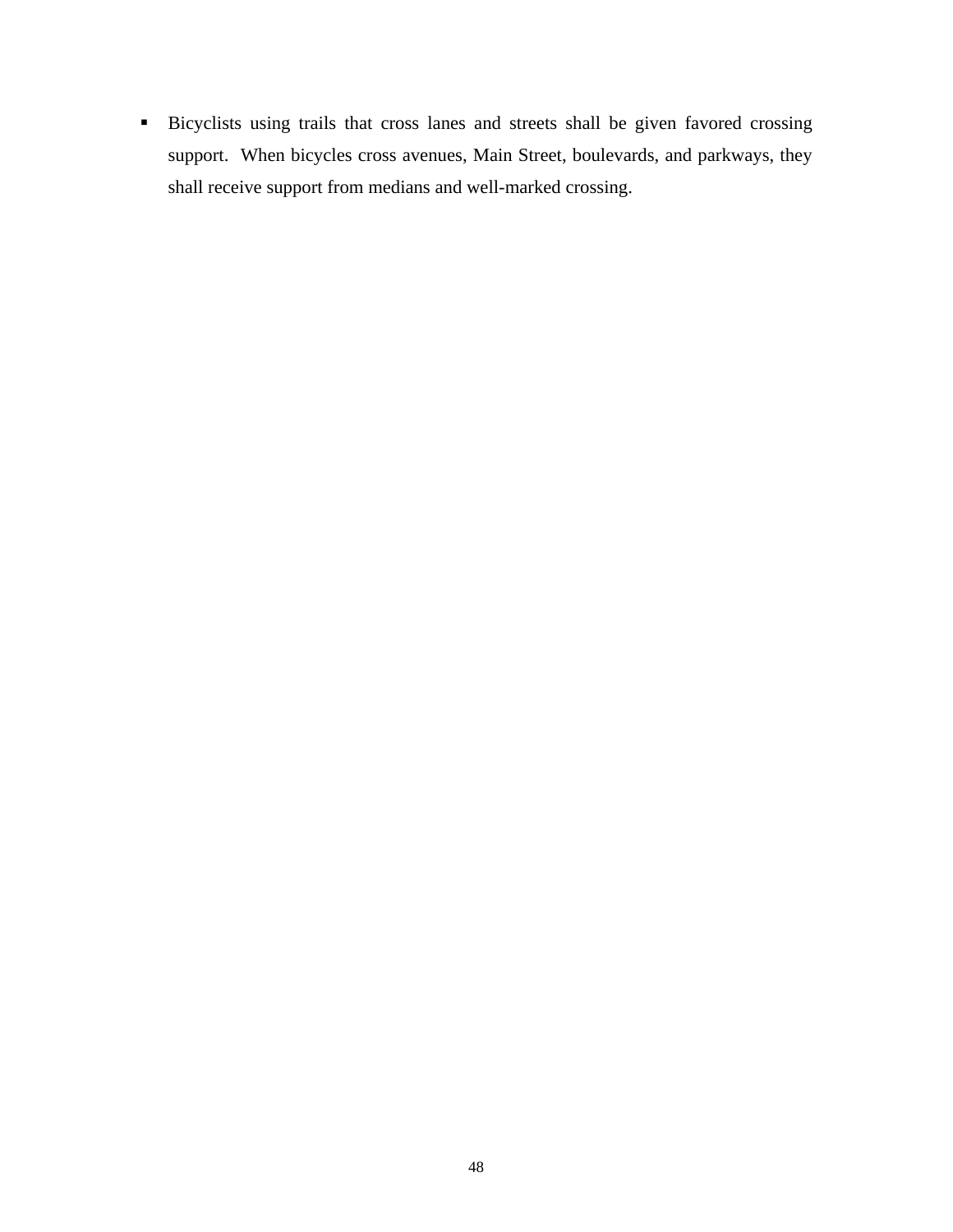# **15. Public Utilities and Facilities**

### **Public Facilities**

In the City of Harrisonville, most residents receive their water, sewer, and electric services from the City's utility system. The exception to this service provider is the recently annexed areas, which are still being serviced by a Public Water Supply District, Utilicorp, or Rural Electric Associations.

Harrisonville's operation of these basic utilities has been an important factor in its growth, and will continue to be so in the future. Sewer, water, and electric are such basic utilities that development cannot occur without them. So when the control over the expansion and operation of these utilities lies with a city, it affords the city an ability to respond quickly to the needs for these utilities, both with new construction and maintenance. It also allows the city, rather than some other party in the development process, to determine where and when utilities are provided. Harrisonville's ability to supply utility services when needed, and to avoid long delays often associated with larger utility districts, will be a consideration for companies locating new or expanded business in the Harrisonville area.

While this capability provides definite benefits for the City, it also requires greater attention to the programming of the maintenance and development of these services. This planning requires that expansion of existing facilities coincide properly with the developments, which will use these facilities. Proper planning at this point will serve to keep public financing of the new construction in balance with land development and its associated revenue contributions. Both must work together to shape the best level of growth for the City.

 Currently the City is in the process of updating several City facilities. The City recently completed the new Emergency Services Headquarters. This facility houses both the EMS and Fire departments. In addition to the Emergency Services Headquarters, the City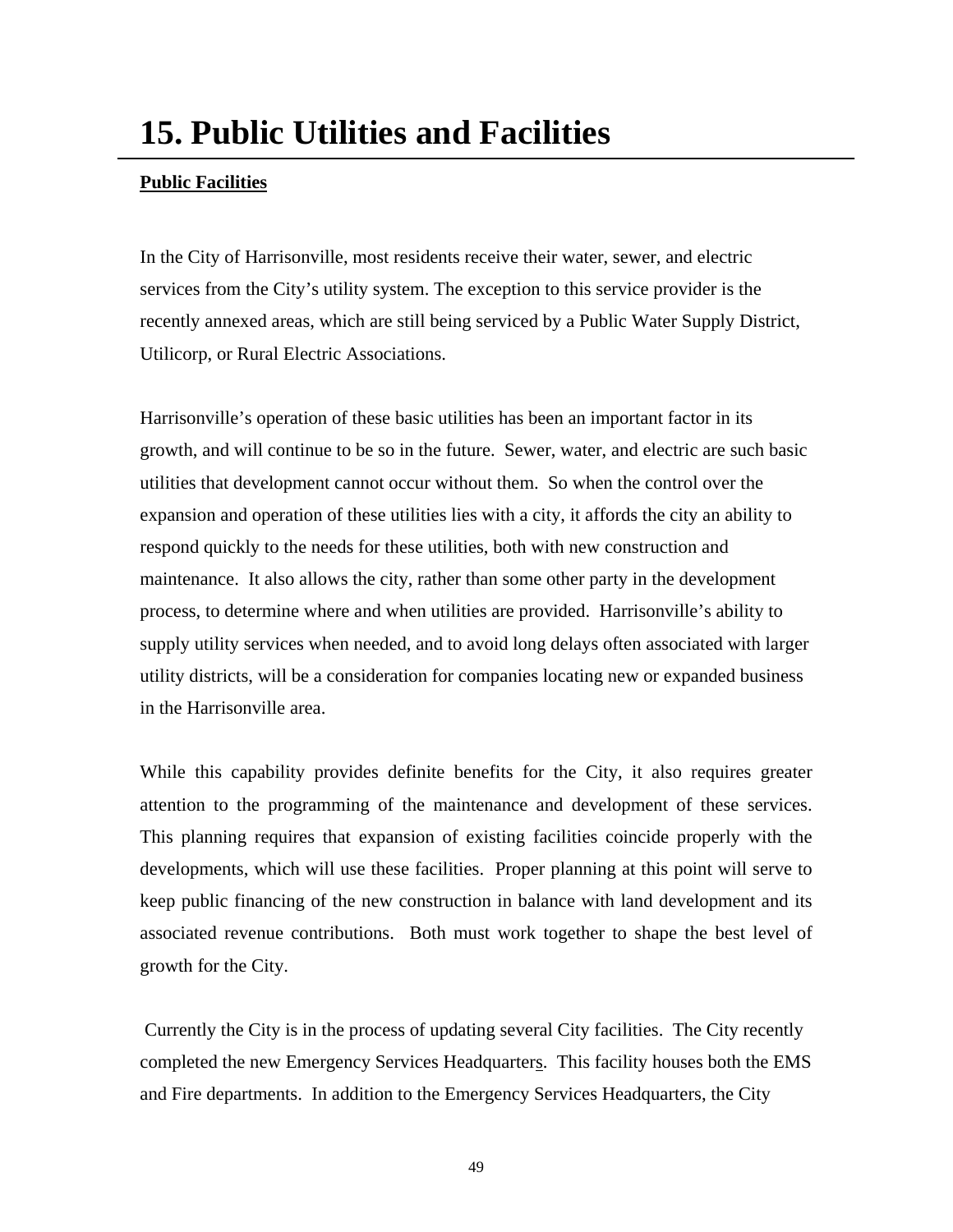recently constructed a new Animal Shelter. A needs assessment and space study has been completed and new facilities identified for the municipal complex, which will combine City Hall and the Police Station. The location for this facility will remain in the square area.

#### **Public Facilities Goals**

• Construct the Municipal Complex.

#### **Public Facilities Policies**

 Ensure that all-public sites and buildings are kept attractive and well maintained.

#### **Public Utilities**

#### **Water**



Public water systems are composed of three major components: supply, storage and distribution. For the entire system to function properly, each component must be properly designed and integrated. The Harrisonville water system source of water is Lake Harrisonville, a 460-acre lake. Currently, the City has one raised water storage facility that has a 750,000 gallons capacity. The State Board of Health approved water supply flows through the local water plant with the capacity of 2,600,000 gallons per day (gpd). Average consumption at this time is 1,000,000 gpd, with peak consumption at 1,900,000 gpd. The water system is composed of waterlines ranging from four inches to twelve inches. All water lines and treatment facilities are maintained, repaired, and replaced when necessary by the City.

Installation of new water lines to new developments is solely the financial responsibility of the developer and must meet City minimum specifications. After completion and inspection of the water lines, the City will accept and maintain them. The lines must be large enough to meet fire flow. The minimum size is an 8-inch line. However, the City typically would like to see 12 inch PVC or ductile iron pipe installed. The City would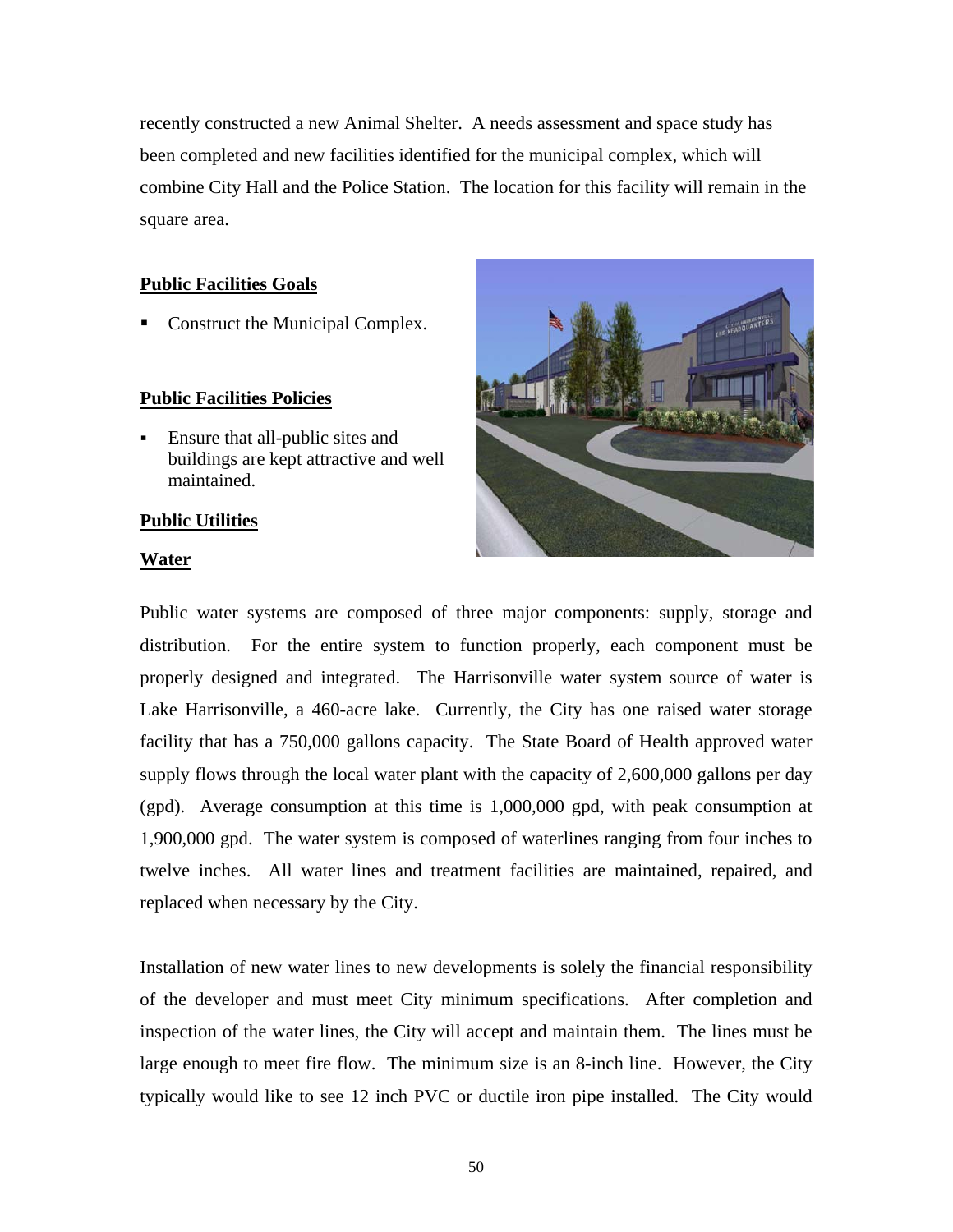also like to see lines installed in a pattern that would loop the lines together, providing better water quality and bolstering fire safety through to multiple source feeds.

#### **Sanitary Sewer**

In order to promote growth and avoid health, pollution and odor problems, an adequate sanitary sewer system must be in place. Individual systems, such as septic tanks, are not appropriate in areas where urban densities are anticipated and will not be considered for development that occurs inside the City limits. However, for property that is recently annexed into the City limits and on a septic system, that property will be encouraged to hook up to sewer if any major improvements are made to the property or sewer is readily available.

Because standard sewer systems depend upon gravity to flow, topography is a constraining factor. While alternative pressure systems can alleviate topographical constraints, they are less economical to operate and shall be avoided when possible. Because sewer systems shall flow continuously downhill, careful planning is required to maintain an efficient and cost effective system.

Currently, there is one sewer treatment facility located at Clearwater Drive. Its design capacity is 3 MGD. While there is not a current need for an additional treatment facility, the City is actively preparing for the time when the City will exceed the current plant's capacity.

Lift stations are commonly used to resolve the topographical constraints that urban development sometime imposes, as it relates to sanitary sewer systems. Lift stations are located as follows:

 $\blacksquare$  Lift Station No. 1 – Plaza Dr.

51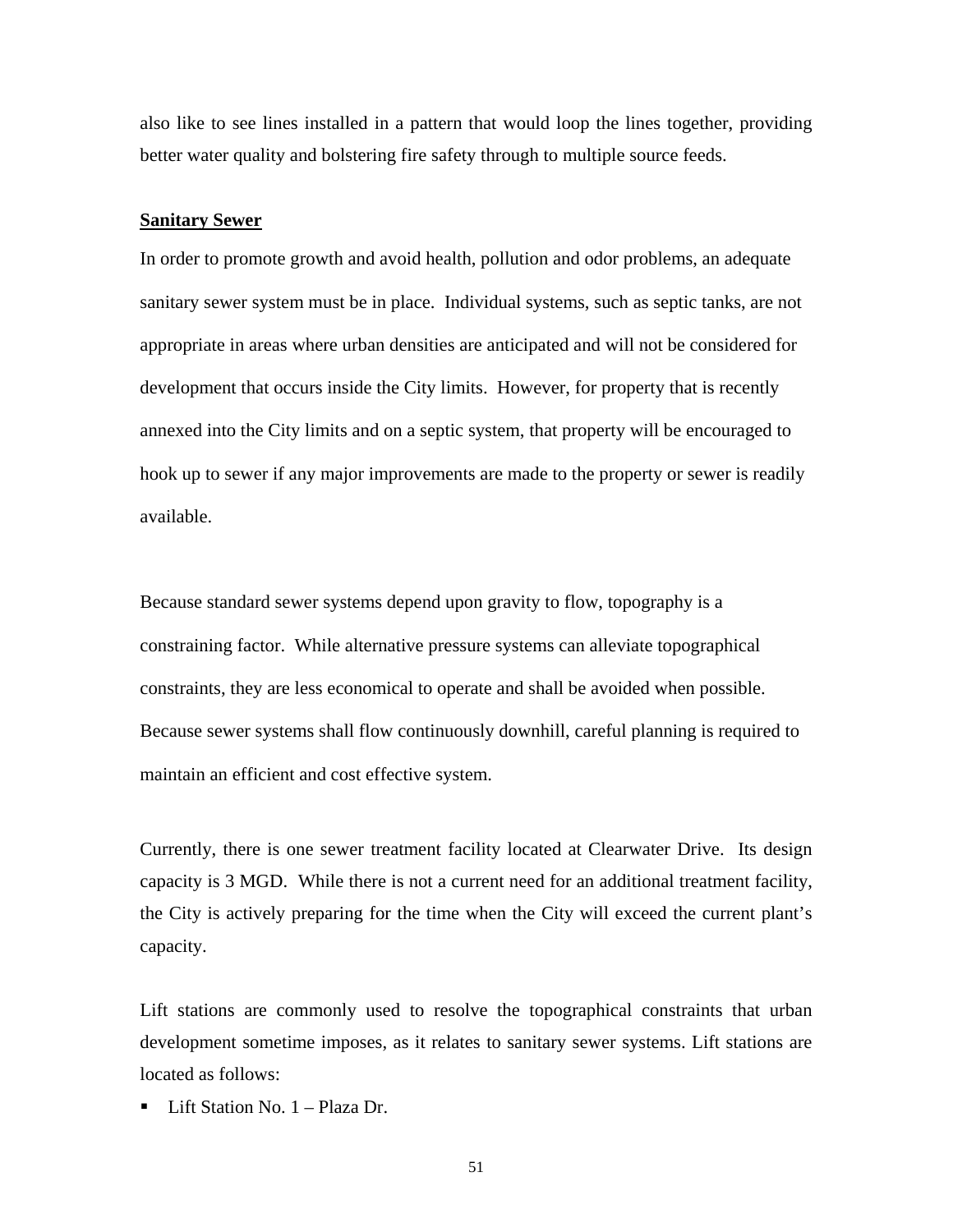- **Lift Station No. 2 Clearwater Dr.**
- **Lift Station No. 3 Rock Haven Rd.**
- Lift Station No.  $4 -$ Katy Trails

#### **Electric**

Electric facilities include three 69kv/12.47kv substations for a total of 60 MVA with four miles of 69kv transmission lines. As of December 2001, there were 4,368 meters in the City's electrical system. The average usage during that year was 7,505,590 kWh with the summer peak being in August with a consumption of 25.034 MW and the winter peak being in January with a consumption of 16.087 MW. Total consumption for 2001 was 90,067,078 kWh. The City has two electric feeds, which helps to ensure continuous electric service to the customers if one feed becomes temporarily out of service.

With the current rate of growth, the electrical system can more than adequately service all residential and commercial customers for years to come. Expansion of the system will have to occur if any major industrial customers locate within the City limits. When needed, a feasibility study will occur to determine the location of the new substation.

# **General Public Utility Goals**

- Encourage all improved properties to hook up to public sewer systems.
- Utilize the provision of public service as a technique for encouraging future land development patterns, which promote efficiency.
- Replace the North Substation Transformer.
- As growth necessitates, the City will determine the feasibility of a new substation on the West Side of Highway 71.
- Conduct feasibility study addressing the benefits/costs of regional stormwater retention versus neighborhood stormwater retention.
- **Complete and update when needed the Stormwater Master Plan.**
- Identify long range transmission corridors and locations of future substations.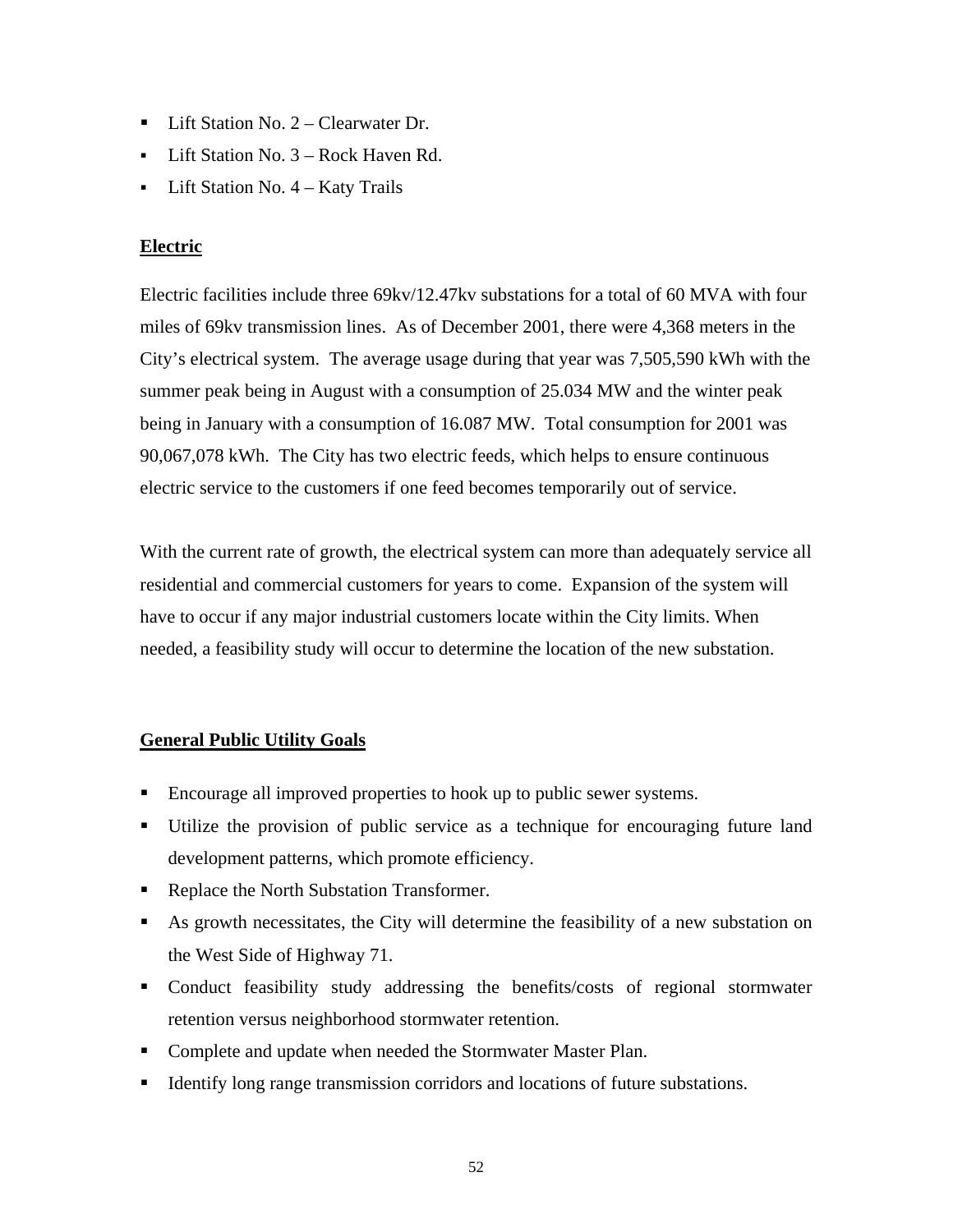#### **Public Utilities Policies**

- All property that is currently being serviced by a septic system must hook on to the sewer line if the septic system fails and sewer is available.
- If significant improvements are proposed to one's property, the owner of that property shall be required to hook on to a sewer line if available.
- Development shall occur only where public facilities and services exist or can be reasonably made available.
- The City shall maintain their own water, sewage, and electric plants as long as it is economically feasible to do so. At which time that the facilities no longer are economically viable, a feasibility study shall be conducted illustrating how subsidizing will effect each department and the City's existing infrastructure.
- Consideration of a development's impact to the overall City system shall be considered during the improvement and expansion of one public facility or service.
- Maximum use of existing public facilities and services shall be supported through encouraging new development to occur at the maximum densities allowed and through the development of vacant land within presently developed areas.
- To the maximum extent possible, the costs of improvement, extension and construction of public facilities shall be borne by those whose land development and redevelopment actions made such improvement, extensions and construction necessary.
- Maintain and improve the existing sanitary and storm water system through preventive maintenance and on-going evaluation. The evaluation shall occur when the five-year Capital Improvement Plan is analyzed annually during the budget process.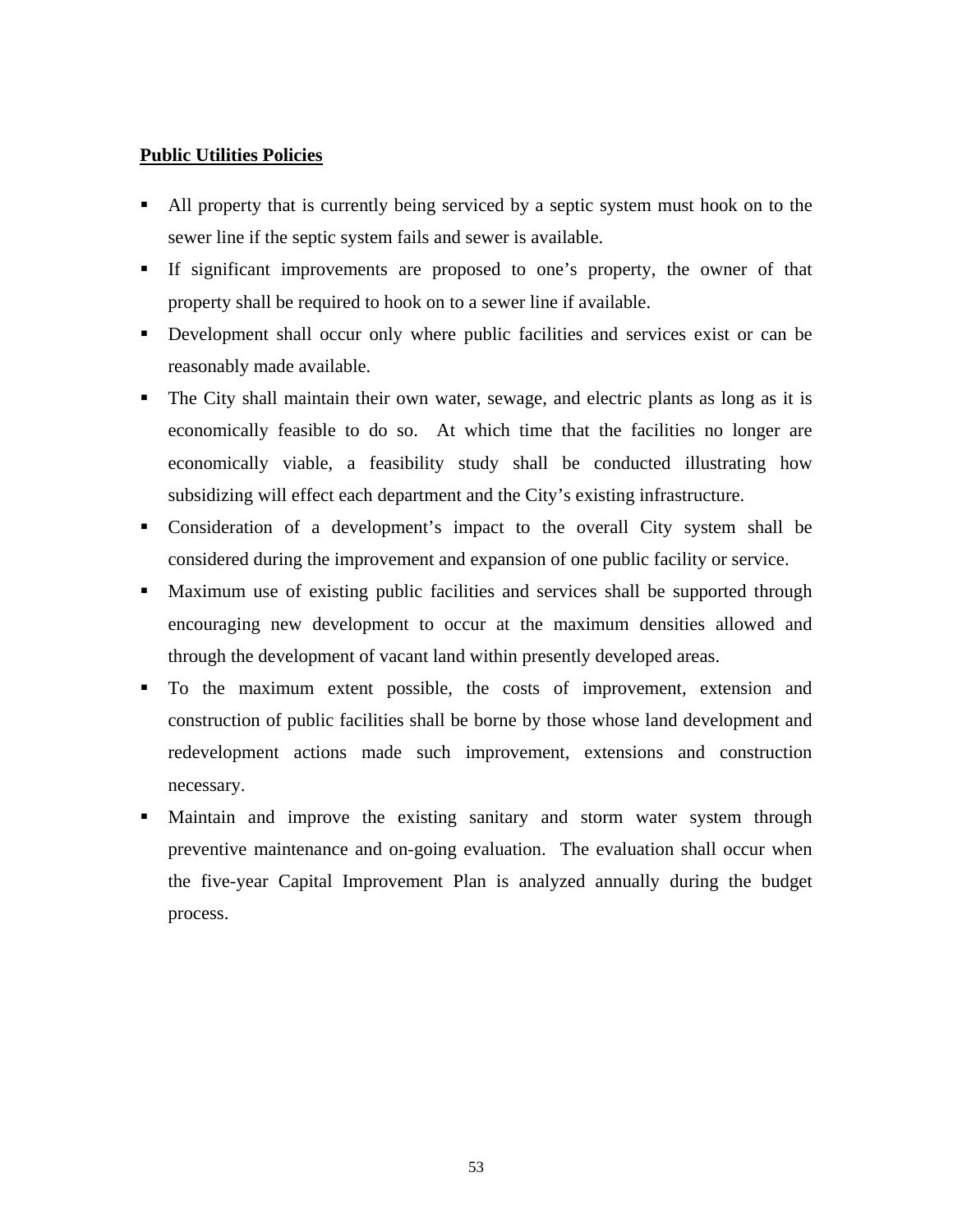# **16. Future Land Use**

The Future Land Use map is an indispensable part of the Comprehensive Plan. The intent of the Map is to establish the logical framework for future development as a general, conceptual guide. The map builds upon the aspirations of the Comprehensive Plan to recommend general areas for various types of future development. It bridges the gap between existing and future development utilizing land use principles to guide new projects so that they may better blend into the fabric of the community.

The Future Land Use map is derived from the incorporation of the following elements: existing land use conditions, local development goals, and planning principles. The map is to be considered a guide for future development and shall be closely adhered to. However, each proposed development shall be judged upon its merit and compatibility with surrounding land uses as well as other goals and policies set by the governing body.

The Future Land Use map was developed as a sensible land use guide to development within, and immediately adjacent to, the City limits of Harrisonville. Since land is a nonrenewable resource, how Harrisonville develops and grows will have a great impact on future generations. The City Planning Commission and City Staff intend to pursue and support development, which is consistent with the Future Land Use Map. The Map will be used as a guide in making decisions regarding land use decisions.